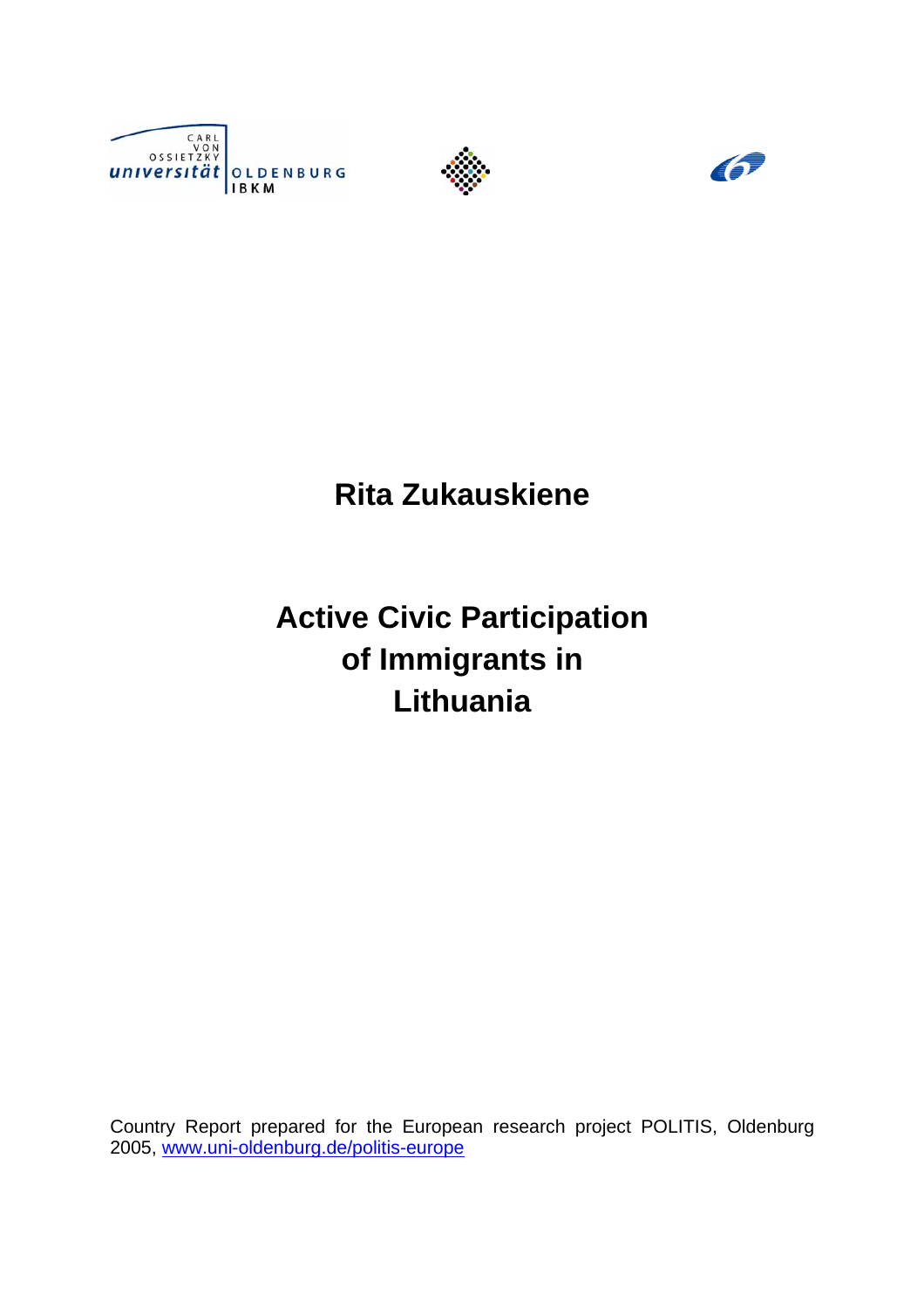# **POLITIS – a European research project**

### **Project information**

POLITIS is short for a research project with the full title: Building Europe with New Citizens? An Inquiry into the Civic Participation of Naturalised Citizens and Foreign Residents in 25 Countries. The European Commission funds the project that mainly seeks to improve our understanding of different factors that promote or inhibit active civic participation of immigrants. A unique project construction is developed that includes workshops with foreignborn students who are recruited as discussants and interviewers. National experts in all 25 EU countries have prepared country reports on the contextual conditions and state of research concerning civic participation of immigrants. These reports can be downloaded from

www.uni-oldenburg.de/politis-europe

### **Funding Acknowledgement**

This research project is funded by the European Commission in the sixth framework, priority 7, Citizens and governance in a knowledge based society. www.cordis.lu/citizens

### **International Coordination and Contact**

POLITIS Interdisciplinary Center for Education and Communication in Migration Processes (**IBKM**) Carl von Ossietzky Universität Oldenburg Ammerländer Heerstr. 114-118/ Postbox 2503 26111 Oldenburg dita.vogel@uni-oldenburg.de

### **Partner Organisations:**

Hellenic Foundation of European and Foreign Policy (**Eliamep**) Athens www.eliamep.gr

Robert Schuman Centre for Advanced Studies

European University Institute (**EUI**) Florence www.iue.it/RSCAS

Churches' Commission of Migrants in Europe **(CCME) Brussels** <http://www.cec-kek.org/content/ccme.shtml>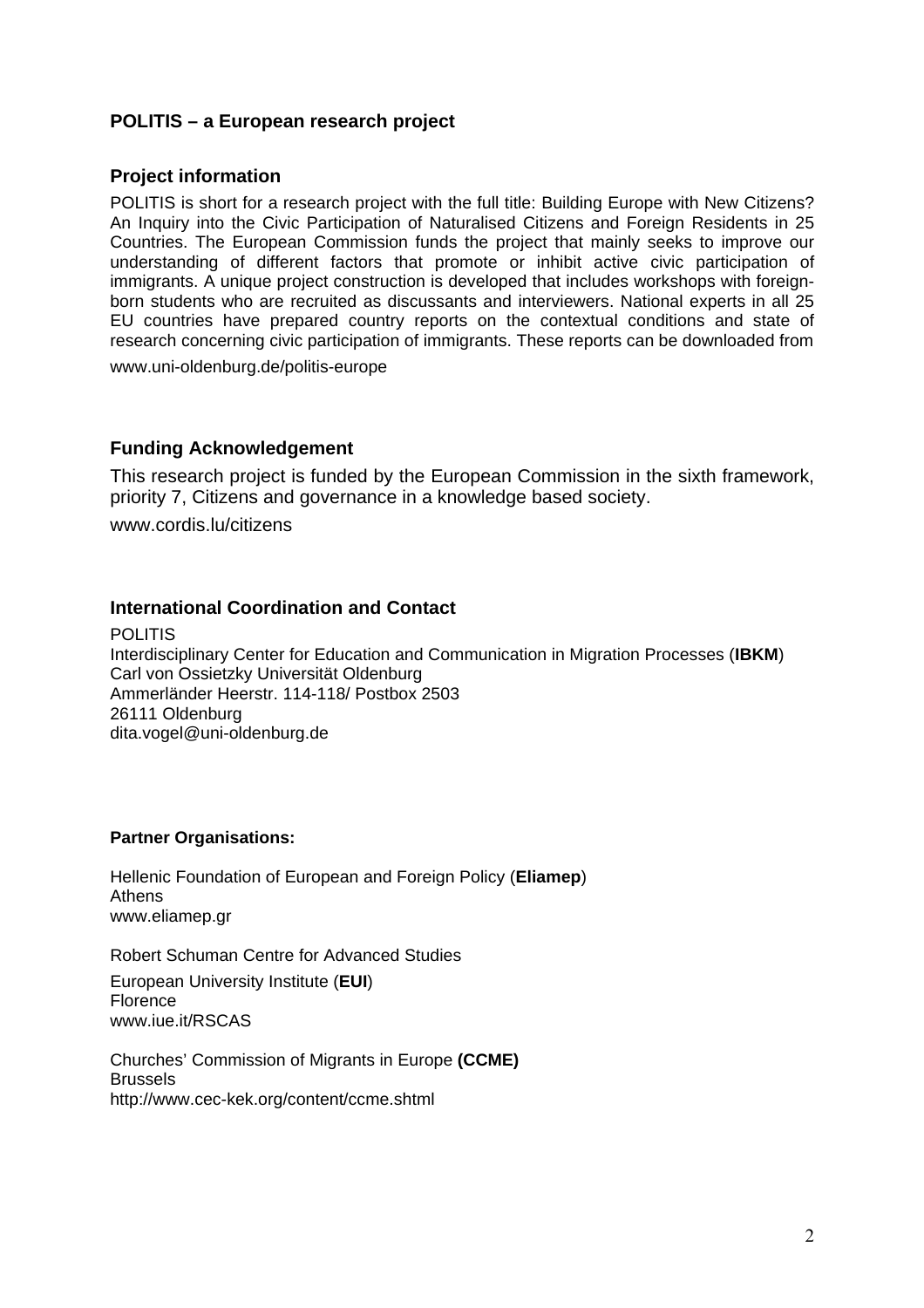**The author** 

Rita Zukauskiene

Professor at Department of Psychology, Mykolas Romeris University, Valakupiu 5, Vilnius LT-10101, Lithuania, email: laav@is.lt, Tel. + 370 5 2768828

Date of final preparation March 10, 2004

Reports are prepared on behalf of the European research project POLITIS. Authors are fully responsible for the contents of their report.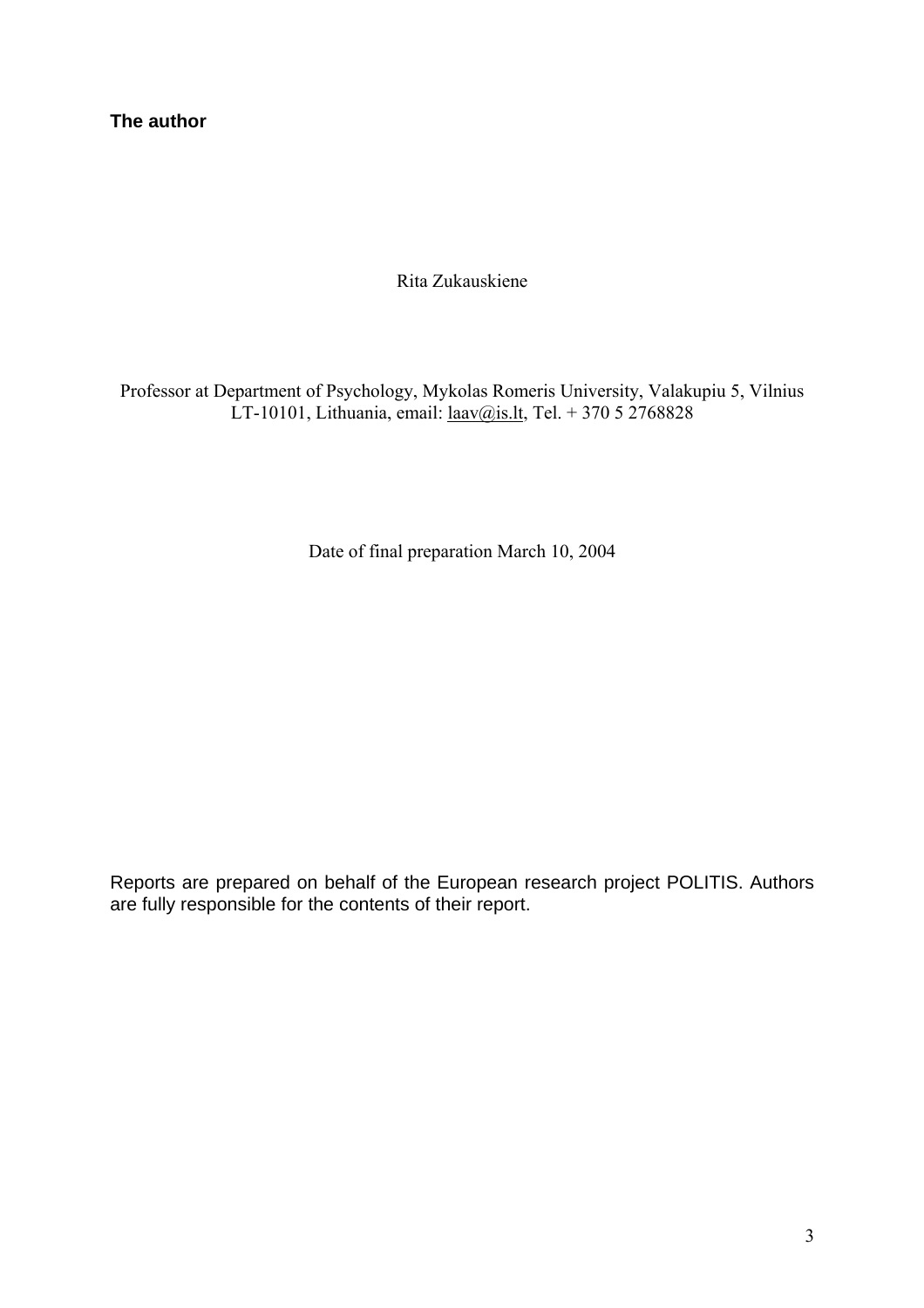#### **Abstract**

The migration situation in Lithuania differs from most of other Central-East European countries. Until the late 1980s, international migration in Lithuania was both intensive and stable. Since the end of World War II, Lithuania underwent rapid and baseless, large-scale industrialisation, urbanisation and colonisation, related to the fact that in 1940 the Soviet Union occupied and annexed Lithuania. The migration of labour force formed the ethnic groups of the immigrants of the first generation. At that time, there were almost no migration relations with other foreign countries.

However, since 1989, as a result of political, social and economic changes in Lithuania, the migration situation started to change, with some migration flows even reversing their direction. Up to now, Lithuania has a negative migration balance. This trend has been prevailing in Lithuania for several years. The current flows of immigrants to Lithuania mainly consist of the following three categories of arriving persons: returning citizens (i.e., Lithuanians whose arrival is unlimited), reunion of family members (limited, although the priority is given to their arrivals) and migration on business (the number is not high). The majority of immigrants come from Russia and the CIS countries.

The number of illegal transit migrants and refugees are relatively low. Although initially none of the transit migrants intended to stay in Lithuania or find work in the country, some of them eventually try to seek refugee status with the intention of staying in Lithuania. The law provides for the granting of asylum and refugee status in accordance with the provisions of the U.N. Convention Relating to the Status of Refugees and its 1967 Protocol.

There is a legal and institutional framework at national level for putting into effect the principle of equal treatment and combating discrimination on the basis of racial and ethnic origin in Lithuania. The legal framework consists of the Constitution, the laws, Lithuania's obligations under international treaties, and explanations of the Constitutional Court of the Republic of Lithuania. Ethnic minorities receive fair treatment in Lithuania. Both citizens and permanent residents are equally supported by the state. Equal social benefits, health and social insurance, pensions, loans, subsidies for the education of children, maternity leave, and employment opportunities are equally available to all. Social, political, economic changes that took place ten years ago have influenced the situation of all ethnic groups (including both majority and minority groups) when choosing their strategies of acting in social sphere, adapting themselves to new requirements (citizenship, civic loyalty, knowledge of the state language, value changes, participation in the newly formed bodies, e.g. the private or nongovernmental sector) in a more active or passive way or avoiding adaptation (emigration, segregation, life in closed communities).

Existence of the non-governmental sector is directly related to the development of civil society. The first NGOs (public organisations, associations, support and charity foundations, communities, religious or church organisations) of ethnic groups were founded in 1991-1992. Mostly, these organisations were established on the basis of one ethnicity. All nationalities are represented by NGOs, and their activities and cultural programmes are supported and funded by the Department of Ethnic Minorities and Emigrants under the Government of the Republic of Lithuania, and other NGO supporting budgetary foundations. Most NGOs restrict their activities on the grounds of interests and needs of a separate ethnic group, which leads to a relatively closed nature of ideology and activities of organisations focused on cultivation of ethnic consciousness, ethnic patriotism through organisation of cultural events that are traditional in their form and contents and addressed to quite passive elderly groups.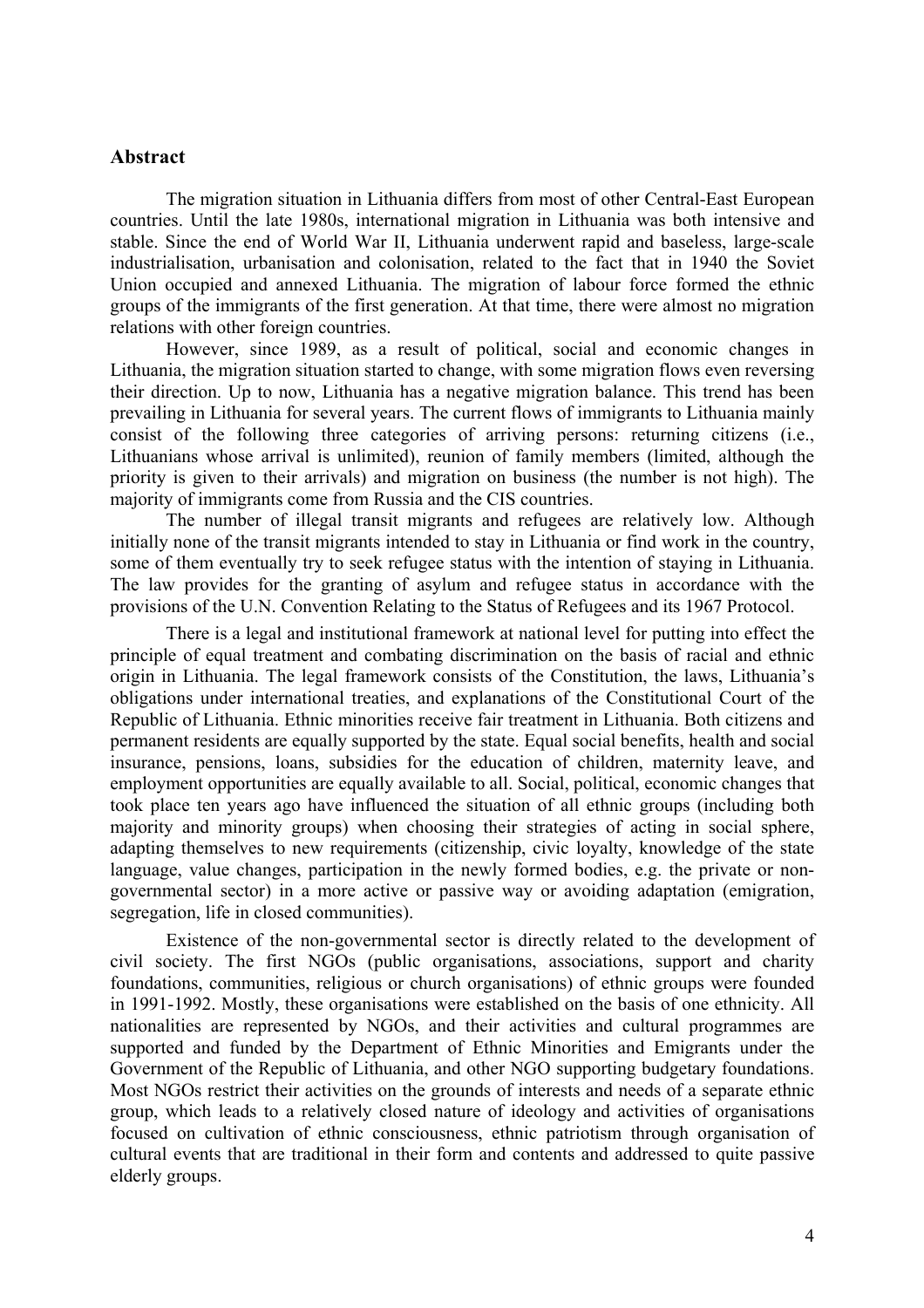The government Department of National Minorities and Émigrés, established to deal with national minority affairs, implemented programs such as "Encouragement of the Cultural Activities of the National Minority Communities", "The Roma Integration into Lithuania's Society," The Social Development of Eastern Lithuania", and "The Formation and Implementation of the Policy on National Relations and Contacts of the State with Émigrés."

It could be concluded that the international migration is far from being a homogeneous process and that the migration flows that affect Lithuania are undergoing different transformations.

The lack of new inflows of immigrants in Lithuania (numbers of immigrants still are very low) resulted in non-visible civic participation. From the review of the little existing material, studies and non-academic sources it appears that the main fields of civic participation are ethnic association and participation in legal and illegal labour market. Immigrants who arrived to Lithuania during the Soviet period currently are naturalized and consider themselves as Lithuanian citizens. Their civic participation is taking place in religious associations, in NOGs on ethnic basis, also as in political parties.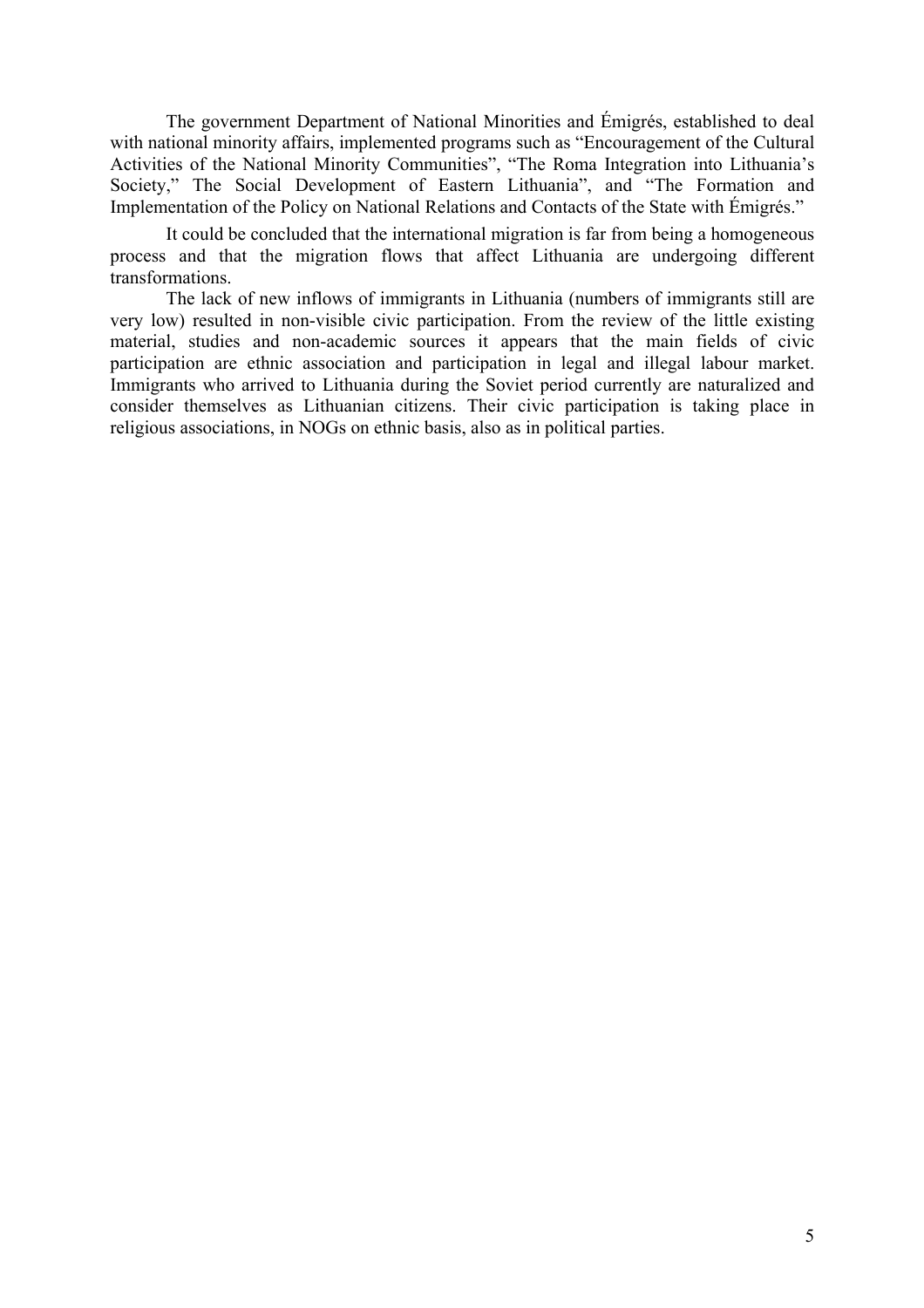# **Table of Contents**

| 1. Key events and demographic developments in the migration history of Lithuania 7 |  |
|------------------------------------------------------------------------------------|--|
|                                                                                    |  |
|                                                                                    |  |
|                                                                                    |  |
|                                                                                    |  |
|                                                                                    |  |
|                                                                                    |  |
|                                                                                    |  |
|                                                                                    |  |
|                                                                                    |  |
|                                                                                    |  |
|                                                                                    |  |
|                                                                                    |  |
|                                                                                    |  |
|                                                                                    |  |
|                                                                                    |  |
|                                                                                    |  |
|                                                                                    |  |
|                                                                                    |  |
|                                                                                    |  |
|                                                                                    |  |
|                                                                                    |  |
|                                                                                    |  |
|                                                                                    |  |
|                                                                                    |  |
| Leading scholars who have published books and/ or journal articles in the field 41 |  |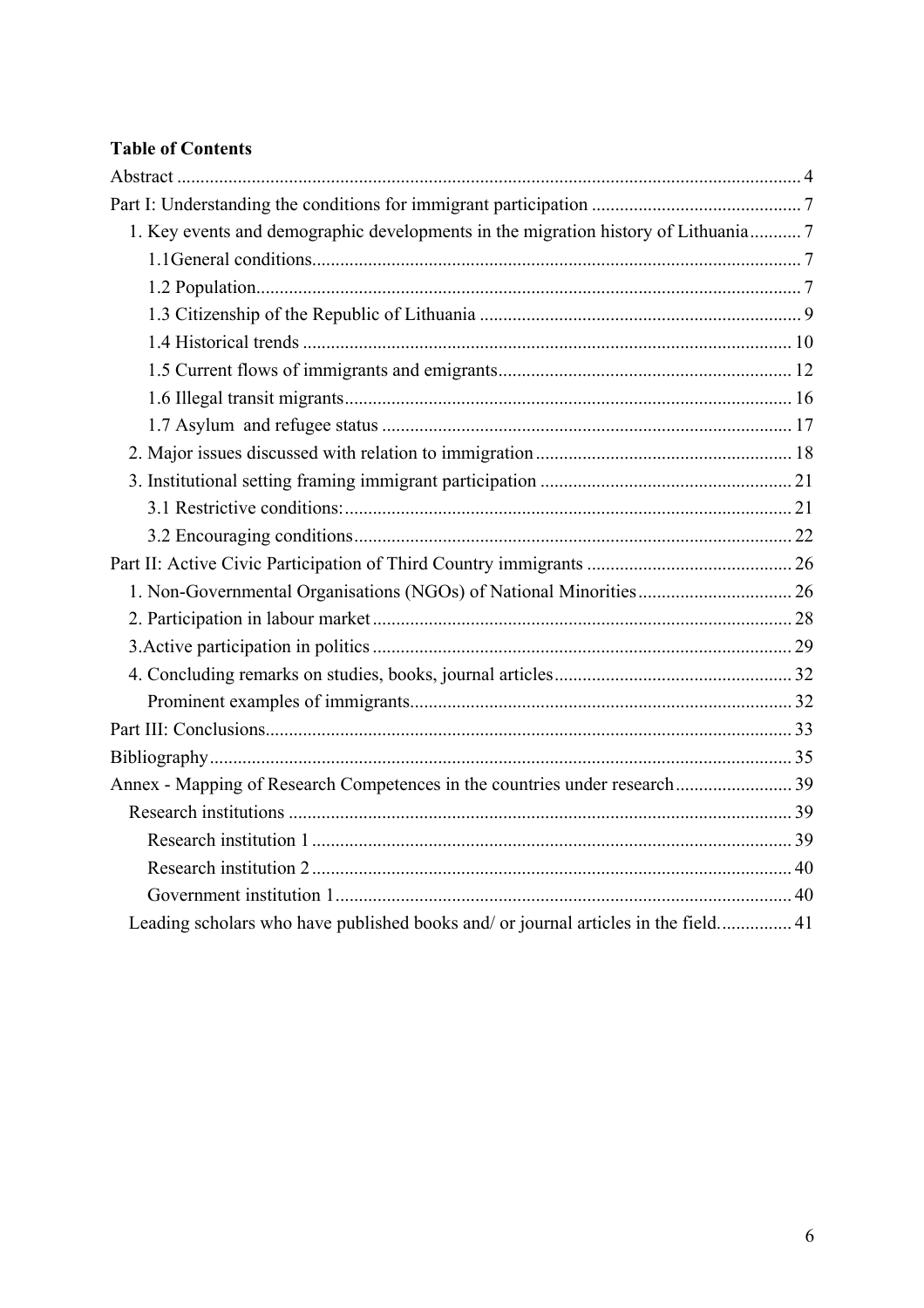### **Part I: Understanding the conditions for immigrant participation**

#### *1. Key events and demographic developments in the migration history of Lithuania*

#### 1.1General conditions

Lithuania's location at the crossroads between East and West Europe has resulted in its complicated and turbulent history. Over the centuries its geopolitical situation changed frequently. Lithuania was an independent grand duchy in the Middle Ages. The state of Lithuania, founded in the 13th century, lost its independence several times and for long periods. In the 16th century, it united with Poland to form a commonwealth. During the partition of this commonwealth by Russia, Prussia and Austria in the 18th century, Lithuania was absorbed into the Russian empire. After the First World War, on 16 February 1918, the Lithuanian Council proclaimed the restoration of the Lithuanian state. The secret protocol of the Soviet-German frontier treaty in 1939 assigned the greater part of Lithuania to the Soviet sphere of influence and on 3 August 1940 Lithuania became a Soviet Socialist Republic of the USSR. On March 11, 1990, Lithuanian Supreme Soviet proclaimed independence. Lithuania is a member of the European Union, United Nations, the North Atlantic Treaty Organization Partnership for Peace. The Constitution divides state power among the legislative, executive and judicial branches. The president of the republic is the head of state. The legislative branch consists of a unicameral Parliament or *Seimas*. Courts are independent and subject only to the law.

Ten years of independence, marked not only by strengthening statehood but also by transition from a totalitarian to a democratic society and from a centrally planned to a market economy, have made great changes in the political, socio-economic, and cultural life of the country. They have also had a considerable impact on demographic behaviour. The transition to a market economy, the privatisation that started in Lithuania in the early 1990s, has essentially changed the economic structure and given rise to new economic phenomena such as unemployment, inflation, etc. However, last few years are characterised by the continued decrease in inflation, the growth of GDP, the increased foreign investment, relatively low and stable unemployment (9.8 percent at the end of 2003). Favourable changes in the balance of payments and privatisation reflect the transformation of the Lithuanian economy. In 2003, Lithuania had the fastest growing economy in Europe with 8.9% GDP. Privatisation of the large, state-owned utilities, particularly in the energy sector, is nearing completion. Foreign government and business support have helped in the transition from the old command economy to a market economy (Department of Statistics, 2001; CIA World Fact book, 2003). The Lithuanian economy is still undergoing major transformations.

#### 1.2 Population

In political and economic terms Lithuania is placed among the East European countries and was one of the republics of the former USSR. Lithuania borders on Latvia, Poland, Belarus and Russia (Kaliningrad region), and has a population of 3.7 million. At the beginning of 2001 the population was 3 692 600, a decrease of 5 900 compared with 1999. Substantial demographic changes started to become visible in 1990 when the population's growth rate fell to 0.76% and since 1992 the population has been decreasing. Population growth rate: -0.29% (2000 est.).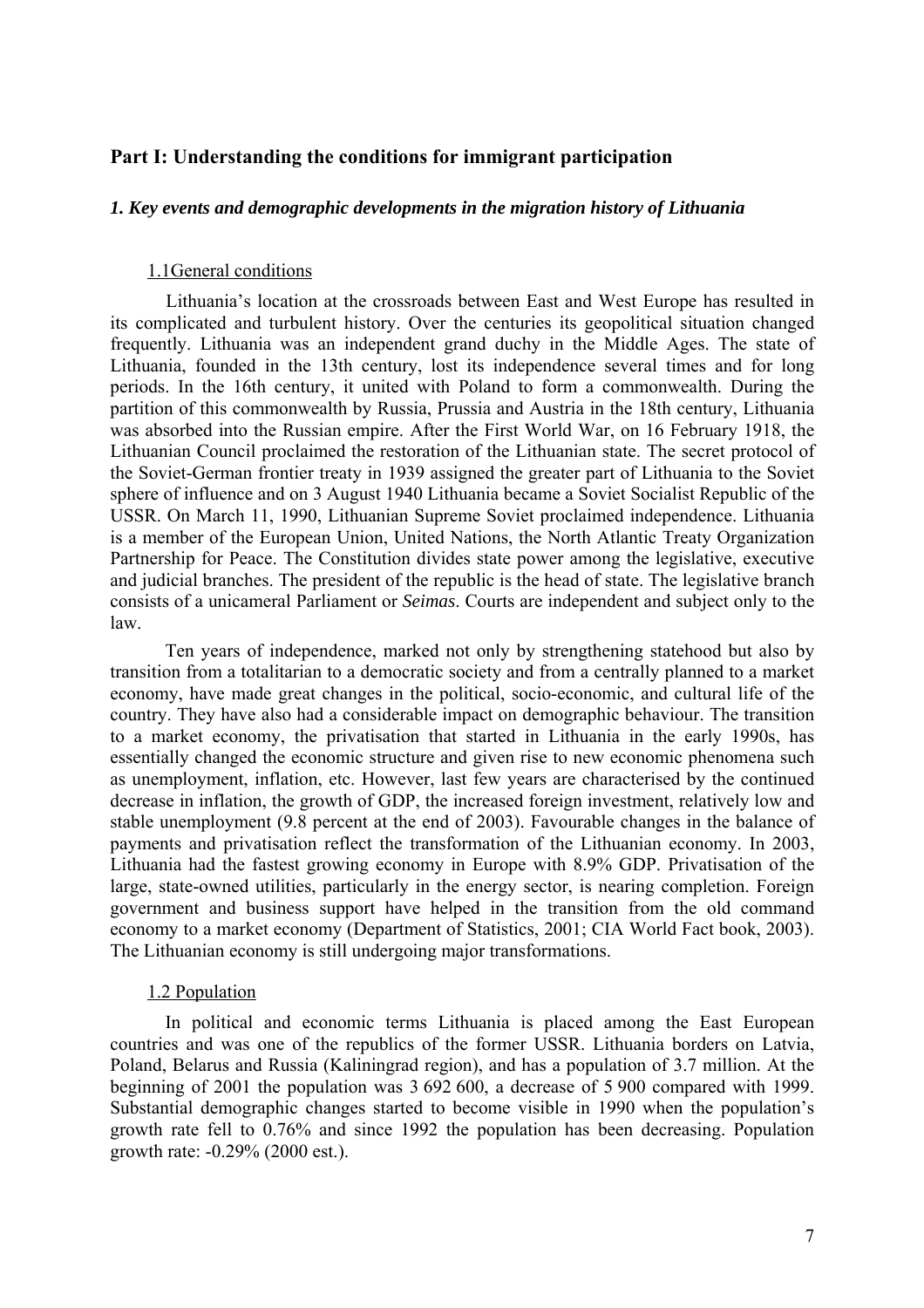Lithuania is a multi-ethnic state, in which one ethnic group, Lithuanians, accounts for an overwhelming majority of the population. However, statistical data shows a change in the last decade in the ethnic composition of the population. The percentage of Lithuanians has increased from 79.6% in 1989 to 83.5% in 2001; the percentage of Poles has decreased from 7.0% to 6.7%, Russians from 9.4% to 6.3%. According to Lithuanian sociologists Natalija Kasatkina and Tadas Leoncikas (2003), Russians are the biggest and socially heterogeneous minority. Poles are the second biggest minority, but less socially heterogeneous. Jews, described as a non-territorial minority, present a Diaspora. The Roma minority is also a nonterritorial minority, which keeps a prominent cultural distance and is characterized by limited social mobility. The official language is Lithuanian, but ethnic minorities have the right to use their language where they form a substantial part of the population.

Although legislation does not provide a definition of a "national minority", it is generally accepted that a national minority is a group of residents of the Lithuania who identify themselves as belonging to a nationality other than Lithuanian. The 2001 Population and Housing Census recorded nationality (ethnic origin) as indicated by the respondent. Parents indicated the nationality of their children. In 2001, the size of population was 3.5 million and representatives of 115 nationalities lived in Lithuania, only 29 nationalities accounted for one hundred or more people. According to the data of the Census, Lithuanians accounted for 83.5% of the population, Poles made up 6.7%, Russians 6.3%, Belo Russians 1.2% and the Ukrainians 0.7%. Jews, Germans, Tatars, Latvians and the Roma people accounted for 0.2%, while 0.9% of the population did not indicate their nationality at all.

| Nationalities   | 1923                     | 1959 | 1969                     | 1979 | 1989 | 2001  |
|-----------------|--------------------------|------|--------------------------|------|------|-------|
| Lithuanians     | 84.1                     | 79.3 | 80.1                     | 80.0 | 79.6 | 83.45 |
| Poles           | 3.2                      | 8.5  | 7.7                      | 7.3  | 7.0  | 6.74  |
| <b>Russians</b> | 2.5                      | 8.5  | 8.6                      | 8.9  | 9.4  | 6.31  |
| Byelarussians   | 0.2                      | 1.1  | 1.5                      | 1.7  | 1.7  | 1.23  |
| Ukrainians      | 0.0                      | 0.7  | 0.8                      | 0.9  | 1.2  | 0.65  |
| <b>Tatars</b>   | 0.04                     | 0.1  | 0.1                      | 0.1  | 0.1  | 0.09  |
| Jews            | 7.6                      | 0.9  | 0.8                      | 0.4  | 0.3  | 0.12  |
| Latvians        | 0.6                      | 0.2  | 0.1                      | 0.1  | 0.1  | 0.08  |
| Roma            |                          | 0.1  | 0.1                      | 0.1  | 0.1  | 0.07  |
| Germans         | 1.4                      | 0.4  | 0.1                      | 0.1  | 0.1  | 0.09  |
| Armenians       | $\overline{\phantom{a}}$ | -    | $\overline{\phantom{0}}$ | -    | -    | 0.04  |
| Other           | 0.2                      | 0.2  | 0.1                      | 0.4  | 0.4  | 0.18  |
| Not indicated   |                          |      |                          |      |      | 0.94  |

Table 1. Lithuanian Population by Nationality, 1923-2001 (per cent). *Data for 2001 from: Population by Sex, Age, Ethnicity and Religion. Statistics Lithuania, Vilnius 2002*.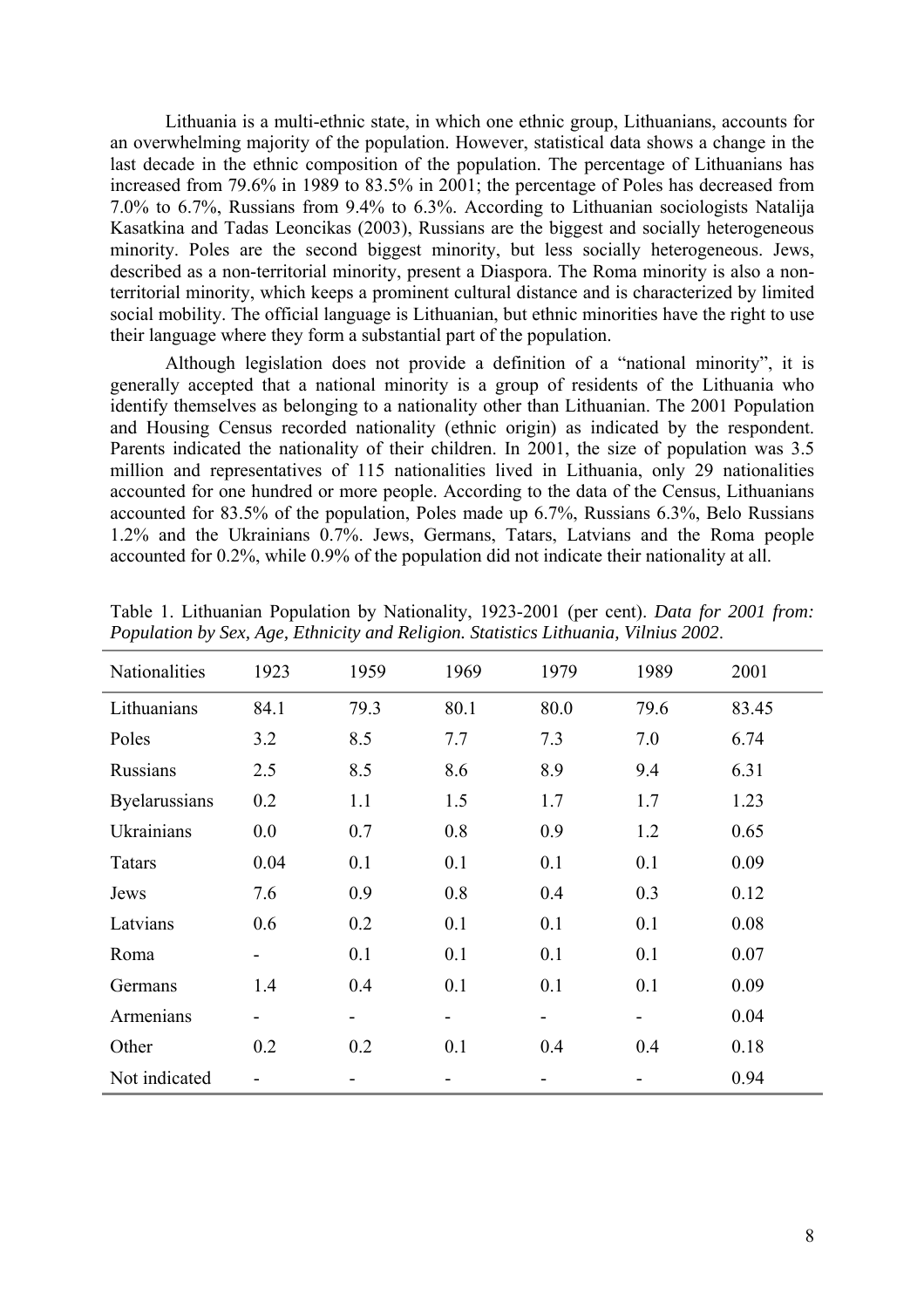|                      | Vilnius city | Vilnius<br>region | Kaunas city | Visaginas<br>city | Salcininkai<br>region |
|----------------------|--------------|-------------------|-------------|-------------------|-----------------------|
| Lithuanians          | 57.8         | 22.4              | 92.9        | 15.0              | 10.4                  |
| Poles                | 18.7         | 61.3              | 0.4         | 8.6               | 79.5                  |
| <b>Russians</b>      | 14           | 8.4               | 4.4         | 52.4              | 5                     |
| <b>Byelorussians</b> | 4.0          | 4.4               | 0.3         | 9.7               | 2.9                   |
| Ukrainians           | 1.3          | 0.7               | 0.5         | 5.3               | 0.6                   |
| Other                | 1.4          | 0.8               | 0.6         | 3.1               | 0.6                   |
| Not indicated        | 2.8          | 2                 | 0.9         | 5.9               | 1.0                   |
| Total                | 100          | 100               | 100         | 100               | 100                   |

Table 2. Population by Ethnicity in 2001 (per cent). Source: *Population by Sex, Age, Ethnicity and Religion. Statistics Lithuania, Vilnius 2002* 

### 1.3 Citizenship of the Republic of Lithuania

The Law on Citizenship of the Republic of Lithuania, adopted on September 17, 2002, came into effect on January 1, 2003. The law expanded the category of persons that have an inherent right for the citizenship of the Republic of Lithuania up to the fourth generation, and introduced a new citizenship institute – reservation of citizenship and the conditions for the simplified restoration of citizenship of the Republic of Lithuania for the persons that lost the citizenship of the Republic of Lithuania and that have an inherent right to the citizenship of the Republic of Lithuania.

In 2003 the Migration Department obtained the documents of 4,808 persons concerning the attainment, retention of right, implementation thereof, or loss of citizenship (up from 4,345 in 2002). In 2003 the department passed 2,081 resolutions over the citizenship (up from 1,398 in 2002), 129 resolutions on the retention of right to the citizenship, 93 resolutions over the citizenship upon determination that the issue of that person's citizenship was resolved in violation of requirements of the Law on Citizenship. The documents of 152 individuals were transferred to the Citizenship Group of office of President of the Republic of Lithuania for the reservation of citizenship. Moreover, 161 certificates evidencing the retained right to the citizenship were issued (replaced). Moreover, in 2003 the department submitted documents on 715 persons to the commission that had to produce recommendatory conclusions amid shortage of documents evidencing Lithuania's citizenship until June 15, 1940 or Lithuanian origin, citizenship of children and other disputable citizenship issues.

In accordance to The 2001 Population and Housing Census collected data on Citizenship, Citizens of the Republic of Lithuania accounted for 99% of the population, citizens of the other countries make up only 0.7% and those without citizenship 0.3% (Table 2). Overall, 659 persons had double citizenship (Kasatkina, Beresneviciute, 2004).

Remarkably, the 2001 Population and Housing Census recorded the highest specific weight of Lithuanians throughout the history of Lithuania. Poles, being the second minority, became the first one. Russians became the second minority, because of emigration, when the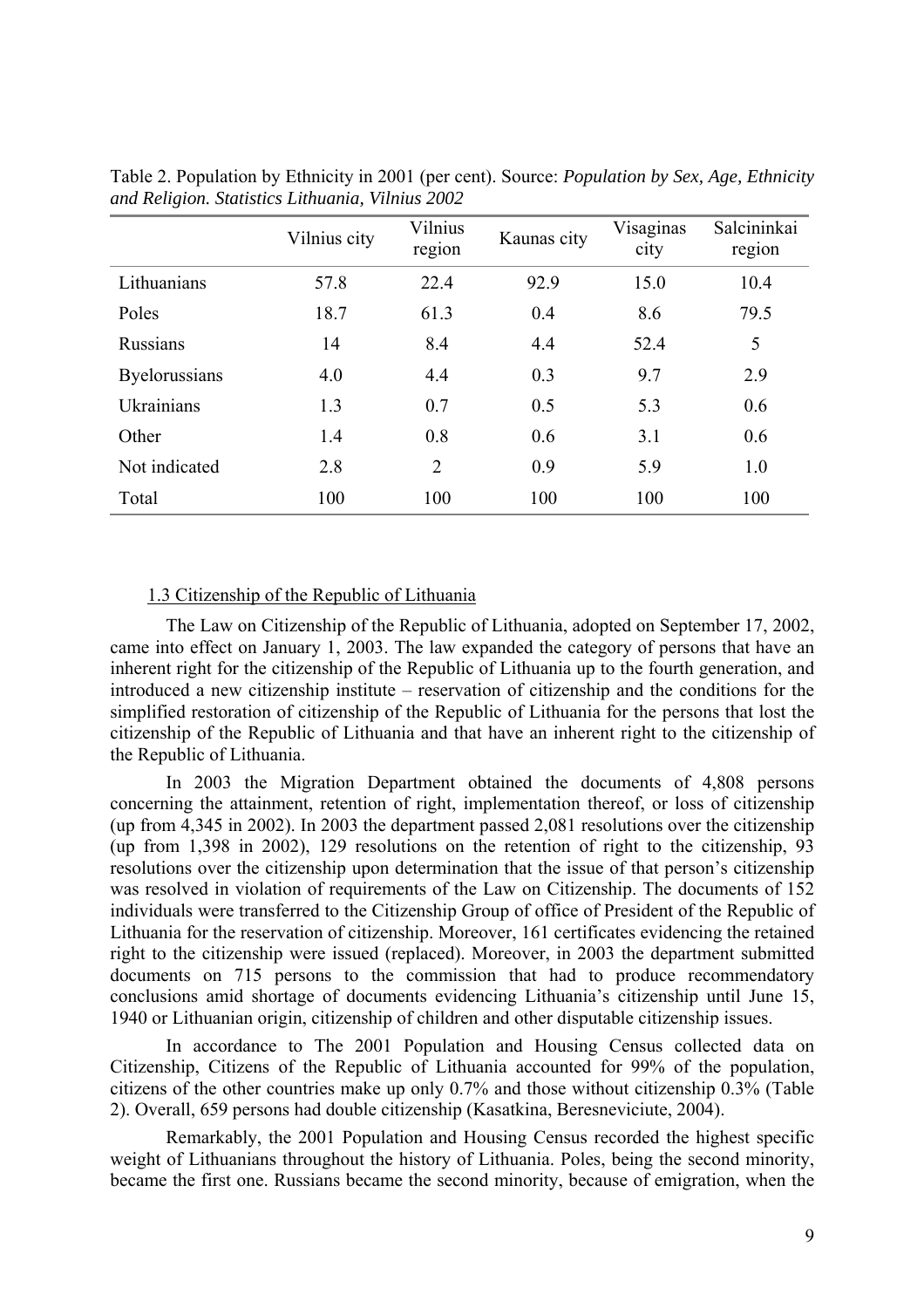decrease of the Lithuanian and Polish population was caused by decreasing natural increase of population. Ethnic specificity is characteristic to certain regions of Lithuania (Table 3). Lithuanians comprise a minority in the regions of Salcininkai, Vilnius, Svencionys and the town of Visaginas.

Table 3. Lithuanian Population by Citizenship. *Data for 2001 from: Population by Sex, Age, Ethnicity and Religion. Statistics Lithuania, Vilnius 2002.*

| Citizens of                       | Percentages    |
|-----------------------------------|----------------|
| Citizens of Republic of Lithuania | 99             |
| Citizens of Russian Federation    | 0.4            |
| Citizens of other countries       | 0.2            |
| Citizens without citizenship      | 0 <sup>3</sup> |
| Not indicated their citizenship   | 0.1            |

### 1.4 Historical trends

The current ethnic composition of Lithuania has suffered great changes due to historical development. The main role in the process of formation of ethnic groups and communities in Lithuania is ascribed to migration. Considerable changes in the number of population began in 1940 and were related to the losses of the population due to the World War II. Also, this period covered the Holocaust, emigration of the Polish intelligentsia and Soviet deportations. Overall, in 1940-1958 Lithuania lost about one million people. The relative population losses in the Baltics in the 1940s were among the highest in the world. In the meantime, Lithuanian borders were open to a vast influx of Soviet immigrants Stankuniene, V. (1995a).

Since the end of World War II, Lithuania, also as other the two Baltic states underwent rapid and baseless, large-scale industrialisation, urbanisation and colonisation. The migration of labour force of other nationalities formed an ethnic group of the immigrants of the first generation. Large numbers of workers moved from the neighbouring Soviet republics to Lithuania. After the territorial annexation of Lithuania the USSR, the industrialisation has caused migration of workers from Ukraine, Byelorussia, Russia and Transcaucasia. Only incomplete migration statistics exist for the post-war period. Moreover, migration amongst the rural population was not registered at all until 1956. However, as the results of immigration research show, immigration intensity was highest in Estonia and Latvia and was noticeably lower in Lithuania (Zvidrins, 1997).

This period was characterised by weak contacts with Western countries and a constant increase in the population due to immigration from the republics of the former USSR *(<http://web.inter.nl.net/users/Paul.Treanor/europlan.html#gigantism>).* Soviet industrialisation policy accelerated Lithuanian urbanisation after 1950. The forced urbanisation and deliberate decisions influenced the distribution and migration trends of population. In Soviet Lithuania policies were determined at an all-union level, and implemented by massive resource transfers. This form of planning attracts considerable hatred, typified by the expression "Soviet gigantism". A fundamental trait in the spatial organisation of the USSR was the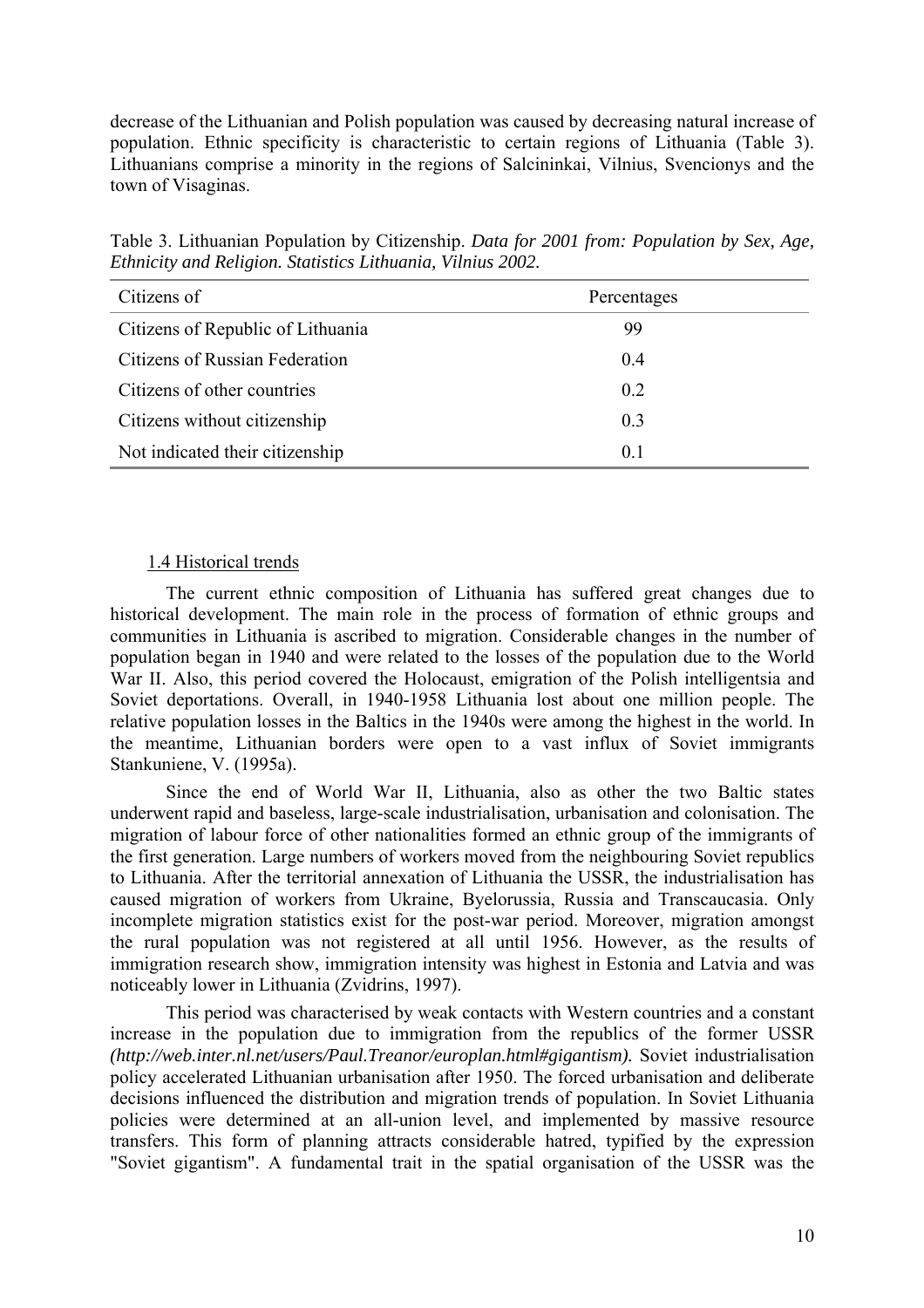gigantism of construction projects, of regional economic development programmes for the new regions, or of reconstruction of the older populated regions.

A survey of Lithuania, published in the USA at the height of the Cold War, shows the suspicion of Soviet policy. Industrialisation meant labour migration, weakening the national identity:

*"...the only solution is the migration of labourers into Lithuania from other republics of the Soviet Union, in particular from Soviet Russia.....Naturally, this mass influx of foreign elements into Lithuania will cause significant changes in its national structure and conceptual climate....With increasing vigour, Moscow is speeding up the industrialization of Lithuania and the other Baltic republics....By its haste to industrialize Lithuania, Moscow aims to unite Lithuania permanently to the Russian sphere in an economic union and to colonize Lithuania demographically...." (*Zunde, P. 1965).

The implementation of these giant projects resulted in a significant extension of the network of settlement, with the accompanying mass migration to certain regions. In Lithuania there are two Soviet mega-projects in rural areas: the Mazeikiai oil refinery, and the Ignalina nuclear plant, what resulted in Russian majority in the new town of Visaginas. Lithuania is highly urbanized, with 68 percent of the population living in urban areas.

This resulted that in addition to traditional nationalities of Lithuania, the ethnic variety was supplemented by various nationalities of the USSR. The first decades of the Soviet period (1945-1979) covered the industrialisation and centralisation of the Soviet economy. Due to the forced military and economic migration, groups of labour migrants (mainly the Russian speaking population) were coming to Lithuania up to 1988. Ethnic groups were formed as a result of the flows of labour migrants (specialists and qualified workers). Later on, tendencies of emigration of those persons with higher qualifications were pertinent to the first years of the independent state. Due to certain industrial developments, certain towns served as places of destination for immigrants, e.g. Visaginas and Vilnius. Lithuanians comprise a minority in the regions of Salcininkai, Vilnius, Svencionys and the town of Visaginas (where the Russian population comprises 52.4%, Lithuanians 15.0%, and Polish 8.6%).

The clear intention of the Soviet government was to dilute the Baltic populations and bolster pro-Soviet loyalties (Lieven, 1993, p.184). In all the Baltic states the numerically second largest nationality are the Russians. Their total in the Baltics at the end of the 1980s reached almost two million. The third largest ethnic group were the Poles (321,000 in 1989) who lived mainly in Lithuania (258,000). The number of Poles was slowly growing (Lieven, 1993). It should be noted, however that Lithuania's rates of immigration were considerably lower than to Latvia and Estonia (Table 4). After the war, Lithuania was less modernized and had a surplus of workforce. It is worth pointing out that the national partisans' resistance in Lithuania lasted longer than in Latvia and Estonia and was extremely fierce (Zvidrins, 1997).

Moreover, local Russians, in comparison with the other former Soviet Baltic Republics, were more adapted and more involved in the local cultural and linguistic environment. These statements could be supported by the data of the census in 1989 regarding bi-lingual level of the Russian population in former the Soviet Republics. In Lithuania, 37.8% of Russians could speak fluent in the language of the titular nation or treated it as their mother tongue, while in Latvia and Estonia these indicators were significantly lower: 22.4% and 15.15% respectively (Kasatkina, Beresneviciute, 2004).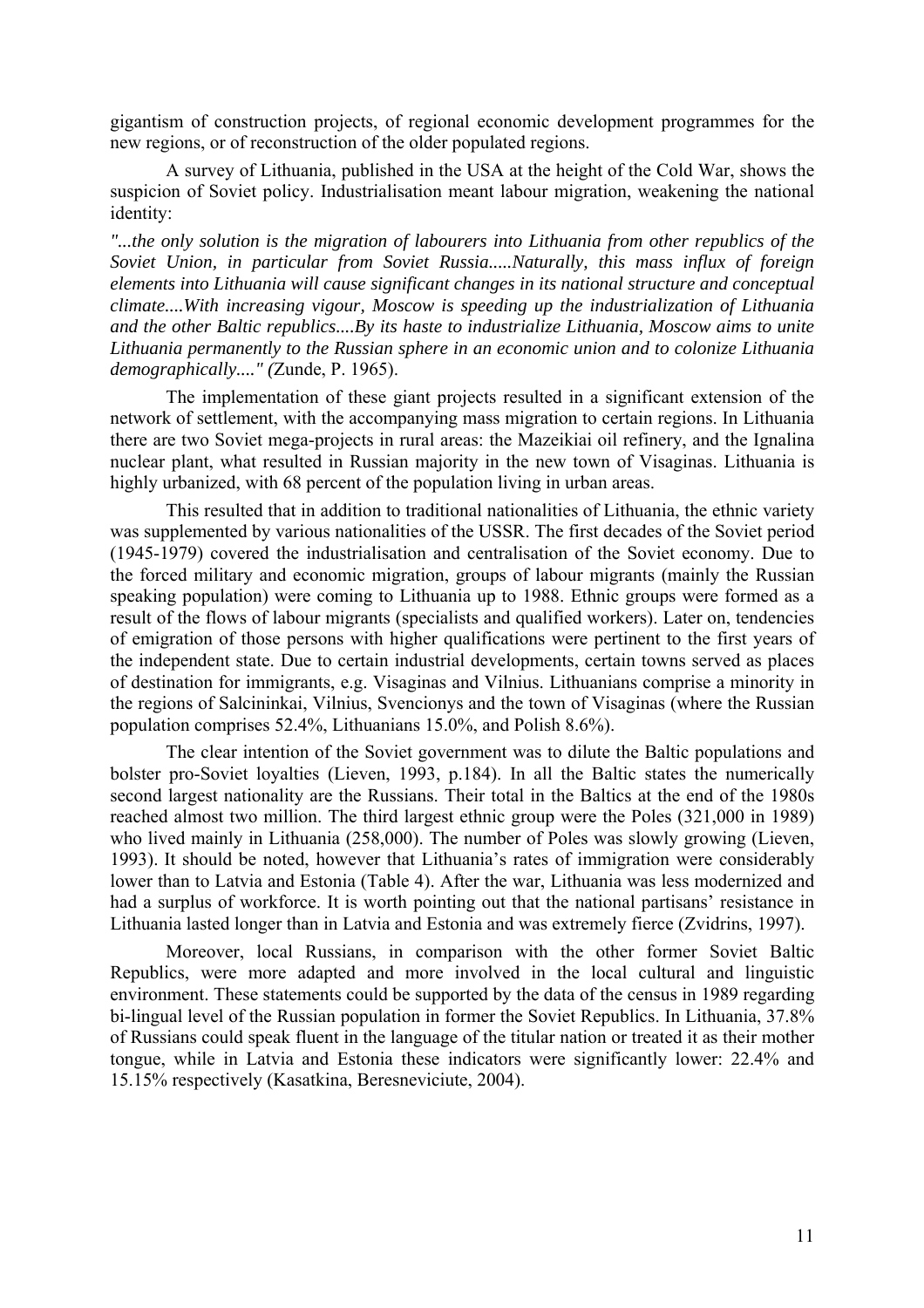| Capital cities | Arrivals |        |       | Departures |        |       | Mechanical increase |          |        |
|----------------|----------|--------|-------|------------|--------|-------|---------------------|----------|--------|
|                | 1975     | 1980   | 1989  | 1975       | 1980   | 1989  | 1975                | 1980     | 1989   |
| Vilnius        | 3,797    | 2,680  | 2,318 | 2,920      | 1,891  | 1,834 | $+877$              | $+789$   | $+484$ |
| Riga           | 17,768   | 12,391 | 7,447 | 13,431     | 10,165 | 7,344 | $+4,337$            | $+2,226$ | $+103$ |
| Tallinn        | 8,423    | 5,970  | 3,460 | 6,018      | 3,777  | 3,404 | $+2,405$            | $+2,193$ | $+56$  |

Table 4. Dynamics of Russian Migrants to the Capital Cities of the Baltic Republics. *Source: Ruskije. Etnosociologicheskije ocherki. M., Nauka, 1992. p. 49.* 

#### 1.5 Current flows of immigrants and emigrants

The migration situation in Lithuania differs from most of other Central-East European countries. Until the late 1980s, international migration in Lithuania was both intensive and stable. It was characterized by a constant increase in the population, due to immigration from the republics of the former USSR, amounting to net immigration of some 6,000 to 8,000 persons a year. At that time, there were almost no migration relations with other foreign countries. The proportion made up by the foreign-born population in 1989 was 10 percent in Lithuania and 26 percent in Latvia and Estonia.

However, since 1989, as a result of the far-reaching political, social and economic changes in Lithuania, the migration situation started to change, with some migration flows even reversing their direction (Sipaviciene, Kanopiene, 1999). The process of restoration of independent states has stimulated emigration (and re-emigration) of the population of nontitular nationalities from the Baltic States. Up to now, Lithuania has a negative migration balance (net migration is negative when the number of emigrants exceeds the number of immigrants). The level of emigration reached a peak in 1992, when emigration to the CIS (Commonwealth of Independent States) countries was 27 000 people. Most of the emigrants left for Russia, Ukraine or Belarus, i.e. the Republics that represented the major part of the net immigration in the past. Emigration was decreasing and net migration with the CIS countries was positive between 1997 and 1999. However, in 2000, 1 400 persons left for the CIS for permanent residence, which was twice as many as in 1999, and net migration became negative again. In 2000, 1 200 persons emigrated and 400 immigrated.

After the restoration of independence in 1991, there has been no active and massive immigration into the country for the last 10 years or effectively. On the contrary – many thousands of people left the country either together with the withdrawal of the Russian military forces or independently from this process because of other reasons (Table 5).

| Year   1991   1992   1993   1994   1995   1996   1997   1998   1999   2000   2001   2002 |  |  |  |  |  |  |
|------------------------------------------------------------------------------------------|--|--|--|--|--|--|
|                                                                                          |  |  |  |  |  |  |

Table 5. The migration balance in Lithuania per 1000 inhabitants (Eurostat yearbook, 2004)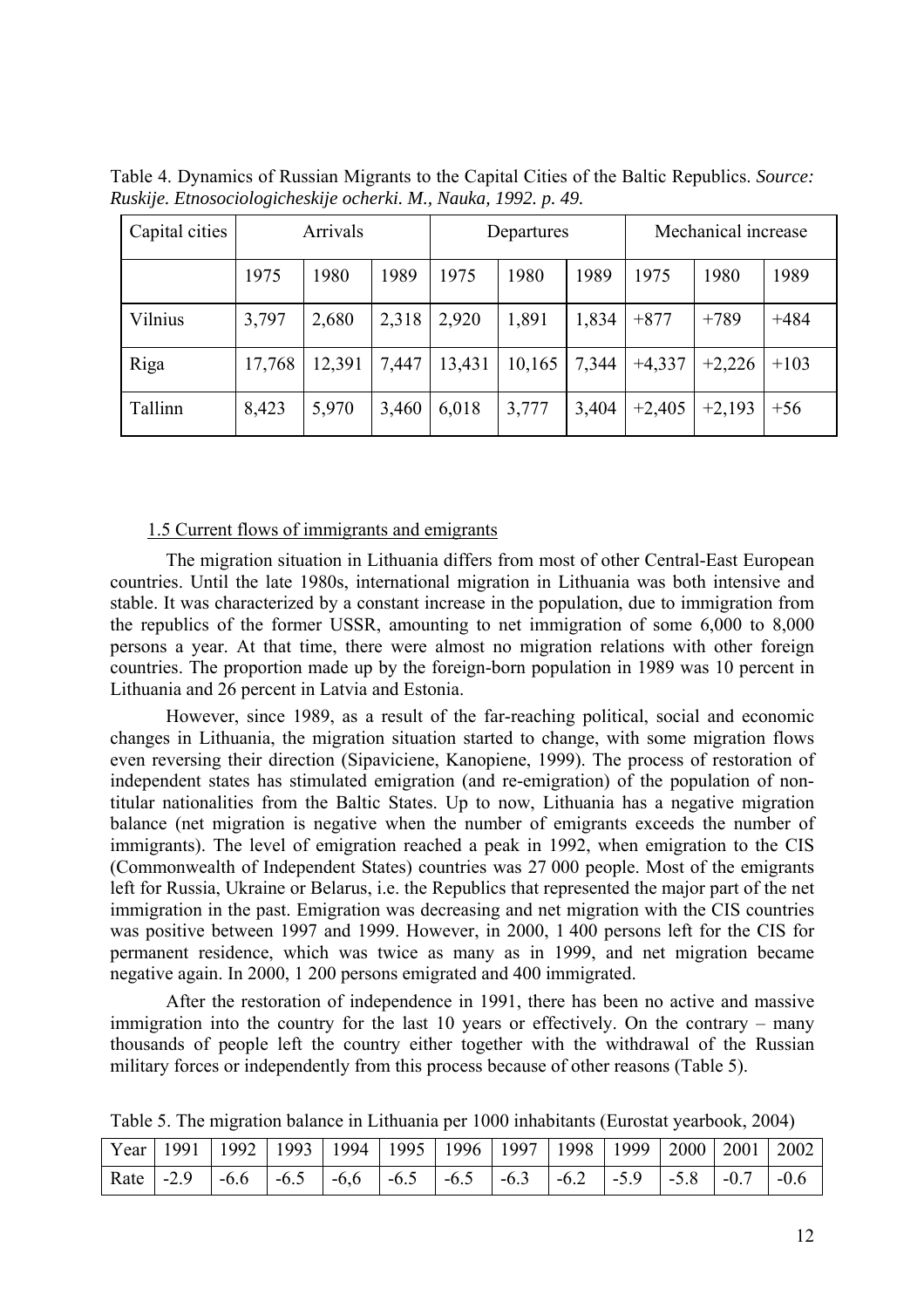In accordance to *CIA World Fact book, December 2003,* Lithuania in accordance to migration rate was the 75th from 224 other countries, migration rate was negative, -0.14 migrant(s)/1,000 population (2003 est.).

In accordance to the Migration Department under the Ministry of the Interior of the Republic of Lithuania, as of January 1, 2004, the population of the Republic of Lithuania totalled 3,445,700. The number of residents declined by 16,900 during 2003 owing to a significant negative natural population increase (-10,512 people) and migration processes (the number of people departing from the Republic of Lithuania exceeded the number of arriving individuals by 6,300). This trend has been prevailing in Lithuania for several years (www.migracija.lt).

The flows of immigrants to Lithuania mainly consist of the following three categories of arriving persons: returning citizens (i.e., Lithuanians whose arrival is unlimited), reunion of family members (limited, although the priority is given to their arrivals) and migration on business (the number is not high). The majority of immigrants come from Russia and the CIS countries (Table 6).

Table 6. Main Nationalities in the Flows of Immigration, 1990-2000 (per cent) *Source: Population of Lithuania 1990-2000. LFSI. Demografiniu tyrimu centras. Vilnius, 2002. p. 79.* 

|      | Lithuanians | Russians | Ukrainians | Byelarussians | Poles | Jews | Other |
|------|-------------|----------|------------|---------------|-------|------|-------|
| 1990 | 23.1        | 42.7     | 13.8       | 7.5           | 10.2  | 0.9  | 1.8   |
| 1991 | 25.3        | 43.3     | 10.1       | 6.4           | 7.2   | 0.9  | 6.8   |
| 1992 | 34.1        | 40.2     | 7.9        | 6.6           | 5.4   | 0.6  | 5.3   |
| 1993 | 41.5        | 34.8     | 5.1        | 5.3           | 6.5   | 0.6  | 6.1   |
| 1994 | 33.1        | 35.6     | 6.1        | 7.7           | 5.9   | 1.0  | 10.6  |
| 1995 | 26.9        | 41.0     | 6.3        | 7.4           | 4.5   | 1.6  | 12.3  |
| 1996 | 33.4        | 35.7     | 7.9        | 5.1           | 4.8   | 0.6  | 12.7  |
| 1997 | 34.9        | 34.5     | 6.5        | 5.6           | 4.9   | 1.1  | 12.4  |
| 1998 | 31.9        | 33.6     | 6.9        | 6.9           | 4.9   | 0.8  | 15.1  |
| 1999 | 30.1        | 33.1     | 6.9        | 5.1           | 4.2   | 0.4  | 20.2  |
| 2000 | 44.1        | 21.6     | 4.9        | 2.0           | 4.6   | 0.5  | 22.4  |

Among the immigrants, Lithuanians and relatives of the former migrants, i.e. Russians, Byelorussians and Ukrainians, prevail. In 1993, Lithuanians comprised the majority among the immigrants and accounted for 41.5% and in 2000 – 44.1%. (Kasatkina, Breseneviciute, 2004). The analysis of applications submitted has revealed that the majority of arrivals to the Republic of Lithuania is related with family reunification (2,387) or pursue of commercial or other legal activities in Lithuania (1,066).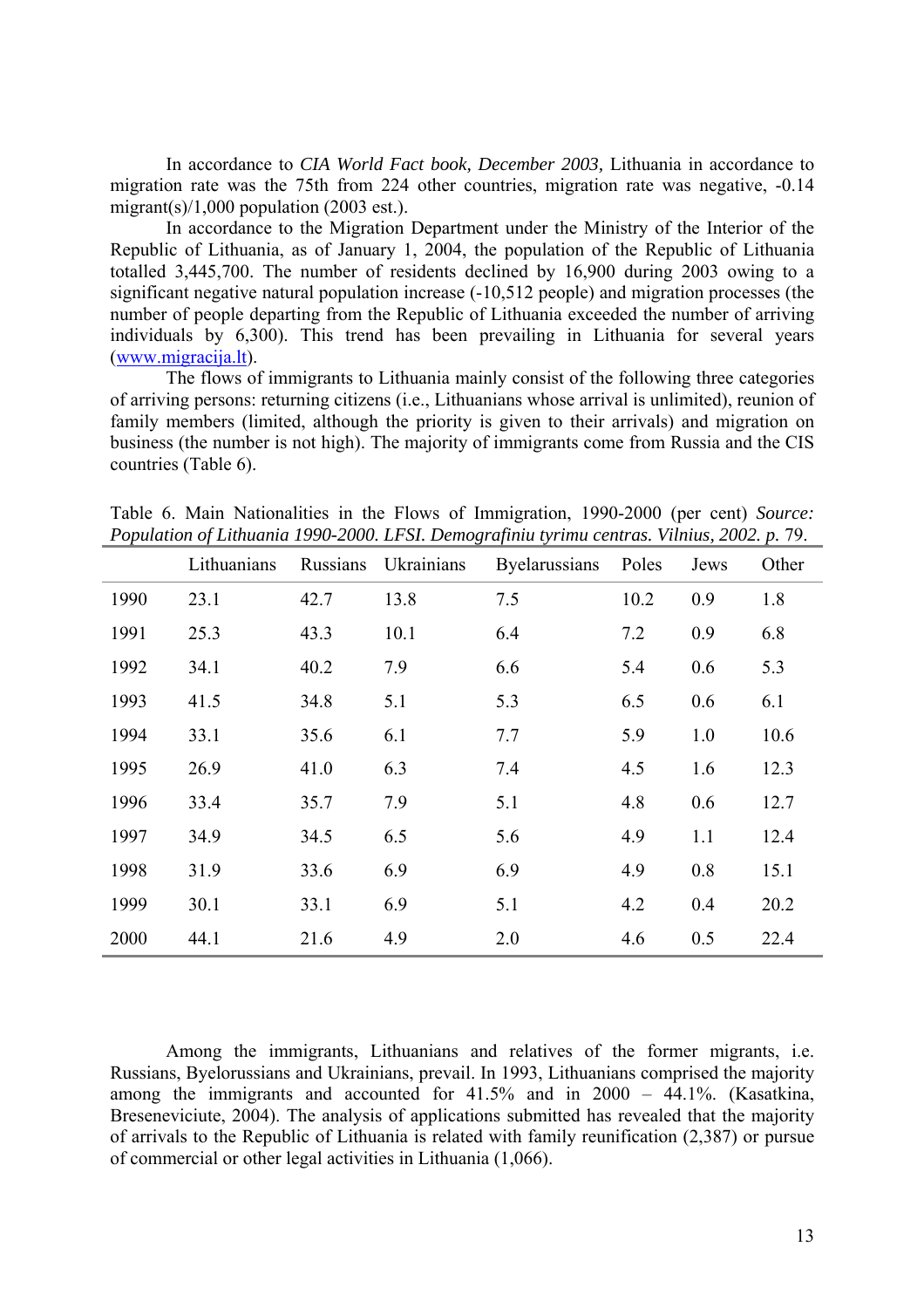

Fig. 1 Permits for permanent residence in the Lithuania issued to foreigners in 2003 (by citizenship). *Source: Migration Department under the Ministry of the Interior of the Republic of Lithuania.Development and Trends of Migration Processes in the Republic of Lithuania in 2003, www.migracija.lt*

Aliens, applying for refugee status, mainly claimed that they had been, or would be, persecuted in their country of origin due to their nationality or political convictions. Those who filed applications for temporary residence permits based their applications on the impossibility of their return to their country of origin due to such things as military action, humanitarian crisis, or neglect in their home state of human rights and fundamental freedoms. Grants of citizenship of Lithuania to persons who have previously been citizens of another country or who have been stateless consists from 825 (1997), 562 (1998), 567 (1999), 490 (2000), 507 (2001) (Eurostat yearbook, 2004).

In late 2003, citizens of European Union member states residing in the Republic of Lithuania on permanent basis comprised meagre 0.53 percent. Citizens of European Union member states residing in the Republic of Lithuania on temporary basis made up 19.2 percent (up from 15.4 percent in 2002) (www.migracija.lt).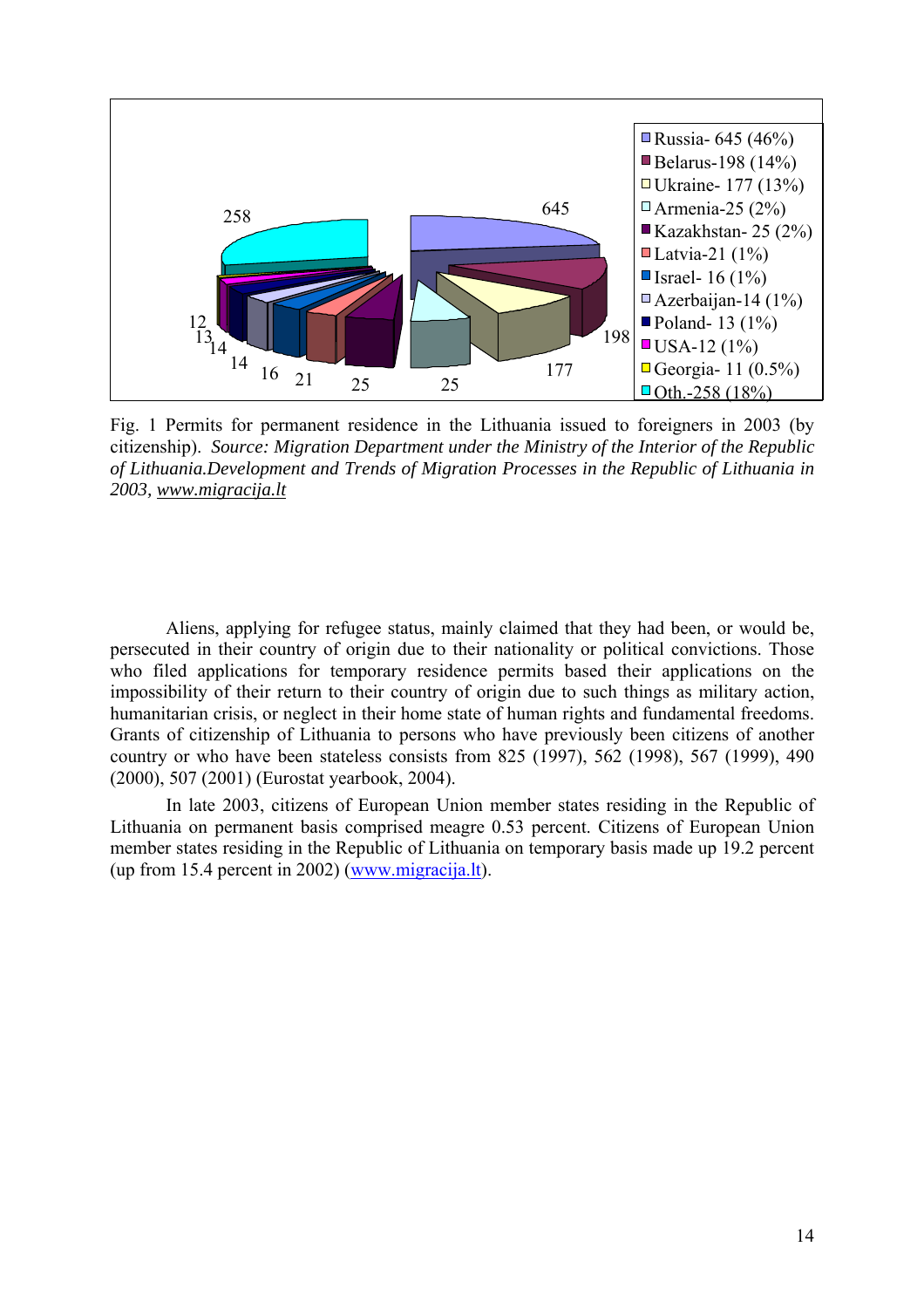|                          | 1991           | 1992           | 1993           | 1994           | 1995             |
|--------------------------|----------------|----------------|----------------|----------------|------------------|
| Africa                   |                |                |                |                |                  |
| Algeria                  | $\mathbf{1}$   |                |                |                |                  |
| Ethiopia                 | $\overline{2}$ |                |                |                |                  |
| Americas                 |                |                |                |                |                  |
| Canada                   | $\mathbf{1}$   | 10             | 21             | $\overline{4}$ | 13               |
| <b>United States</b>     | $\overline{7}$ | 59             | 60             | 28             | 45               |
| Other American countries | $\overline{3}$ | 5              |                |                |                  |
| Asia                     |                |                |                |                |                  |
| Afghanistan              | 12             | 3              |                |                |                  |
| Israel                   | 20             | 18             | $\mathbf{1}$   | 11             | 25               |
| Jordan                   | 3              |                |                |                |                  |
| Lebanon                  | $\overline{4}$ |                |                |                | 3                |
| Mongolia                 | 73             | 19             |                |                |                  |
| Europe                   |                |                |                |                |                  |
| Czech/Slovak republics*  | 87             | $\overline{3}$ |                |                | $\overline{2}$   |
| Germany*                 | 489            | 223            | 50             | 24             | 29               |
| Hungary*                 | 6              | 5              | 1              | $\overline{0}$ | $\boldsymbol{0}$ |
| Poland                   | 345            | 51             | 11             | 10             | 6                |
| Scandinavian countries   |                | 3              | 1              |                | $\overline{2}$   |
| United Kingdom           | $\mathbf{1}$   | $\overline{7}$ | $\overline{4}$ | 6              | $\overline{3}$   |
| Other European countries | 6              | 10             | 9              | 10             | 6                |
| Oceania                  |                |                |                |                |                  |
| Australia                |                | 9              | 6              | 5              | $\overline{7}$   |
| Countries not indicated  |                | 3              | $\overline{4}$ | 9              | $\overline{7}$   |
| Total                    | 1119           | 434            | 168            | 107            | 150              |

Table 7. Immigration to Lithuania by country of origin (excluding the former USSR) (in total numbers). *Source: Demographic yearbook 1992-1995.* 

*\* Includes Lithuanian nationals returning from active military service.* 

|                                 | On permanent basis |         | On temporary basis |         |  |
|---------------------------------|--------------------|---------|--------------------|---------|--|
|                                 | 2003               | 2002    | 2003               | 2002    |  |
| Foreigners in total             | 27 905             | 25 109  | 4833               | 5 3 6 1 |  |
| Citizens of Russian Federation  | 12 4 25            | 11 36   | 1 0 5 1            | 1 300   |  |
| Citizens of Republic of Belarus | 2 0 0 7            | 1758    | 578                | 589     |  |
| Citizens of Ukraine             | 1413               | 1 2 4 1 | 444                | 699     |  |
| Stateless persons               | 7917               | 9 0 3 3 | N.A.               | N.A.    |  |
| Citizens of USA                 | N.A.               | N.A     | 289                | 321     |  |

Table 8. Number of foreigners that resided in the Republic of Lithuania on permanent or temporary basis in 2003-2002 (www.migracija.lt).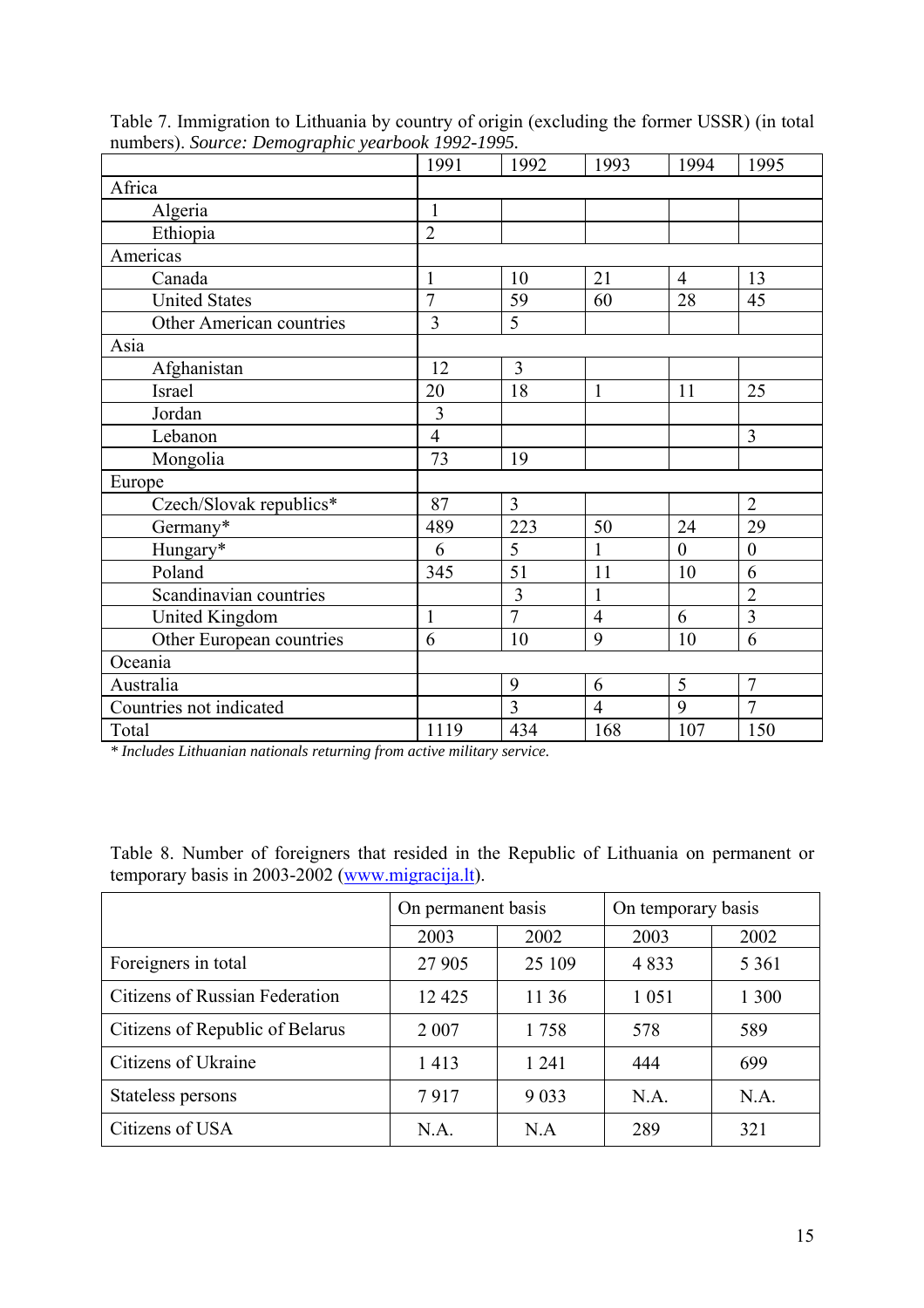#### 1.6 Illegal transit migrants

The emergence and gradual increase in illegal migration for work in Lithuania can only be understood in the broader context of its development throughout the region, and particularly in the countries of the former USSR.

During the Soviet period, illegal migration of any kind (immigration, emigration or transit migration) in either Lithuania or any of the other countries of the former USSR was practically impossible. Surrounded by the *iron curtain*, on which the army acted as border guards and implemented a closed door migration policy, none of these countries were either easily accessible or attractive to migrants. Migration was regulated by special secret decrees, including Secret Decree No. 200 of the Ministry of the Interior of the USSR, supplemented by secret KGB instructions. In general, only immediate relatives were allowed to emigrate. Nor was immigration, or even repatriation, welcomed. A similar policy was applied to short-term foreign migration, with the aim of minimizing temporary foreign visits into and out of the country (Stankuniene, 1995a,b).

However, the collapse of the former USSR, the liberalization of migration policy and the considerable weakening of frontier controls led to the revival of traditional migration patterns. The first illegal transit migrants were apprehended in Lithuania only in 1992, when the operational service of the Border Police Department was first established. It is not therefore possible to state with any certainty that illegal transit migration did not occur previously. Indeed, it may have been happening for some time without being noticed. Since then, the transit migration (trafficking), particularly of Asians and Africans, has increased gradually and has come to account for a significant proportion of all illegal crossings of the Lithuanian border. Investigations have shown that very few Asian or African migrants who arrive in Lithuania intend to stay in the country and that their objective is mainly to reach Western Europe or the United States. The greatest recorded increase occurred in 1994 and 1995, before a slowdown in 1996. However, the official figures refer only to the illegal migrants who have been detected (Sipaviciene, Kanopiene, 1999).

Analysing current trends in illegal transit migrants, Krystyna Romaniszyn (1997, 2002) reports that the number of illegal transit migrants already apprehended when passing through Lithuania to the West is decreasing. Research point out that there has been a decrease in the number of illegal migrants apprehended which may indicate stabilization of transit movements through Lithuania on a certain level. In the year of highest apprehension, 1995, 7,289 illegal migrants were caught, while till August 1996 the number was 1,575. A steady grow of Sri-Lanka and Bangladeshi, rapid growth of Afghans followed by Indian, Pakistani and other Asian nationals detained in years 1992-1996 suggests numerous involvement of these nationals in the movement. The largest national group (27 per cent) apprehended in Lithuania in 1996 were the citizens of Sri Lanka (IOM, 1997). During the year of 2001, the border police detained 107 illegal immigrants (compared with 100 in 2000). Over the same period, the border police reported 998 illegal border crossings, compared with 1,101 in 2000. Illegal immigration from Afghanistan, India, and Sri Lanka during the year of 2001 increased.

Over the last few years, irregular immigration decreased dramatically due to improved border control, stricter laws against human smuggling, and more effective detention and return of migrants to their countries of origin..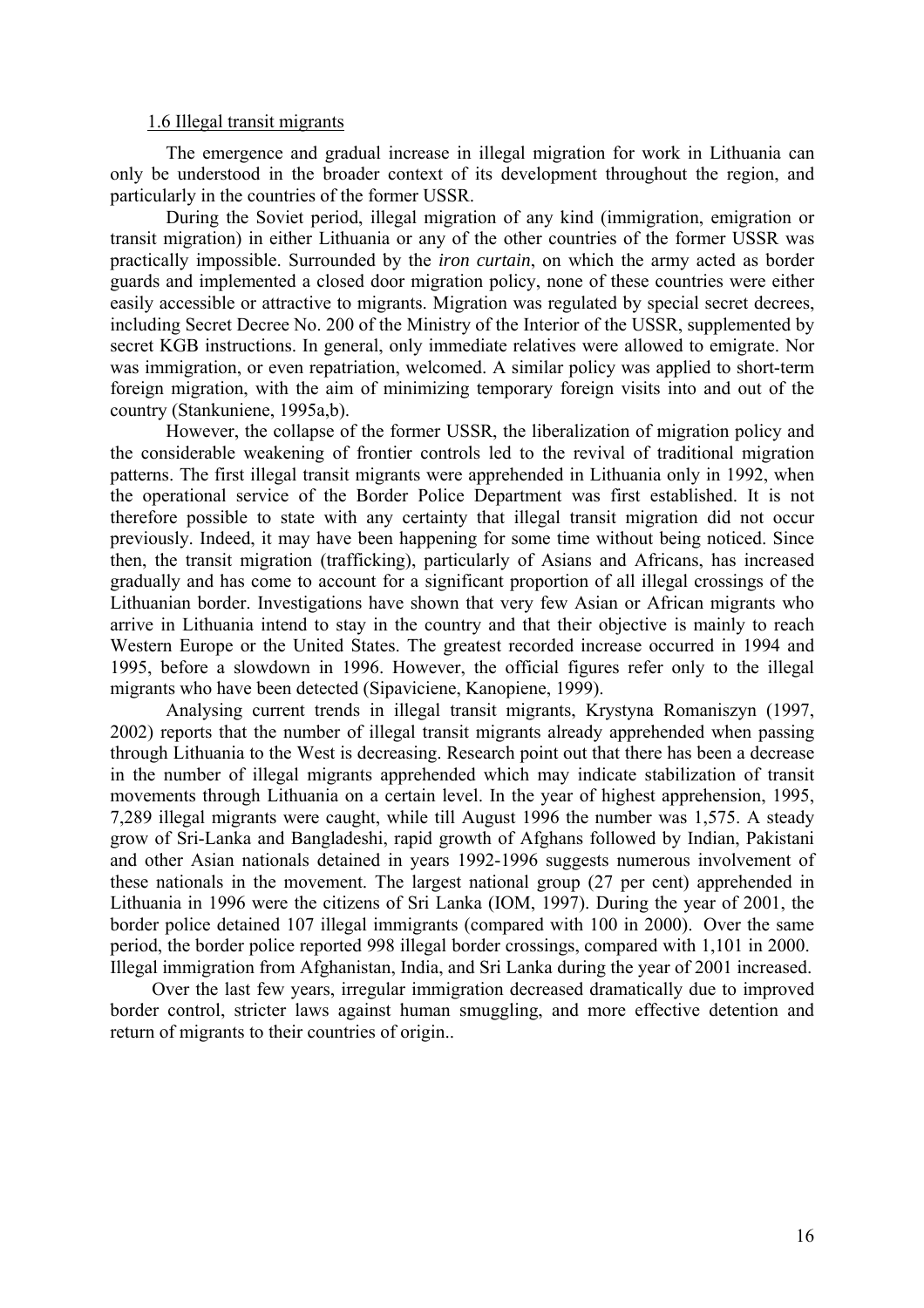

Fig. 2. Illegal migrants detained in Lithuania (1992 – 2003). *Source: The data of State Border Guard Service under the Ministry of the Interior of the Republic of Lithuania. (www.pasienis.lt).* 

In 2003, the officials of State Border Guard Service under the Ministry of the Interior detained a total of 581 illegal immigrants at the Lithuanian frontier. 281 detainees arrived from neighbouring countries (111 Russia's nationals, 92 Belarus citizens, 73 Latvian citizens and 5 Polish nationals), whereas 300 came from other states (48 citizens of Ukraine, 28 stateless persons, 27 Turkish nationals, 24 Pakistani nationals, 24 Indian citizens, 14 Chinese nationals). 259 of those individuals were detained while attempting to cross the state border of Lithuania illegally. 146 individuals attempted to enter the country with forged or somebody else's travel documents, whereas 176 resided in the country illegally on numerous reasons. Following the new criteria of assessment, Lithuanian border guards also detained 12 citizens of Israel, and an identical number of citizens of Moldova and Netherlands, which were treated as illegal immigrants.

#### 1.7 Asylum and refugee status

Refugees are relatively new to Lithuania. Until 1997 refugee status had never been granted to anyone, and we did not have an asylum system. But now much has changed and foreigners are allowed to seek asylum in a humanitarian environment. Although initially none of the transit migrants intended to stay in Lithuania or find work in the country, after they have stayed for a certain length of time, and particularly when they realize that their prospects of reaching the industrialized countries are poor, some of them eventually try to seek refugee status with the intention of staying in Lithuania.

The law provides for the granting of asylum and refugee status in accordance with the provisions of the 1951 U.N. Convention Relating to the Status of Refugees and its 1967 Protocol. In 2000 the Parliament abolished the Council of Refugee Affairs and established the Vilnius Administrative Court to hear asylum appeals. The Court receives assistance from the U.N. High Commissioner for Refugees (UNHCR). The Government cooperates with the office of the UNHCR and other humanitarian organizations in assisting refugees.

 In 2001, 425 persons (mostly from the Russian province of Chechnya and from Afghanistan) applied for asylum: 256 applied for refugee status and 169 for a residence permit on humanitarian grounds.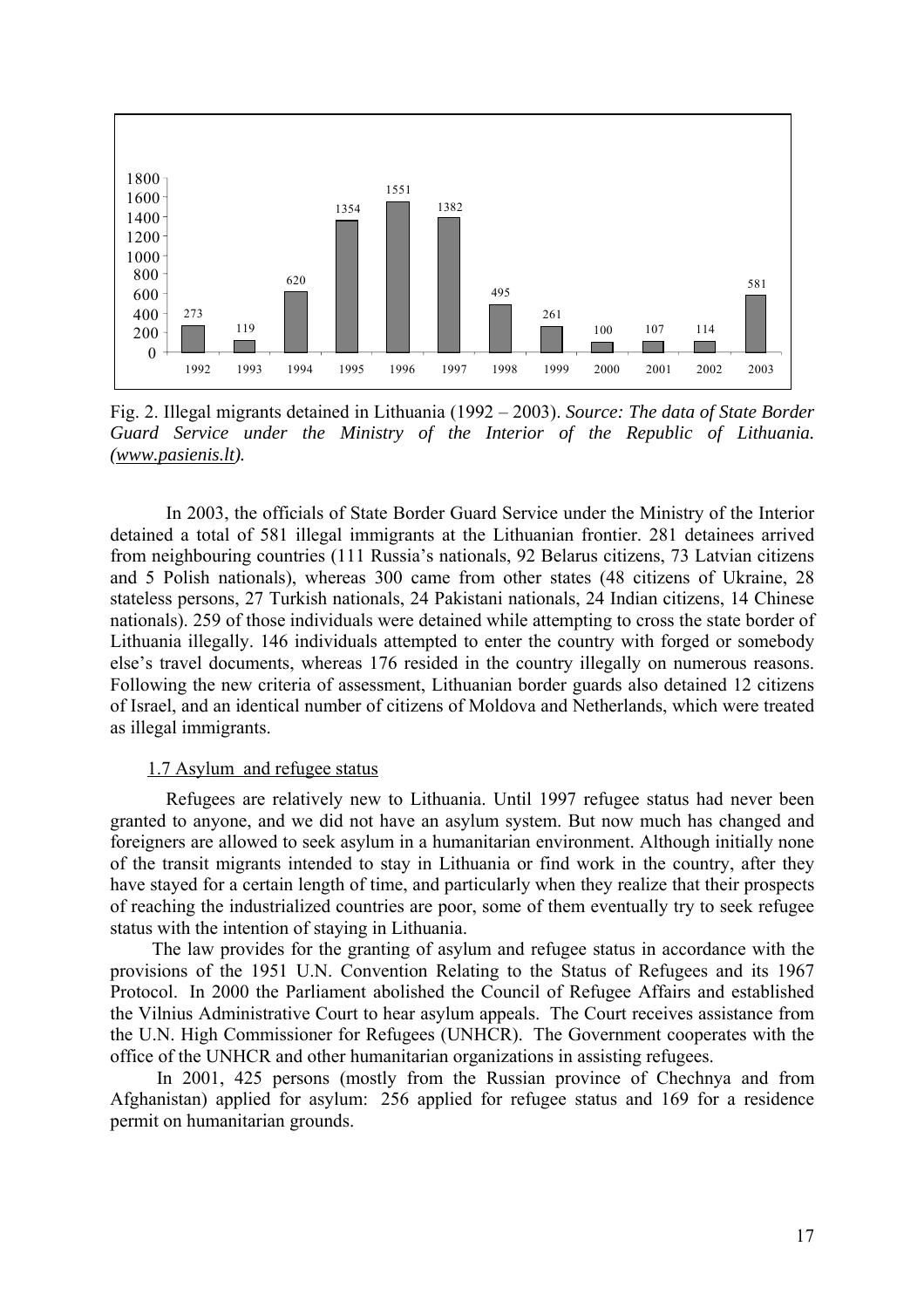

Fig. 3. Asylum applications (1997 – 2003) in Lithuania*. Source: Migration Department under the Ministry of the Interior of the Republic of Lithuania. Development and Trends of Migration Processes in the Republic of Lithuania in 2003, www.migracija.lt*

A refugee reception centre for asylum seekers in the town of Rukla housed 140 persons, including 64 children, at the end of 2001 (Country Reports on Human Rights Practices - 2001). A total of 644 applications for asylum in the Republic of Lithuania, including applications for the refugee status in the Republic of Lithuania, and applications for a permit for temporary residence in the country on humanitarian grounds were received in 2003.



Fig. 4. Development and Trends of Migration Processes (1997 – 2003) in Lithuania. *Source: Migration Department under the Ministry of the Interior of the Republic of Lithuania. Development and Trends of Migration Processes in the Republic of Lithuania in 2003, www.migracija.lt*

#### *2. Major issues discussed with relation to immigration*

Lithuania is a fairly homogeneous country and not an overtly xenophobic one. Lithuanians do not suffer from the degree of ethnic and cultural tension, or discrimination against migrants. However, the danger can be found among public attitudes towards the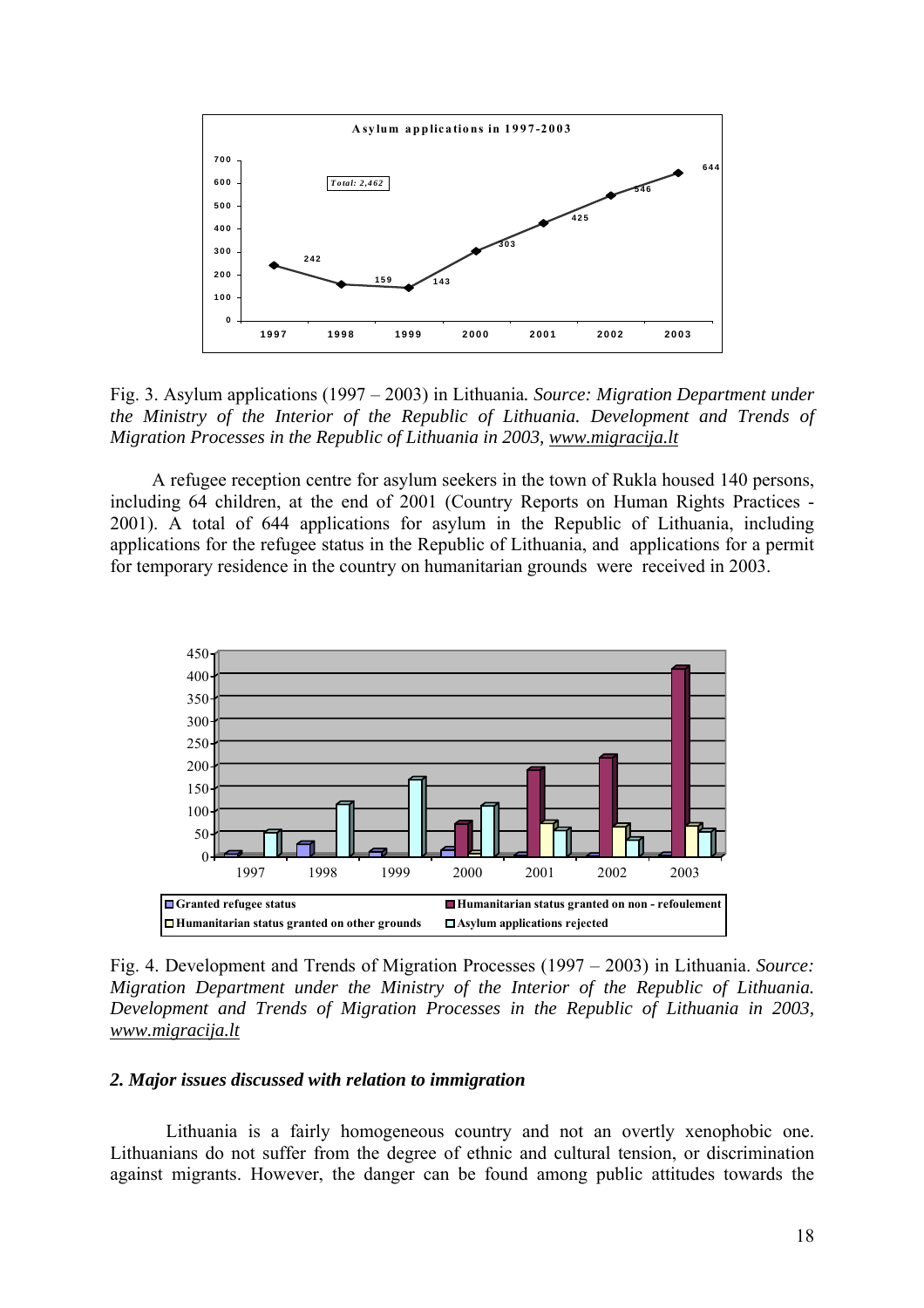refugees and asylum seekers who trickle across our borders. The mainstream media is slow to change, they often look for negative stories only. They focus on so-called illegal migration, on those people entering the country clandestinely and without papers, and on criminality among migrants. Lithuanians usually hear negative things, and a common concept of a refugee often is someone who had come to cause trouble.

 One of major concerns of the media in 1997-1999 was illegal immigration. Publications described growing public anxiety about illegal immigration, mainly that flowing across the Belarusian border with Poland. Concerns were further fuelled by occasional riots at the Refugee Detention Centre in Pabrade, 50 kilometres north of Vilnius. In late September, 1997 a ring of illegal immigrant traffickers was uncovered, apparently well connected to the administration of the Refugee Detention Centre. In July 1997, Parliament passed an amendment to the Criminal Code, increasing the punishment for trafficking in illegal immigrants. On a first offence, a trafficker can be sentenced from five to ten years in jail.

The Public opinion and Market research company "Sprinter tyrimai" (in 2003) has made the public opinion research asking the question "What is the most frightening about Europe entering the EU". Responds show that the main disadvantages are: increase of the prices (55%), increase of competition (19%), the flow of the immigrants (9%). Both young and old generations are worried about the influx of immigrants. Some people wondered if they would lose their jobs to foreigners who would work for next to nothing.

Publications in 2001 described that Members of the Polish Parliament criticized the Government over alleged discrimination against the Polish minority (e.g., in school exams and the spelling of names). There were calls in 2001, mostly from the Polish community, for the resignation of the Education Minister after he made public remarks that were interpreted to mean that foreign language instruction in schools would cease. The Government subsequently confirmed that there was no intention of ending current instruction in the languages of ethnic minorities.

The main information sources about the human rights situation in Lithuania are the mass media, particularly television. Approx. 30% of people use television as the primary source of information in Lithuania. The latest polls conducted in 2001 show that Lithuanian citizens rely on the mass media as their most significant source of information. Indeed, 61.5 % of the Lithuanian public trusts the Lithuanian mass media, 'the fourth estate of the realm', more than any other institution except the Church (68.3 % of Lithuanians trust the Church most). Lithuanian government laws and regulations affect all aspects of media production. The media law prohibits the distribution of information that "incite[s] war, national, racial and religious enmity." The most important agencies of media self-regulation in Lithuania are the Ethics Commission, the Radio and Television Commission, the Council of Lithuanian National Radio and Television and the Foundation for the Support of Press, Radio and Television. The members of these organizations are appointed by the media industry and various public non-political organizations. The legal provisions, however, do not guarantee compliance. The difference between normative laws and the everyday reality of the mass media is obvious. Although the media are not subject to any political censorship, they are highly competitive and politicised. Often political and commercial alliances are made to control media outlets and intervene in the formation of public knowledge.

Much attention of the media was devoted to the fact that many non-ethnic Lithuanian public sector employees were required to attain a functional knowledge of Lithuanian within several years, although the authorities have been granting liberal extensions of the time frame in which this competence is to be achieved. However, there is no documented evidence or reports in the press of job dismissals based on the language law.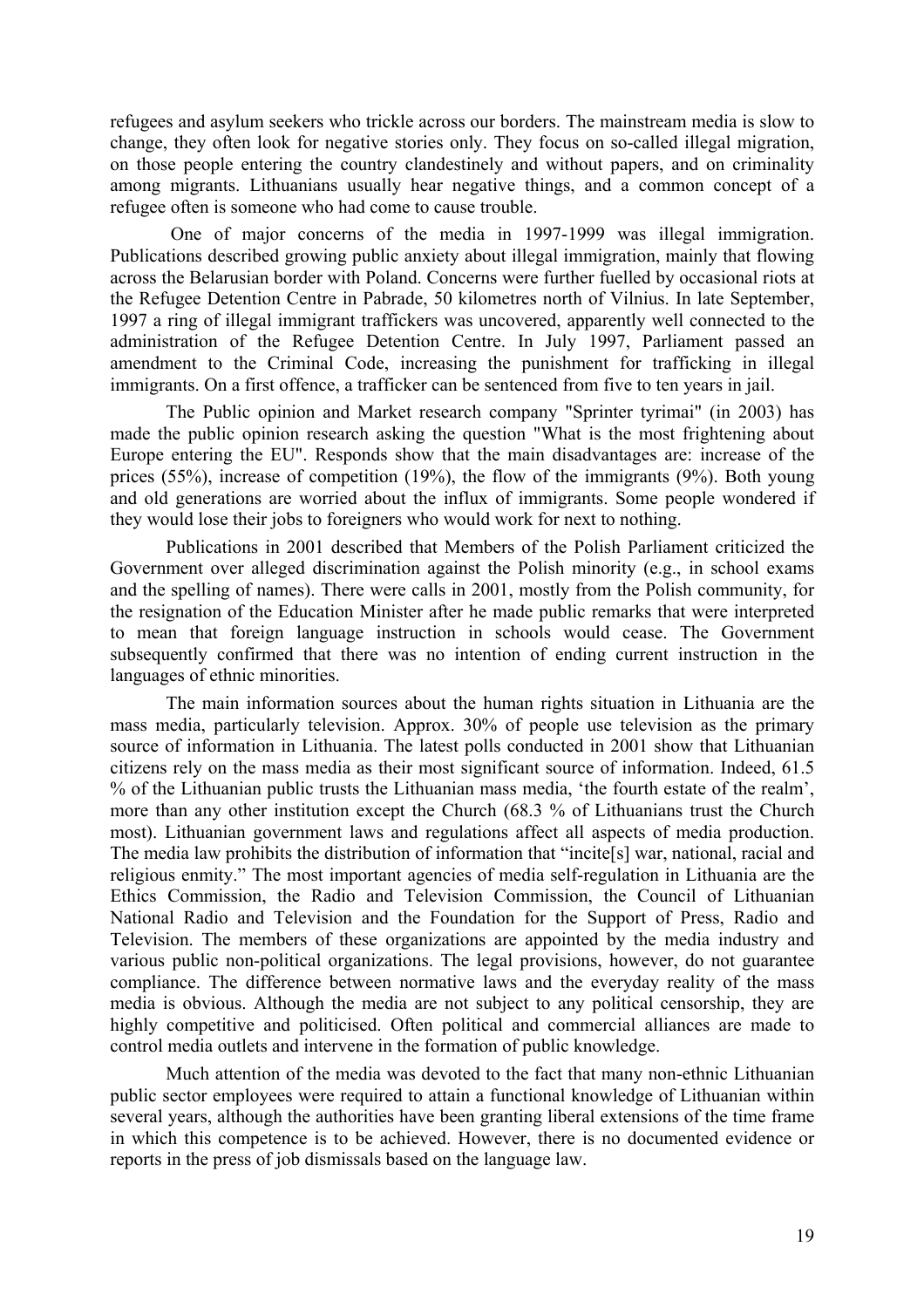As to Lithuanian media portrayals of ethnic minorities, there have been very few studies on this topic over the last ten years in Lithuania.

The Lithuanian sociologists Beresneviciute and Nausediene (1999) analysed the representations of ethnic groups in the discourse of the Lithuanian mass media. According to this study, newspapers portray national minorities as unintegrated into society, as criminals, and as socially insecure or "exotic" groups, therefore reinforcing racial and ethnic stereotypes. Mass media not only spread but also strengthen negative stereotypes of ethnic minorities. The analyses of the main Lithuanian press revealed the fact that ethnic minorities are treated as separate part of Lithuanian society. Beresneviciute (1999) emphasized that stereotypical attitudes toward minorities threaten to develop social distances between different ethnic groups. These stereotypes impede the integration of the minority communities into the Lithuanian society and reduce their possibility to solve their problems on equal basis with other social groups.

Analyzing the representations of legal migrants in the media, it could be referred to the issues on ethnic minorities only, because the legal immigrants are basically non existent (very few). In the case of ethnic minorities, Tereskinas (2003) examined the representations of four ethnic groups, Russians, Poles, Roma people and Jews, living in Lithuania, by the largest Lithuanian daily *Lietuvos rytas* from November 27, 2000, to May 9, 2001. *Lietuvos rytas* carried a total of 88 news stories and articles that mentioned Lithuanian Russians, Poles, Jews and Roma people. Most stories touched upon the subject of Jews and the Holocaust in Lithuania (37), Lithuanian Russians attracted 22 reports, Poles, 10, and Romans. There were a total of 22 stories about the people of Russian ethnicity living in Lithuania published in LR (*Lietuvos rytas*) during the period of November 27, 2000, to May 9, 2001. Of those, 7 deal with active Lithuanian-Russian politicians, 9 with crimes, 4 with culture and education and 2 with historical justice. During the sampled week, there was no mention of Lithuanian Russians, Poles, Jews and Romans in the primetime news. Only one story related to a Jewish criminal was broadcast in the newsmagazine "Sroves" (Trends), and the comedy show "ZbTV" featured the main character of the Polish origin named Zbignievas (Tereskinas, 2003).

Many publications in Lithuania are especially devoted to Polish ethnic community, among them a recent publication of the Government Department for Statistics of the Republic of Lithuania (Lenkai: 1995). Vilnius/Warsaw. This official publication states that more than a half of the Poles speak the Lithuanian language fluently and only 8 percent cannot speak it at all. The education level of Poles is lower than that of Lithuanians and their age structure is older. According to the above-mentioned source, 52 percent of Polish parents want their children to attend Lithuanian schools, 44 percent would like them to attend Polish schools and classes and 4 percent would prefer training in the Russian language (Zvidrins, 1997). From these representations, Poles emerge as a self-conscious national minority that requires special status and rights (Tereskinas, 2003).

The sociological research was carried out by a research group of *Centre for Civil Initiatives* (V.Beresneviciute, G.Kiaulakis, G.Milasius, I.Nausediene, and D.Stakenaite) in 1998. The research aimed to reveal the image of national minorities in the Lithuanian press by applying content analysis method. It covered the three main and most red dailies (*"Lietuvos Aidas," "Lietuvos Rytas" and "Respublika"*). Analysis of the empirical data on Lithuanian mass media revealed that first of all, communities of the Poles, Jews, Russians and Gypsies are more often mentioned then the others (Beresneviciute, Nausediene, 1999). Texts on national minorities frequently portray them as groups whose are not integrated into the life of the society, as criminals, socially unprotected (secure) or "exotic" groups, and all the problems related to the members of these groups are presented as related to their nationality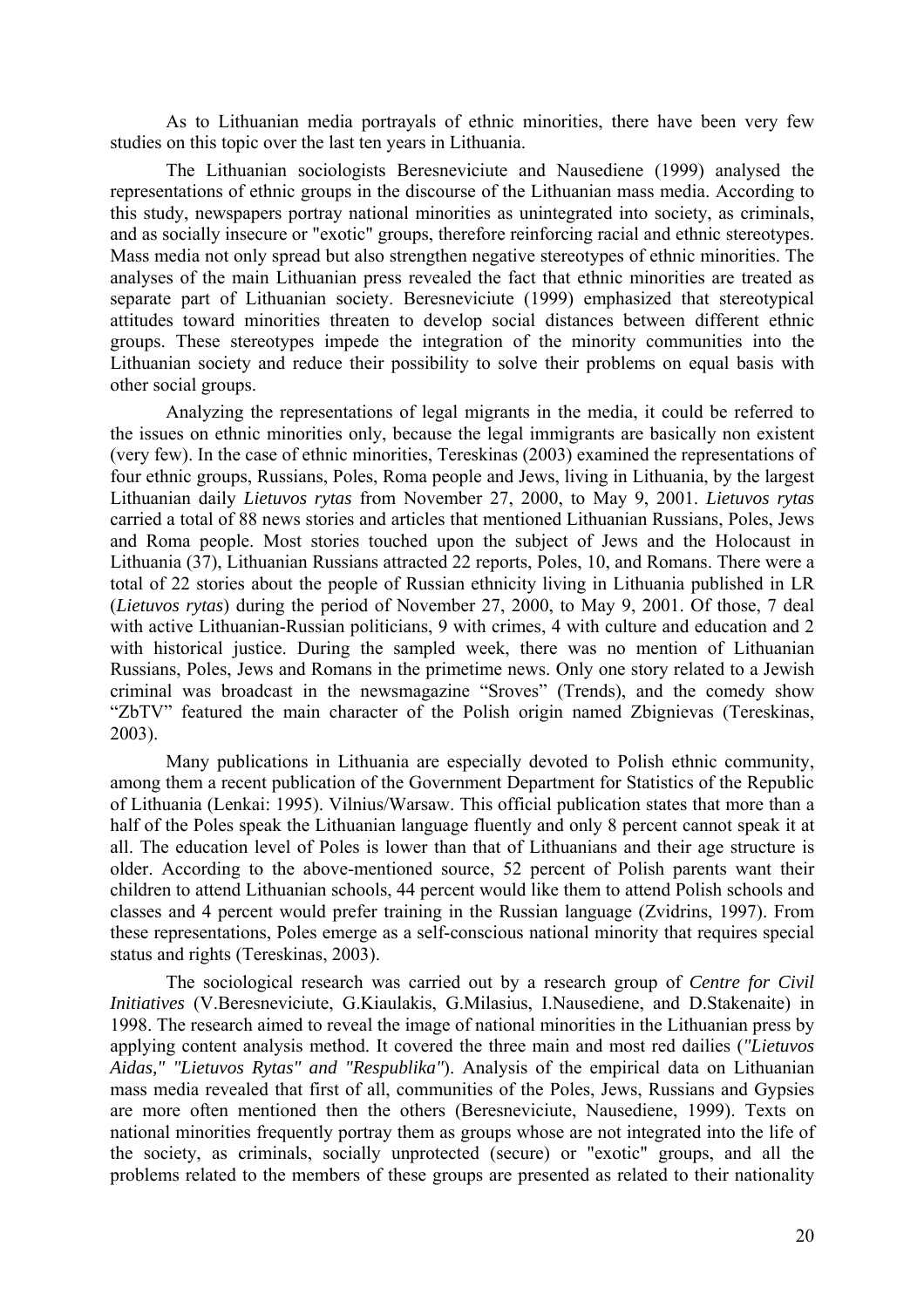and are over politicised. For example, in all three dailies Gypsies are depicted as a criminal, socially unsecured community, of whom the state and the society on the whole should take care. The Polish community is presented as the only one ethnic group of Lithuania that is clearly and publicly defined and it defines itself as national minority, and which constantly insists on demands such as "special status" and "rights of minority." In the texts about Poles trends towards "separate" education and distinction between the Polish and the state language can be disclosed. The Russian ethnic group is presented as the most integrated ethnic community bound by close cultural ties, and as distinct since its "problems" are not considered to be specific for a national minority (Beresneviciute, Nausediene, 1999). As noted by Beresneviciute, (1999), there is a danger that the above mentioned matters constitute stereotypical attitudes towards the "others," perceive them as strangers, and develop social distances between different ethnic groups. Moreover, they provide favourable background for the development, dissemination and sometimes even the creation of different stereotypes. These stereotypes hinder the integration of the minority communities into the Lithuanian society, and reduce their possibilities to solve their problems on their own, on equal basis with other social groups.

### *3. Institutional setting framing immigrant participation*

### 3.1 Restrictive conditions:

In its report on minority rights in 10 European Union candidate states, the Open Society Institute stated that Lithuania does not have a comprehensive anti-discrimination law that expressly prohibits discrimination in specific areas of public activity.

Many non-ethnic Lithuanian public sector employees were required to attain a functional knowledge of Lithuanian within several years, although the authorities have been granting liberal extensions of the time frame in which this is to be achieved. During the first 6 months of 1997, 2,484 persons applied for citizenship. Citizenship was granted to 952 of them, based in part on their Lithuanian language ability. There is no documented evidence of job dismissals based on the language law. As of August, 1999 314 persons took a language test for acquiring citizenship and 298 persons passed the test successfully. During the first half of the year, 354 persons were naturalized (compared with 550 in 1998). In the first half of the year 2001, 252 persons took the language portion of the citizenship test, and 221 persons passed. From January to August, 2001, 307 persons were naturalized (about the same number as in previous years).

There is no documented evidence of job dismissals based on the language law. The authorities have indicated that the intent of the law is to apply moral incentives to learn Lithuanian as the official language of the State; they have asserted that no one would be dismissed solely because of an inability to meet the language requirements. Until the 2002, the rights of immigrants and refugees in Lithuania constituted a new and rapidly developing area of law. Because legislation in this area was recent, no mechanism had yet been created in 2002, that would facilitate the implementation of all the provisions. Asylum seekers in Lithuania had a limited time in which to lodge a complaint against a decision denying them refugee status. Although theoretically they had seven days in which to lodge an appeal, during this time they could nonetheless face deportation. Stamp duties and the lack of available interpreters also contributed to the effective denial of an asylum seekers right of appeal.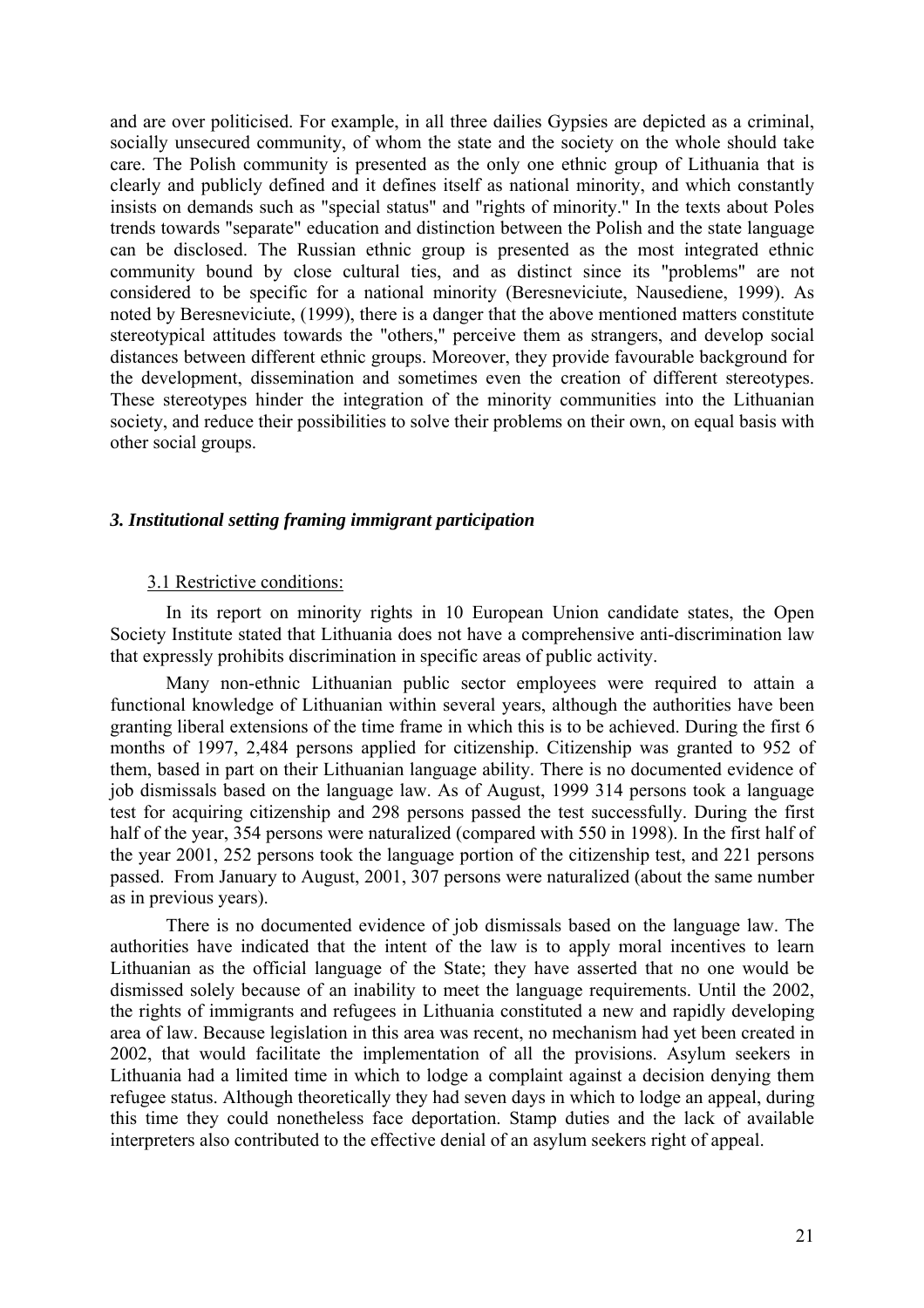#### 3.2 Encouraging conditions

#### *3.2.1 Legal basis*

The legal and institutional framework for putting into effect the principle of equal treatment and combating discrimination on the basis of racial and ethnic origin consists of the Constitution, the laws, Lithuania's obligations under international treaties, and explanations of the Constitutional Court of the Republic of Lithuania.

The Lithuanian Socialist Soviet Republic adopted already on 29 November 1989 a Citizenship Law which introduced the so-called "zero-option" for acquiring Lithuanian citizenship. This law allowed all members of national minorities living permanently in Lithuania to apply for Lithuanian citizenship, regardless of nationality and without any language requirements. The law remained in effect until 4 November 1991. During this period 87% of those who were not already granted citizenship according to the 1940 variant, granted citizenship (Sipaviciene, Kanopiene, 1999).

On July 4, 1995 the Law on the Status of Refugees of the Republic of Lithuania was adopted. On January 21, 1997 the Seimas of the Republic of Lithuania ratified the 1951 Convention and the 1967 Protocol on the Status of Refugees. In 1997 the Law on Refugee Status came into effect, allowing for the first formal grant of refugee status to qualified applicants, in accordance with the provisions of the 1951 U.N. Convention Relating to the Status of Refugees and its 1967 Protocol. The 1998 Law on Legal State of Aliens came into effect on July 1.

 On July 1, 1999 the Law on the Legal Status of Aliens of the Republic of Lithuania came into force and replaced previous legislation including the Law on the Legal Status of Aliens of the Republic of Lithuania, the Law on Immigration of the Republic of Lithuania and the Law on Emigration of the Republic of Lithuania. The new law laid the foundation for a uniform asylum system. In 2002 the only ground for prohibiting the entry of an asylum seeker to Lithuania (prior to 2000, 10 grounds existed), was if a person sought to enter Lithuania from a "safe third country."

The principle of equal treatment of Ethnic Minorities is addressed by a number of Lithuanian laws, For example, Article 3 of the Law on Presidential Elections states: "Any direct or indirect abridgement of a citizen of the Republic of Lithuania's right to vote on the grounds of their sex, race, nationality, language, descent, social status, religion, convictions, or views shall be prohibited." Article 2 of the Law on the Employment Contract stipulates as one of the principles of legal regulation of labour relations, "equality for all employees, regardless of their sex, race, nationality, citizenship, political convictions, religious beliefs, or any other factors which do not affect their professional qualifications." The Penal Code provides for a sentence of from 2 to 10 years' imprisonment for the incitement of racial or national hatred or incitement of violence against foreigners. This law has been used to discourage racial and national hatred, such as in the newspaper Lietuvos Aidas case.

Responsibility for national policy on developing and implementing harmonious relations between various national groups lies with the Department of National Minorities and Lithuanians Living Abroad under the Government of the Republic of Lithuania. The Department's policies are aimed at guaranteeing the possibility for the national minorities of Lithuania to preserve their identity, stimulate their participation in the public political and cultural life of the country, foster their civic awareness, tolerance, contribute to the mutual understanding and trust among people of different nationalities, strengthen respect for the culture, customs, traditions and religion of different national groups of Lithuania, and eliminate causes of discord on the basis of national origin.

To support the cultures of ethnic minorities, and to design and execute national policy towards them, the Department of National Minorities and Émigrés for the Government of the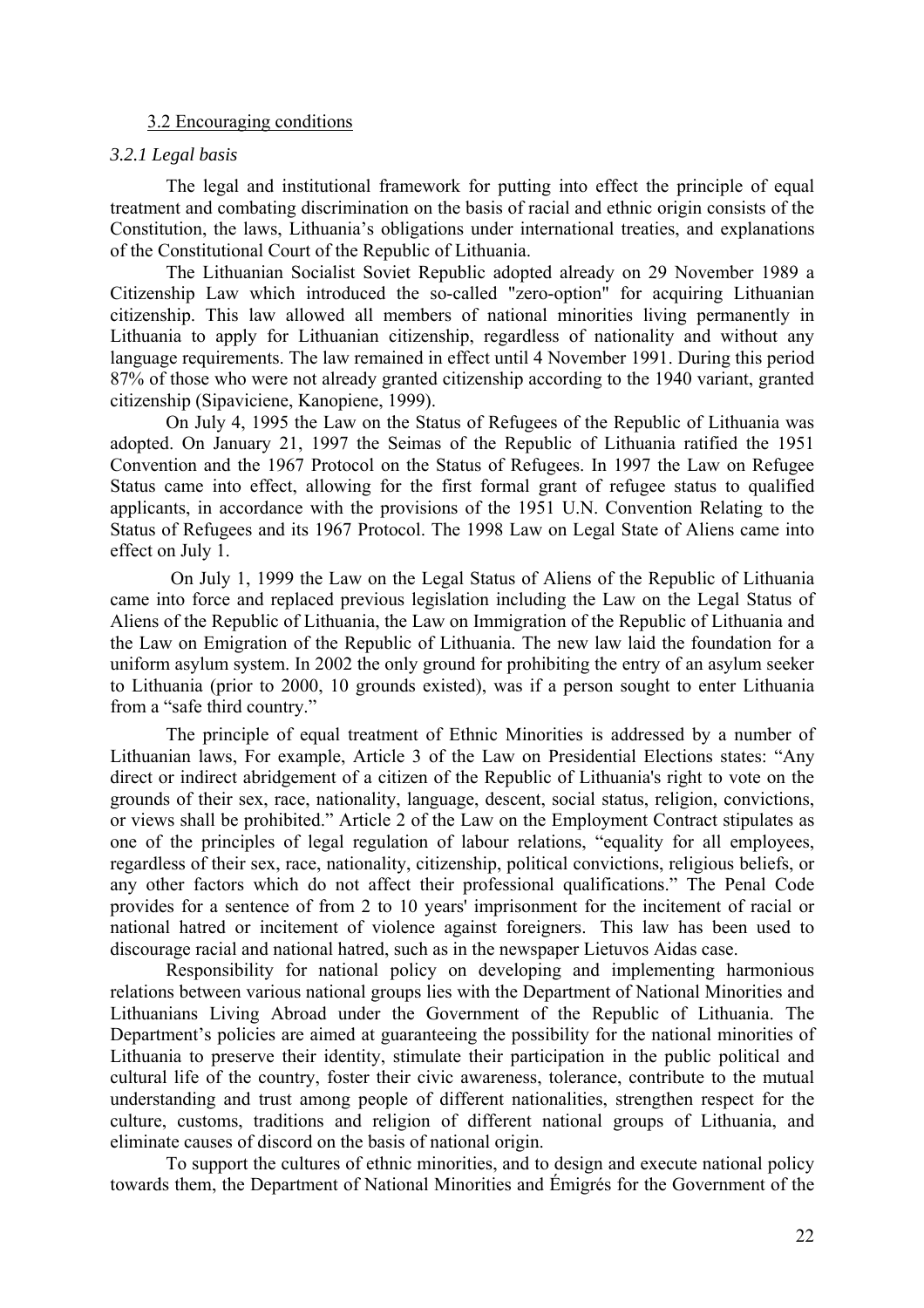Republic of Lithuania was established in 1990. The Department cooperates with the national communities and their organizations in Lithuania. The House of National Communities and the Council of National Communities function within the framework of the Department. By 2000, 19 different nationalities residing in Lithuania established their own non-governmental organizations. The most active national and ethnic minority organizations include the Russian Cultural Centre, the Lithuanian Russian Community, the Union of Lithuanian Poles, the Jewish Community of Lithuania, and the Association of Lithuanian Roma. It should be mentioned that in 1998 the Roma Information Bureau was opened. It oversees social, cultural and educational issues of Roma people.

In the Representative population survey, May 2002 on Human rights in Lithuania: year 2002 participated 1044 of respondents from target group (18+ years population in Lithuania). The respondents mentioned three rights, which, in the respondents opinion, receive sufficient attention: the rights of ethnic minorities: 46,8%, sufficient attention and 9,9% insufficient, the rights of migrants, refugees: 28,8% sufficient and 16,2% insufficient attention, the rights of suspects, accused, imprisoned persons: 26,9% sufficient and 24,0% insufficient attention. People favourably evaluated the work of two institutions protecting ensuring the human rights in Lithuania: the mass media (58,4% evaluated favourably and 9,4% unfavourably) and NGOs (24,4% evaluated favourably and 14,2% unfavourably) (*www3.lrs.lt/owa-bin/owarepl/inter/owa/U0075489.doc).* 

#### *3.2.2 Integration into society of new immigrants*

The absence of huge numbers of new immigrants and specifics of settlement of those few who come to Lithuania serves as a precondition that there is no specific migration-issuebased opposition provoked in the local communities. Massive immigration is not typical to Lithuania at all and if immigration takes place then the flow of persons entering the country is normally directed to the capital city Vilnius or a few other biggest cities, which offer better economic and social opportunities.

The prevailing opinion in Lithuania is that it is a transit country for clandestine migrants. The self-image of transit country fosters efforts to combat transit, but detracts attention from integration. Some part of the "transit" gets asylum and stays - if not by choice then by chance, and need integration assistance. Transit country image implies strengthening policing in order to create "transit-unfriendly" effect, but neglects the data that majority of migrants never chose their track in advance (Leoncikas, 1999).

As was stated in Annual report of H.E. Algirdas Brazauskas, President of the Republic of Lithuania in 1996, the essence and objective of ethnic policy of the Republic of Lithuania is to ensure best possible conditions for the development of Lithuanians and other nations residing in Lithuania. Over the ages the realities of our country have developed an understanding that ethnic minorities constitute an inseparable part of the Lithuanian state and, consequently, ensuring the progress and cultural continuity of not only Lithuanians, but also of all nations residing here is one of the objectives of Lithuania's restored statehood.

The Lithuanian Red Cross (LRC) has been active from the outset in protecting the rights of asylum seekers and providing them with social assistance. Red Cross lawyers counsel and represent them. Red Cross welfare staff work to integrate them. Red Cross Youth programmes foster the social integration of children. Since 1996, the Lithuanian Red Cross has been providing humanitarian assistance to asylum seekers and refugees accommodated in the Centre for the Registration of Foreigners in Pabrade and in the Refugee Reception Centre in Rukla. Depending on resources the Lithuanian Red Cross provides the inmates of the two Centres and refugees those are granted refugee or humanitarian status with baby food,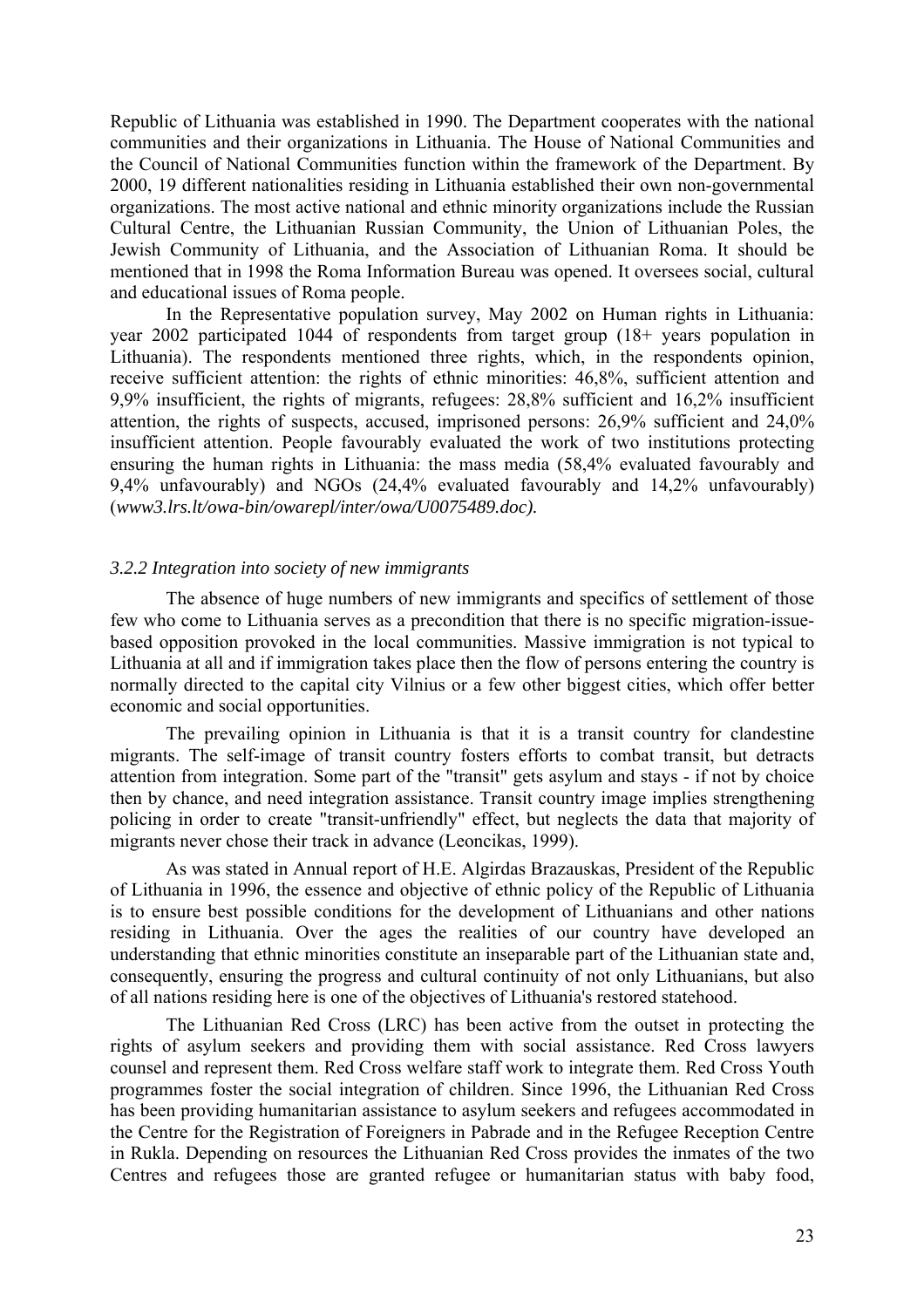medicine, hygienic items, clothes, books, newspapers, school necessaries and toys. Special attention is paid to the most vulnerable groups of refugees, such as pregnant women, children, traumatized, disabled people. Since 1998, young volunteers of LRC actively have been participating in the socialisation and integration programme for the refugee children. The children participate in various social gatherings and joint summer camps of refugee and Lithuanian children where they have the possibility of becoming familiar with Lithuanian culture and life style.

### *3.2.3 Integration into society of ethnic minorities*

Ethnic minorities receive fair treatment in Lithuania. Both citizens and permanent residents are equally supported by the state. Equal social benefits, health and social insurance, pensions, loans, subsidies for the education of children, maternity leave, and employment opportunities are equally available to all. Education is offered in the native languages. 69 schools in Russian, 73- in Polish, 1- Belorussian, 1- Jewish, 1- German and 29 - mixed language schools (29 - Russian-Lithuanian, 11 - Polish-Lithuanian, 28 Russian-Polish, 1 - Belorussian-Russian and 10 - Lithuanian-Russian-Polish). All schools except one private Russian school are owned by State. 27 Sunday schools in 9 languages are available. Broadcasting for radio and television programmes are transmitted in nine languages and newspapers in seven minority languages (43 in total) are run with government support.

National minorities publish 41 periodical in their language – 35 newspapers and 6 magazines. 31 of them are published in Russian, 7 in Polish, 1 in Belorussian and 2 in German. The State radio broadcasts one hour daily in Russian and Polish. There are weekly editions in Ukrainian and Belorussian. There is a daily news edition in Russian on the State television. Private regional television companies broadcast news and other programmes in Russian, Polish and Belorussian. However, as Nina Mackevič emphasized in her paper "Russian Press in the View of Marginalization," newspapers in Russian, for instance, are written in bad Russian; they depend on the information from the press of Russia and largely the reviews of this press. The same may be said about other minority press.

However, being the largest ethnic minority, the Russians never thought of themselves as a minority during the Soviet period. Even now, there is a dominance of the Russian environment and language in many settlements. This language is often used also by non-Russians, and many children of Belarusian, Ukrainian or Jewish ethnicity attend schools where lessons are taught in Russian. The Russian communities maintain close contacts with their Russian homeland. Not surprisingly, ethnic Russians make up a larger part of those with relatives in Russia, resulting in the fact that many political events in this country have a direct resonance in the Baltics. However, the extensive emigration of Russians from the Baltic states has aggravated their own national identity issue and has tended to stimulate their ethnic consolidation. At the same time, their large size and the recent history of the Russianspeaking communities' dominance has created a certain inertia and reluctance on the part of Russians to adapt to the local cultural communities. At present, the former so-called 'Russian towns' and 'Russian zones' are the most problematic from the point of view of integration Blaschke (1992, p. 88).

In this respect Jochen Blaschke, analysing the situation in the new states within the former USSR (outside Russia), wrote, "the Russian part of the population is trying forcibly to safeguard its privileges thereby separating the territories it occupies from the rest of the new state. One reason for the severity of these conflicts may be that the territories are relatively homogeneous ethnically. Blaschke (1992, p. 88) also concluded that "it would likewise be sensible to use development projects to encourage the new states to adapt a minority-friendly policy." The second largest non-titular ethnic group are Poles. Besides, very large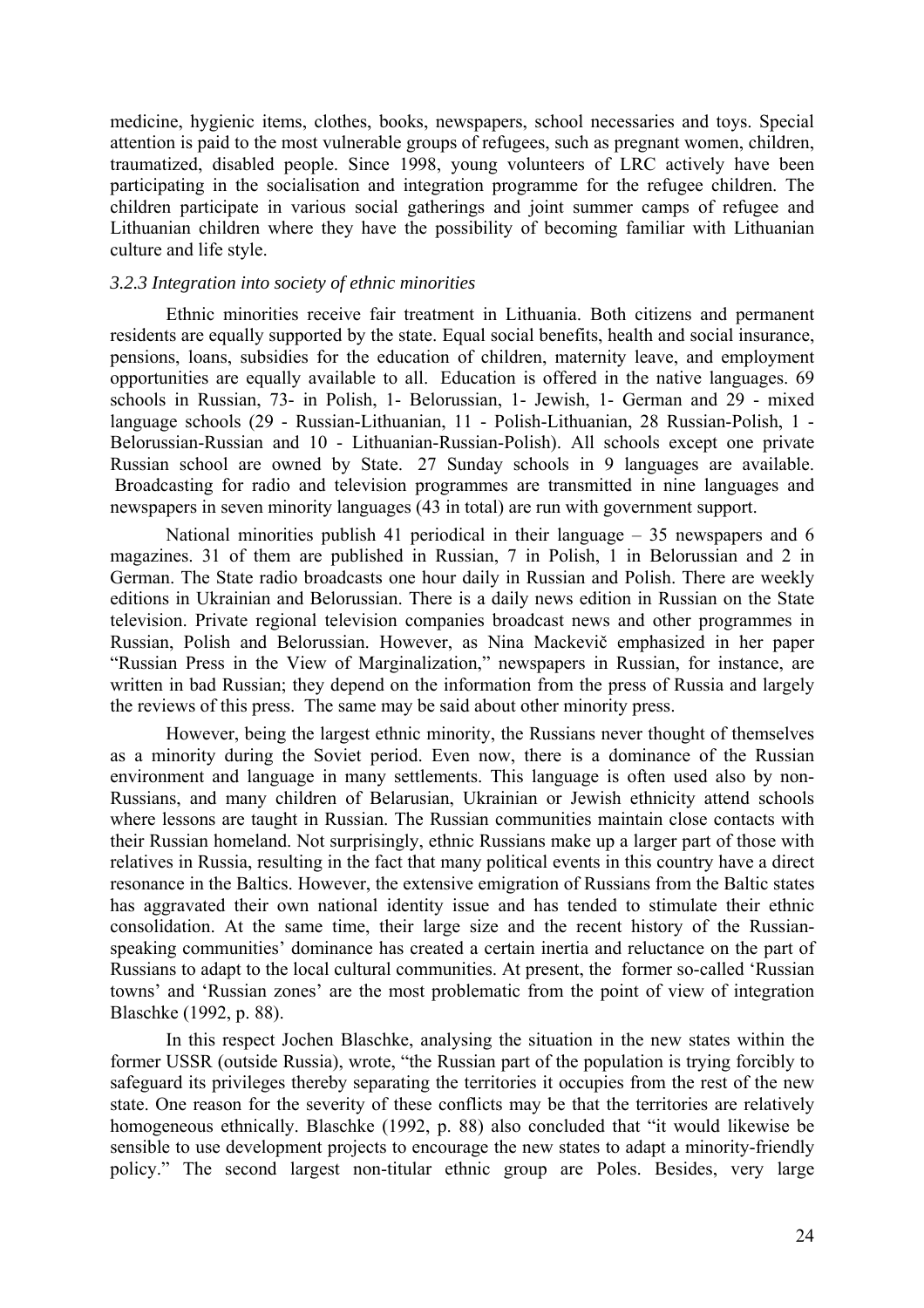concentrations of Poles are only to be found in some cities and rural areas: in the Salcininku and Vilnius districts, partly also in the Traku district and the city of Vilnius in Lithuania.

With the view to comprehensive integration of the ethnic minority of Gypsies retaining distinctive language, culture and ethnical identity, into the society of Lithuania, the Gypsies Integration Programme has been drafted in March 2000. The Programme is based on both international and national legislation and practice in foreign countries, and covers issues related to education, health, employment and social issues protecting survival of national identity.

In 2001, there were approximately 200 non-governmental organisations of national minorities in Lithuania, representing 19 different ethnic communities. 17 of the communities were represented at the Council of National Communities by the Department of National Minorities and Lithuanians Living Abroad which holds regular consultations with the President of the Republic. There are three political parties specifically representing the interests of national minorities. National minorities have access to the state television. They are able to cultivate their cultures by other means also. A number of Government programmes are aimed at facilitating the integration of national minorities into Lithuanian society as well as retaining their national and cultural identity (Baranovas, 2001).

In Vilnius, the Department maintains a House of National Communities where various organisations of national communities can avail themselves of the premises for their cultural and educational activities. The Department of National Minorities may accept and consider complaints within the field of its competence. However, it is not authorised to impose administrative sanctions. In order to better protect the rights of victims of discrimination through non-judicial procedures, issues concerning discrimination on the basis of ethnic and racial origin should be added to the mandate of the Ombudsman for Equal Opportunities of Women and Men.

During the 11 years of its existence, the Department of National Minorities and Lithuanians Living Abroad has been able to effectively deal with the issues faced by the minority communities in Lithuania. It contributed to the fact that Lithuania is able to successfully integrate most of the ethnic communities into the society, while maintaining their own national and cultural identity. In Lithuania in 2002, 213 schools operated in a language other than Lithuanian. There were 68 Russian-language schools, 74 Polish-language schools, one Belarusian- language school, with some of these schools also offering instruction through Lithuanian. Forty-nine minority language periodicals were published and 225 national minority organizations were operating. The special programmes are preparing by the Ministry of Education and Science for bilingual pupils in the schools in which the language of instruction is Lithuanian (Moskvina, 2004).

Social integration of recognized refugees into local communities is probably the most sensitive element of Lithuanian asylum system. The Order on Social Integration of Refugees was approved by the Government in February 1998, and it was just some years ago that the first refugees have settled in some districts of Lithuania. Working in partnership with the Government (namely with the Ministry of Social Security and Labour) in this context, the Lithuanian Red Cross is implementing social integration assistance program by helping the refugees to find accommodation, employment, learn the Lithuanian language, establish new social contacts. The Lithuanian Red Cross also helps them by paying one-off cash benefits, providing some of the necessities of life such as furniture, clothes, hygiene products, etc.

Since 1999, the LRC has been implementing projects intended to activate the cultural and social initiatives of the inmates of the Rukla and Pabradė Centres. Depending on resources the LRC social workers and volunteers arranging various events to foster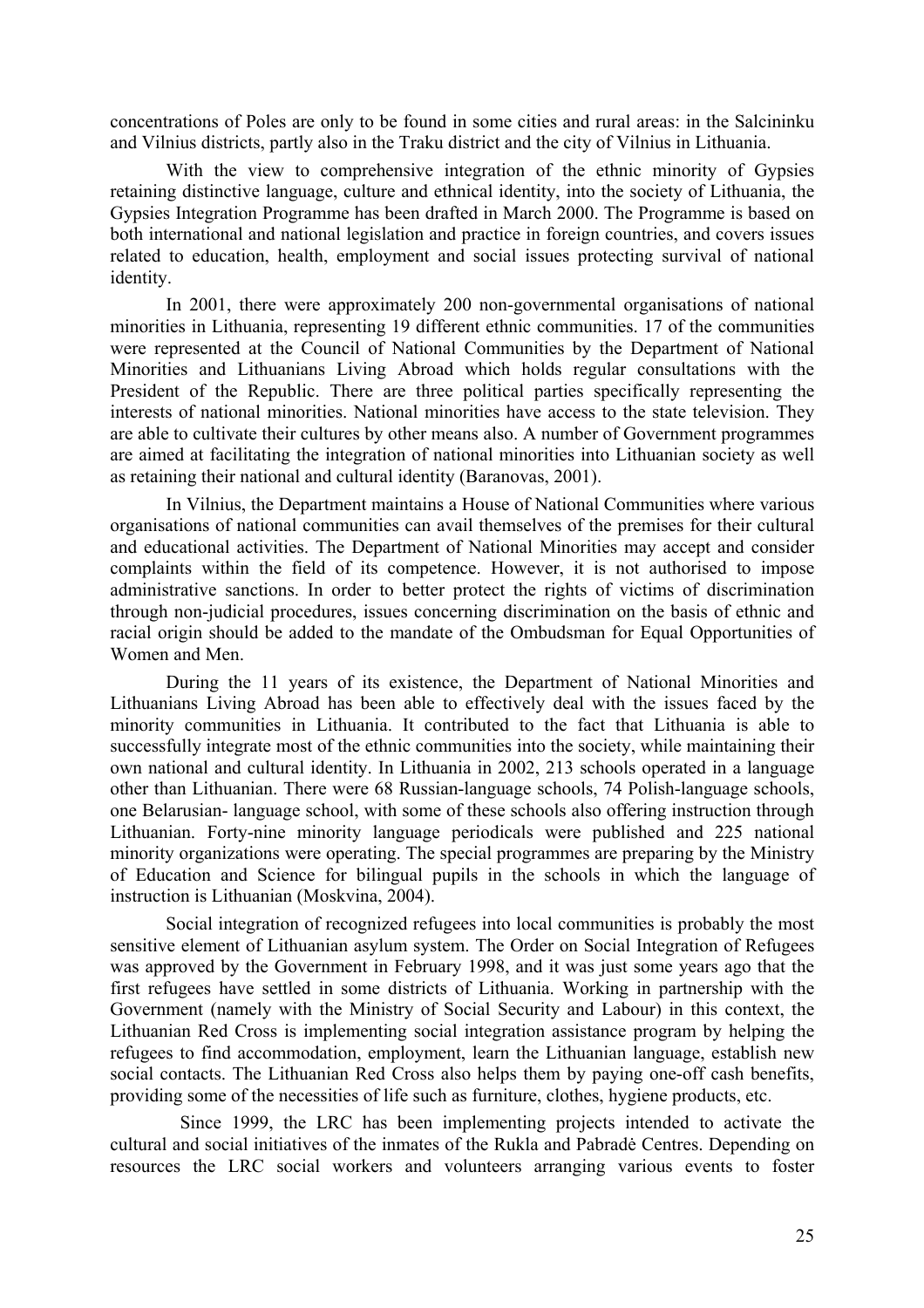intercultural communication and to introduce the inmates to the culture and traditions of Lithuania. In fact, they also try to stimulate the inmates' own initiative to hold their own national events, to propagate their own ethnic culture (songs, dances, music, applied arts), to engage in such activities as sports, reading, painting, gardening, etc. The aim of these initiatives is to improve the social and psychological atmosphere in the Centres, to alleviate the depression and apathy of the asylum seekers ( [http://www.redcross.lt/pabegeliaien2.html\)](http://www.redcross.lt/pabegeliaien2.html)

### **Part II: Active Civic Participation of Third Country immigrants**

Social, political, economic changes that took place ten years ago have influenced the situation of all ethnic groups (including both majority and minority groups) when choosing their strategies of acting in social sphere, adapting themselves to new requirements (citizenship, civic loyalty, knowledge of the state language, value changes, participation in the newly formed bodies, e.g. the private or non-governmental sector) in a more active or passive way or avoiding adaptation (emigration, segregation, life in closed communities).

During the first decade of the Independence of the Republic of Lithuania, many steps have been taken to ensure the civic integration of representatives of Lithuania's ethnic groups. The passed laws, defined the legal mechanisms and ratified international conventions and treaties provided citizens with bunches of rights and created favourable conditions for social life and personal expression. Although legally defined mechanisms are crucial to the development of civic society, they are not sufficient for social development and social relations in society and the issue of ethnic processes, as a social challenge, still has not yet been overcome (e.g. negative attitudes, issues of ethnic pureness, symbolic and real cleavages in the labour market, the public sector, treatment in the mass media, etc.).

Participation of minority groups in political, economic and social institutes of the state could be a reflection of their integration into society and to its political or civic infrastructure. The outcome of successful integration and adaptation of the majority of population of different ethnic groups is social participation in full, participation in the constructing and reconstructing of social reality or in the production and reproduction of social life. More or less active participation in social life can take different shapes, nature and quality and is one of the most important factors of social integration.

# *1. Non-Governmental Organisations (NGOs) of National Minorities*

Existence of the non-governmental sector is directly related to the development of civil society. The first NGOs (public organisations, associations, support and charity foundations, communities, religious or church organisations, etc.) of ethnic groups were founded in 1991-1992, their number comprised 64. From the beginning of their activities, organisations were established on the basis of one ethnicity. However, NGOs of ethnic groups does not mean their active position, activity in social, cultural and other fields. Despite the high number of ethnic organisations, the numbers of their members are relatively low (Kasatkina, Leoncikas, 2003).

All nationalities are represented by NGOs, and their activities and cultural programmes are supported and funded by the Department of Ethnic Minorities and Emigrants under the Government of the Republic of Lithuania, and other NGO supporting budgetary foundations. In 2002, 266 non-governmental organizations representing up to 20 ethnic communities were operating in Lithuania, including 62 Russian, 52 Polish, 32 German, 26 Jewish, 21 Belorussian, 13 Roma, 32 German, 5 Greek, 12 Tatar and other organisations.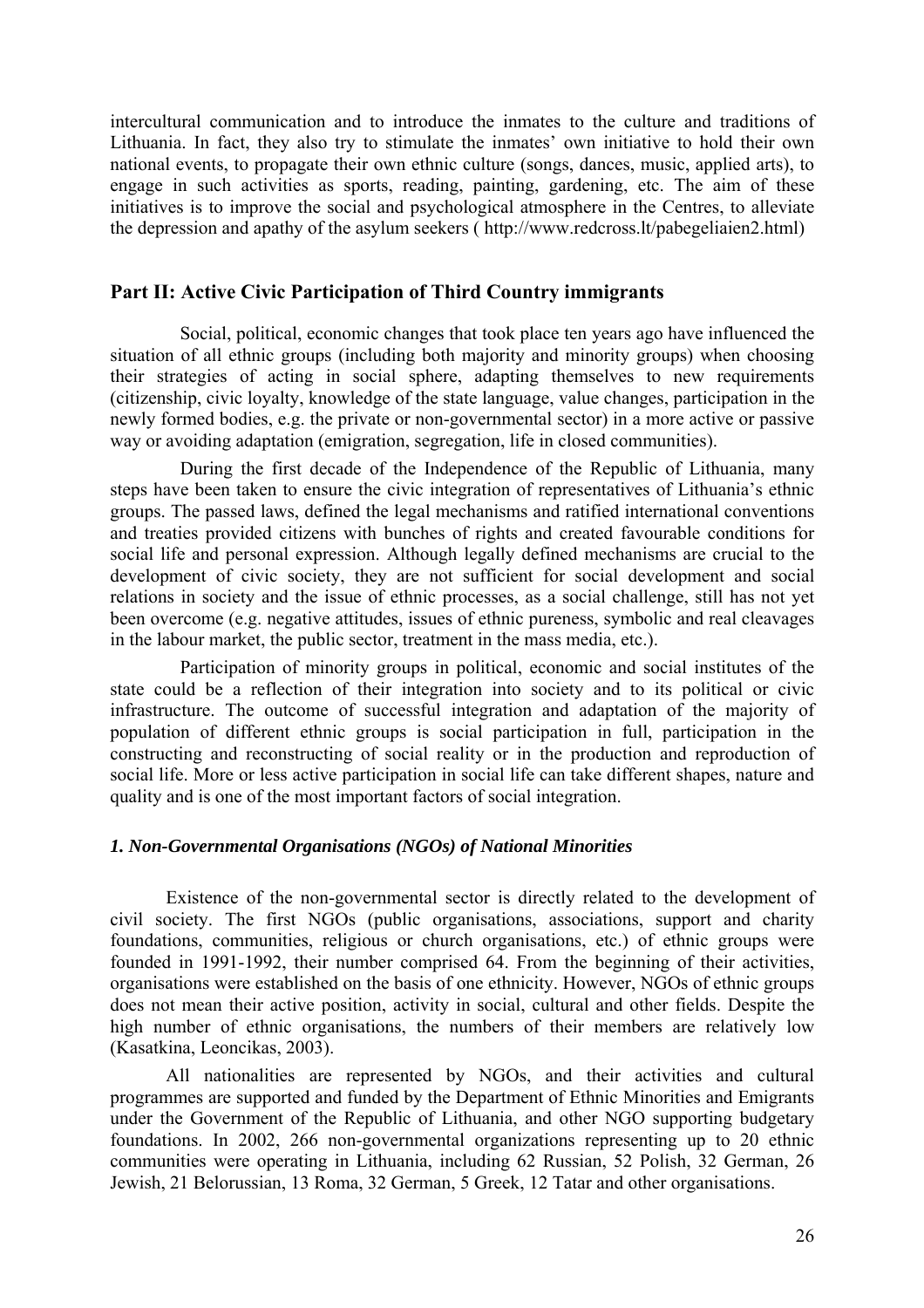Rumanians, Estonians, Georgians, Karaites, Hungarians and Koreans also have their organisations, at least one organisation per each of these minorities. The majority (80%) of these organisations is of a cultural nature. Very few deal with issues of education (5% of all organisations), charity (nearly 4%) or uniting representatives of different professional groups (nearly 3%). About 3% of all organisations of ethnic groups deal with social issues, fewer are related to sports activities or religious activities. Although this cannot be reduced only to formally registered organisations and bodies. On the other hand, the same applies to NGOs of ethnic groups, i.e. they do not necessarily mean civil society or its values, ideology



Figure 5. Distributing of NGOs of Ethnic Minorities by the Nature of Activities (Kasatkina, Leoncikas, 2003).

The data of several research suggest that the main motivation to take part in the activities of ethnic NGOs is related to close relations with people of the same ethnic origin. The core problem lies in the tendencies of formation of NGOs for the purposes of uniting people for common activities only on the grounds of ethnic virtues. Otherwise, leaders and activists of such organisations could deal with a much wider social circle of people than their nationality (ethnic origin). For example, a pilot research carried out in Lithuania in January 2003 by the representatives of the *Institute for Social Research* (Kasatkina, Beresneviciute, 2004) addressed to leaders of ethnic NGOs and included questions about activities, aims, membership and support for their organisations. Respondents represented a great variety of ethnic groups of Lithuania (Russian, Polish, Greek, Belorussian, Ukrainians, Uzbek, Tadjik). The research findings revealed that these NGOs restrict their activities on the grounds of interests and needs of a separate ethnic group, which leads to a relatively closed nature of ideology and activities of organisations focused on cultivation of ethnic consciousness, ethnic patriotism through organisation of cultural events that are traditional in their form and contents and addressed to quite passive elderly groups. Such organisations are distinct in their ethnocentric evaluation of their ethnicity, culture and tradition and in monoethnic membership. Relations of representatives of these organizations are determined by their ethnicity, whereas the values of civic society are of low significance in the framework of ideology and activities. This could lead to certain separatism or ethnic exclusion, although other approaches and perspectives should be taken into account. Overall, such NGOs do not operate as agents for protection of human rights and interests of minorities, but merely as bodies for cultural cultivation and self-help groups, providing emotional support, information, advice and practical aid, publicity and education, fund raising, etc (Kasatkina, Beresneviciute, 2004).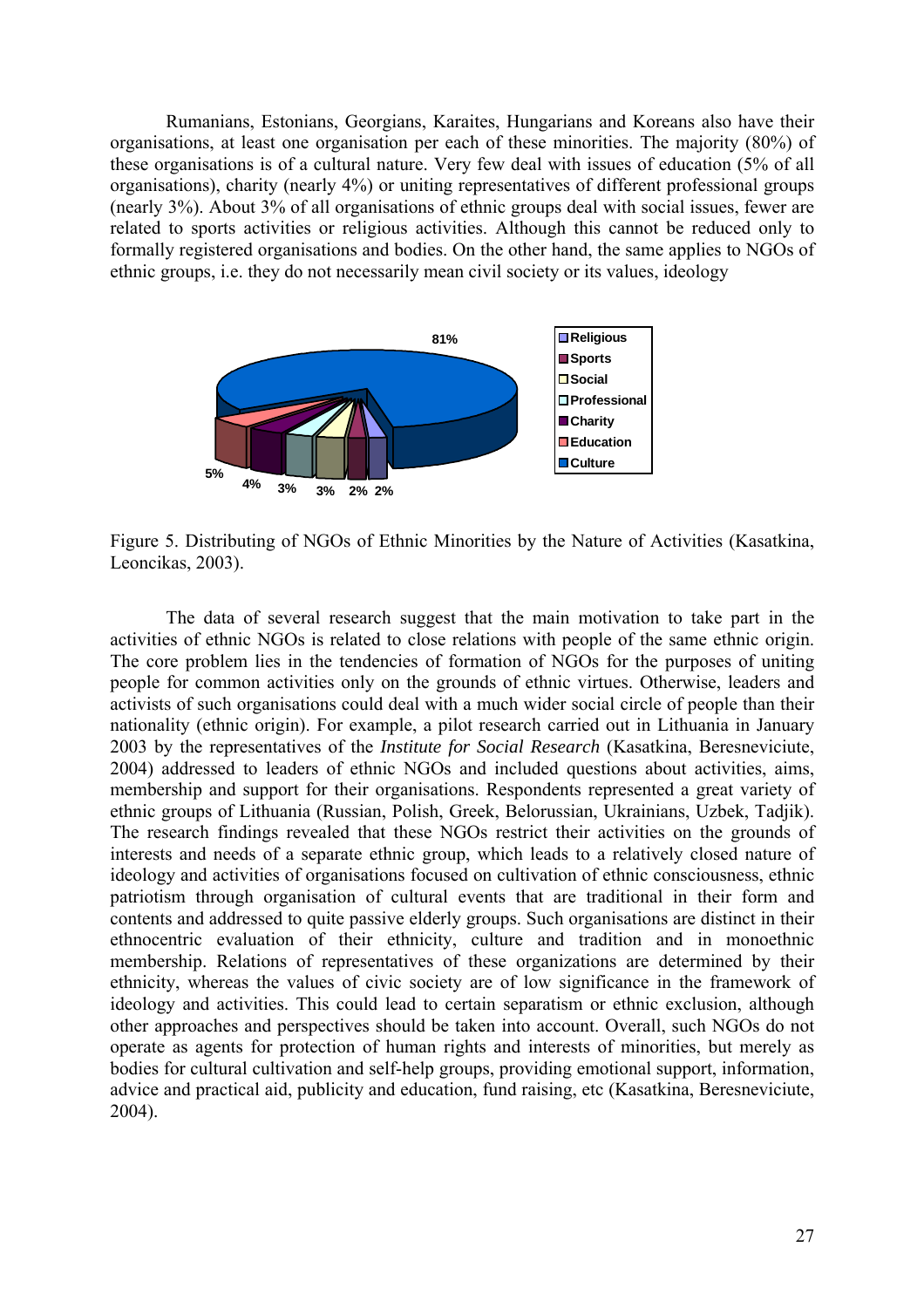#### *2. Participation in labour market*

The employment rate between Lithuanians, Russians, Poles and other nationalities does not vary very much. However unemployment rate of ethnic minorities is higher than average unemployment rate in Lithuania. This situation is compounded by the fact that national minorities concentrate in a few regions.

There are several examples of successful business of people of other nationality then Lithuanian (mostly Russians), whose business, private life and "phenomenon" are widely covered in the mass media. The majority of mono-ethnic work relations are observed in small businesses, such as shops, barber's shops, repair shops, garages, taxi companies, etc. In most cases these enterprises are organised on the basis of family or primary relations. Mono-ethnic environments at the place of work are mostly found in areas where population of respective nationalities is concentrated: Russians and Tartars in Vilnius and Visaginas; Poles in Salcininkai and Jews in Vilnius and Klaipeda. Communication and relations with Lithuanians in business is closely related to the status in the case of Jews and Russians, i.e. the higher the status, the more relations with Lithuanians respondents maintain. This also suggests that groups with a higher social status include higher proportions of Lithuanians. As far as Russians are concerned, education plays an important role. It is important to note that, according to the research data, in business and professional environment open and ethnically diverse relations prevail.

Besides, the same research (Kasatkina, Leoncikas, 2003) on the adaptation of ethnic groups in Lithuania has analysed data on income and changes of the social status. The data of the survey show that there are no statistically significant differences in income levels among ethnic groups. However, when comparing self-assessment of changes in the social status among different ethnic groups, a conclusion could be made that non-Lithuanians tend to assess their social status as getting worse than that of Lithuanians. This leads to a conclusion (Beresneviciute, [http://www.iccv.ro/romana/conf/conf.sibiu.2003\)](http://www.iccv.ro/romana/conf/conf.sibiu.2003) that the assessment is not related to the level of income, but rather to social or symbolic cleavages in the social structure These considerations are closely related to assumptions provided by a professional psychologist (An interview made on 25 April 2003, in Vilnius) of a career portal providing agency services to employers looking for staff and jobseekers (Beresneviciute, <http://www.iccv.ro/romana/conf/conf.sibiu.2003>). This online career portal operates in all the Baltic States and is quite popular as provides with a possibility to save all information about a jobseeker anonymously. The majority of applicants are young people, graduating students and representatives of the most employable group, i.e. persons up to 35 years old. Overall, the following issues could be mentioned. People of the non-Lithuanian origin who apply to this portal comprise a significant proportion of all applicants. However, in the words of the respondent, if there are 5 candidates to one position and one of them is Russian or Polish, the probability of the latter to be chosen is not equal to 1/5 and is lower. If there are candidates, one Russian (or Polish or other nationality) and one Lithuanian, probably the Lithuanian will be chosen. The most vulnerable and sensitive positions in terms of social categories are those of management and leaders: ethnicity plays its role in the case of direct relations, i.e. relationship with the external world. The most valuable and successful candidate could be described as a young Lithuanian man, aged 27–35, in contrast to disadvantaged women, senior citizens or non-Lithuanians. Consequently, this leads to a conclusion that the employer reflects generally prevailing attitudes, which could be defined as traditional, conservative and intolerant, sometimes even stereotyping.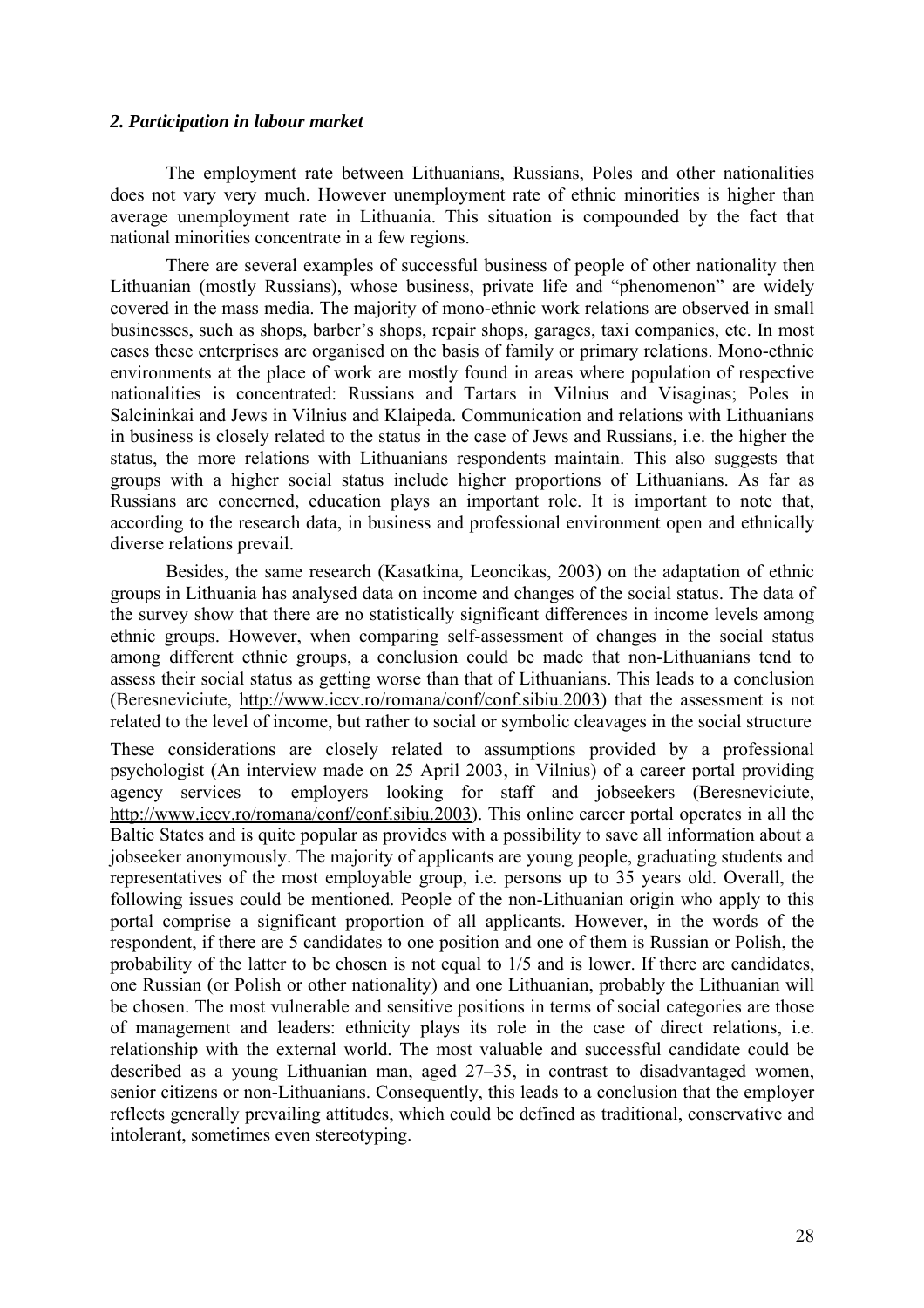Several observations on the private sector imply that a mono-ethnic model is characteristic to small scale, small size enterprises in Lithuania, and activities of ethnic groups in different economic niches could be observed (Beresneviciute, 1999).



 Figure 6. Executives by Implied Nationality in the Biggest Companies by Sales and Services (Kasatkina, Beresneviciute, 2004).

The main obstacle to the above mentioned issues and difficulties lies in the lack of self-consciousness, conscious citizenship. Civil organisations, bodies and unions, independent public organisations, religious communities, etc. are based on horizontal ties and have common motives that make them to act together. These are not organisations that have strong external aims (i.e. business making).

Their objectives cover very broad issues focusing mainly on the improvement of their coexistence. The involvement of minority representatives in civil society activities is of crucial importance, since today there is a danger of another form of new exclusiveness: those whose are not organised or do not manage to organise themselves are likely to stay "out of the game," and constitute the periphery of the society (Beresneviciute, 1999).

#### *3.Active participation in politics*

Since the restoration of independence, there have always been several Russians elected to Parliament of the Republic of Lithuania or to the Municipal Councils. The Poles have been very active in the political life of the country as well.

From the beginning of the Restoration of Lithuania's Independence, transition from a one party communist state to a multi-party system has begun. Political parties, along with others organisations, can be intermediate channels in the framework of the civil society, provide citizens with opportunities for the expression of their views, opinions, demands, interests. A mixed majoritarian-proportional electoral system has been introduced in Lithuania since 1991. All parties needed 4% of total votes to enter the Parliament of Lithuania (further Seimas), except for political organisations representing ethnic minorities. After the amendments to the Law in 1996, the threshold for a single party was increased to 5% and for an inter-party coalition to 7%. The special threshold of 2% for ethnic minority parties was abolished. These changes reflected a desire to tighten the circle of electoral competition around a small set of competitors, the increased threshold for inter-party coalitions has almost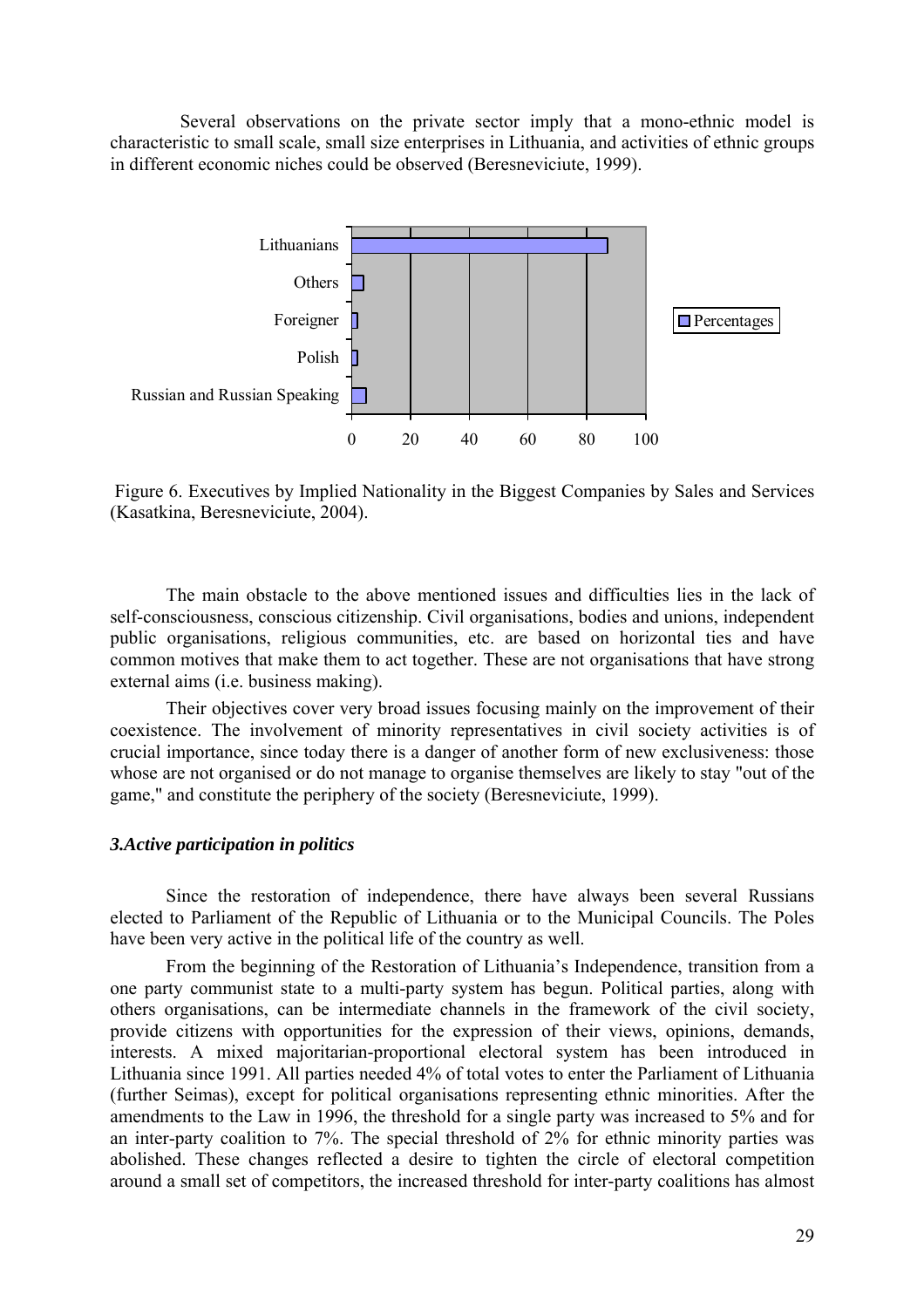eliminated opportunities of smaller parties to compete with their bigger competitors. The Law on Local Elections to the Municipal Councils, passed by the Seimas in 1994, adopted proportional representation, with parties as the only entities able to nominate candidates. A 4% threshold was set for entry into local self-government bodies.

The Polish minority was the first to form a political organisation and in 1992 the Polish Union was registered (in the Seimas of 1990, it had 8 representatives, in 1992 4 representatives). In 1994, it was transformed to the Polish Election Action that took part in the elections of 1996 and had 2 representatives in the Seimas (as well as in the Seimas of 2000). In 2002, a new Polish political party was registered, the Lithuania's Polish People Party, which was successful only in the municipal elections.

As to political organisations of Russians, in 1996, the Union of Lithuanian Citizens was registered, later it was transformed into the Alliance of National Minorities, the candidates of which participated in the elections but the party had no representatives in the Seimas. Also, the Union of Lithuanian Russians was registered in 1995, but it did not have any representatives in the Seimas until 2000 (3 MPs). In 2002, a new Political Party Russian Alliance Union was registered in Klaipeda and took part in the municipal elections.

The survey carried out in 1996 by the *Canadian Human Rights Fund* established that among all the Eastern and Central European states, Austria, Hungary and Lithuania have the best ethnic minorities record. In these countries the rights of ethnic minorities are guaranteed by the Constitution and special laws, appropriate bodies have been set up within the executive branch on the governmental level, and public institutions of ethnic communities are functioning on a permanent basis, offering consultations to various state departments on national relations and ethnic minorities issues. In the Republic of Lithuania the rights of Lithuanian and foreign nationals (including stateless persons), ethnic, linguistic and religious minorities are safeguarded by the Constitution and bilateral and multilateral agreements between states. Political agreements with Russia, Belarus, the Ukraine, Poland contain special articles which lay down the rights and duties of ethnic minorities. These agreement are equally applicable both to the ethnic minorities of those countries residing in Lithuania and to Lithuanian ethnic minorities abroad.

The government Department of National Minorities and Émigrés, established to deal with national minority affairs, implemented programs such as "Encouragement of the Cultural Activities of the National Minority Communities", "The Roma Integration into Lithuania's Society," The Social Development of Eastern Lithuania", "Support to the Communities of Lithuanians Abroad", and "The Formation and Implementation of the Policy on National Relations and Contacts of the State with Émigrés." Minority communities were represented not only in the cultural life but also in the political life of the State. Perhaps more interesting and stimulating than findings on the intention to vote, however, are the negative correlations between civic knowledge and engagement found in many of the countries. For example, in Lithuania, students demonstrate low levels of civic knowledge, but their readiness to participate in political and social activities is high (Torney, Oppenheim, Farnen, 1975).

In 2002, the elections to the Municipality Councils took place with the participation of four parties of national minorities: the Lithuanian Polish election action received 50 mandates (this accounted for  $3.2\%$  of the total mandates), the Lithuanian Russian Union – 11, the Political Party Russian Ally – three, the Lithuanian Polish National Party – one mandate. At the end of 2002, the list of political parties and organisations of the Republic of Lithuania included 37 bodies, among which 5 were of ethnic minorities, the membership of which rates from 500 to 1,000.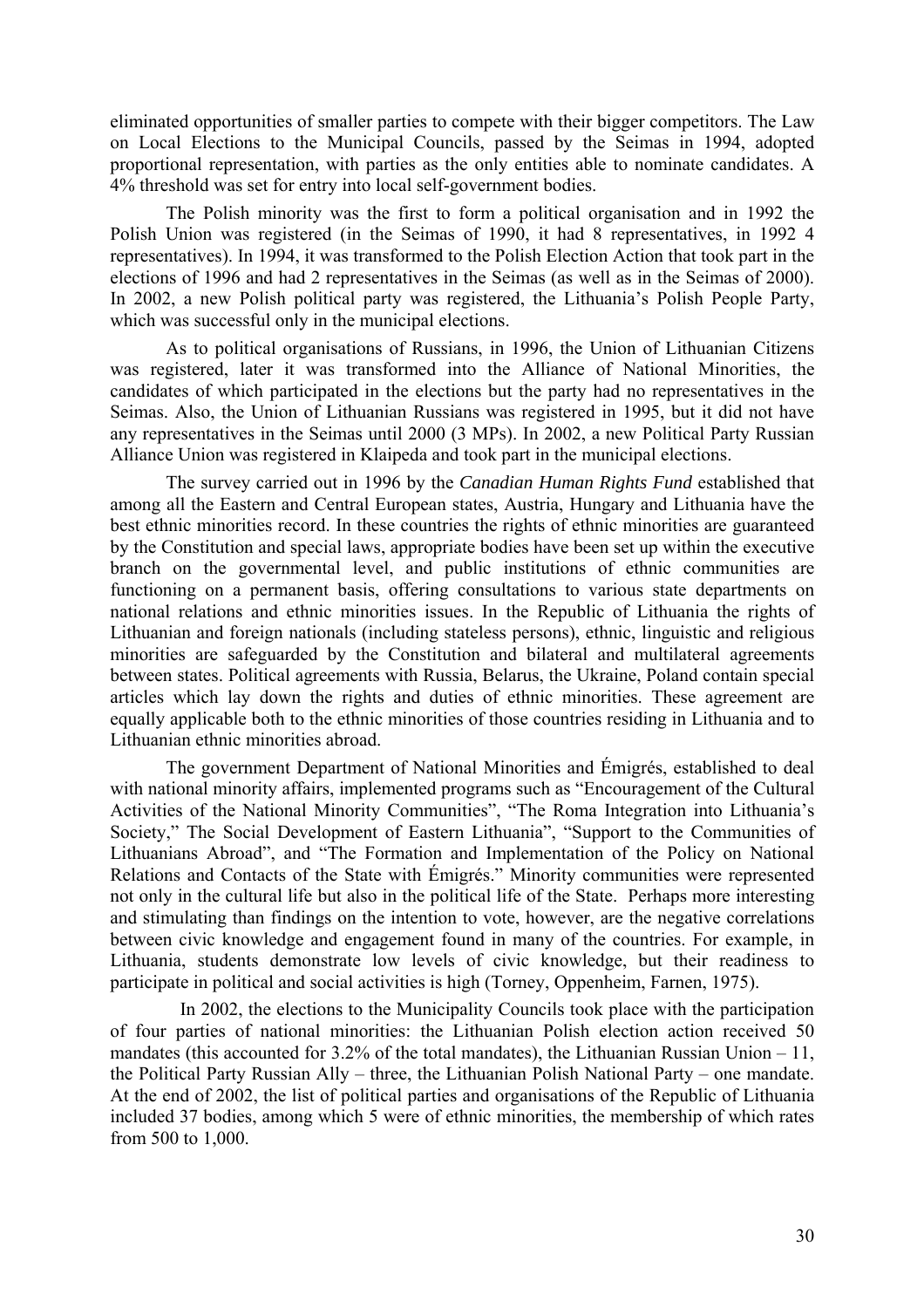The Seimas of the Independent State of Lithuania since 1990 has always had representatives of ethnic minorities, although the proportion of them is nearly two times lower than the ethnic composition of the State. On the other hand, it is possible to claim, that between 1990 and 2000 Seimas elections, opportunities for the representatives of ethnic minorities to be elected and receive a seat have decreased. If in the Seimas of 1990, representatives of ethnic groups accounted for 14 % (19 seats), in the Seimas of 2000-2004 they account for 10 % (14 seats). In 1992, as well as in 1996 Lithuania's Parliament was becoming more and more homogeneous by nationality – in every new parliament there were less representatives of ethnic minorities. The number of parliamentarians of the Polish nationality most significantly decreased in 1996 (from 8 in 1992 to 3 in 1996), and of the Russian nationality in 1992. The number of Lithuanians slightly increased in 1992, compared to 1990, and remained similar in 1996. The researchers accept that a mixed system of election has reduced the opportunities of national minorities living in geographically concentrated areas to win the ballots in single-mandate electoral districts. Also, one of possible interpretations of the changing proportions in the last elections could be the fact of changing strategies for participation in elections, i.e. from trying to compete in small parties to forming inter-party coalitions and integrating members of ethnic minorities into other existing political parties (Beresneviciute, 1999, 2003).

The Russian electorate is mostly spread in the larger cities of Lithuania and usually comprises a small part in the whole number of the electorate. There are a few constituencies where Russian electors would have enough votes to support their candidate, especially when the turnout in the elections is around 50%. Therefore, representatives of Russian political parties succeeded entering the Seimas in coalition with the other major political parties that are left-wing in most cases (or Russians are included in the lists of other parties). In case of the Polish minority, the situation is different. The electorate of the Polish political parties is compact in terms of territory and is quite stable. In every Seimas, the Polish Election Action has several mandates. On the other hand, cases and examples of several "Lithuanian" districts where non-Lithuanians were elected (in Siauliai, Kaunas, Kedainiai) indicate that candidates were supported not only by people of their ethnicity or other non-Lithuanians, but also by a significant part of the Lithuanian electorate. These are examples that cross the ethnic borders. The implication could be that in further perspective, personal features and qualification of a candidate, as well as his/her preparation for electioneering, would be a more important factor than ethnicity. (Beresneviciute, <http://www.iccv.ro/romana/conf/conf.sibiu.2003>).

Political parties are the main players in politics, which form the government and are responsible for its politics, therefore, participation of ethnic minorities in the highest administration bodies is a significant factor in representing their interests. For example, during two terms of office of the Seimas, three parliamentary committees (in Seimas 2000, 14 committees are formed) and one parliamentary commission have been headed by the MP of non-Lithuanian origin. On the municipal level, the minority parties receive much more support than on the national level and are mainly represented in the localities, which are densely populated by ethnic groups, mainly Russians (cities of Vilnius, Klaipeda, Visaginas) and Poles (the Eastern part of Lithuania, regions of Vilnius, Salcininkai, Svencionys, etc.).

The absence of minority parties in parliament or other electoral bodies does not necessarily mean that minority interests are not represented. Members of minorities may pursue minority interests being members of general political parties. If this approach works and minority interests are respected, it may be considered as a positive sign to the end that political preferences are no longer following ethnic or linguistic boundaries. Particular interests of minorities may also be reflected in the structure of a party or parliamentary group, for instance, if these parties nominate a minority spokesperson. However, this perspective is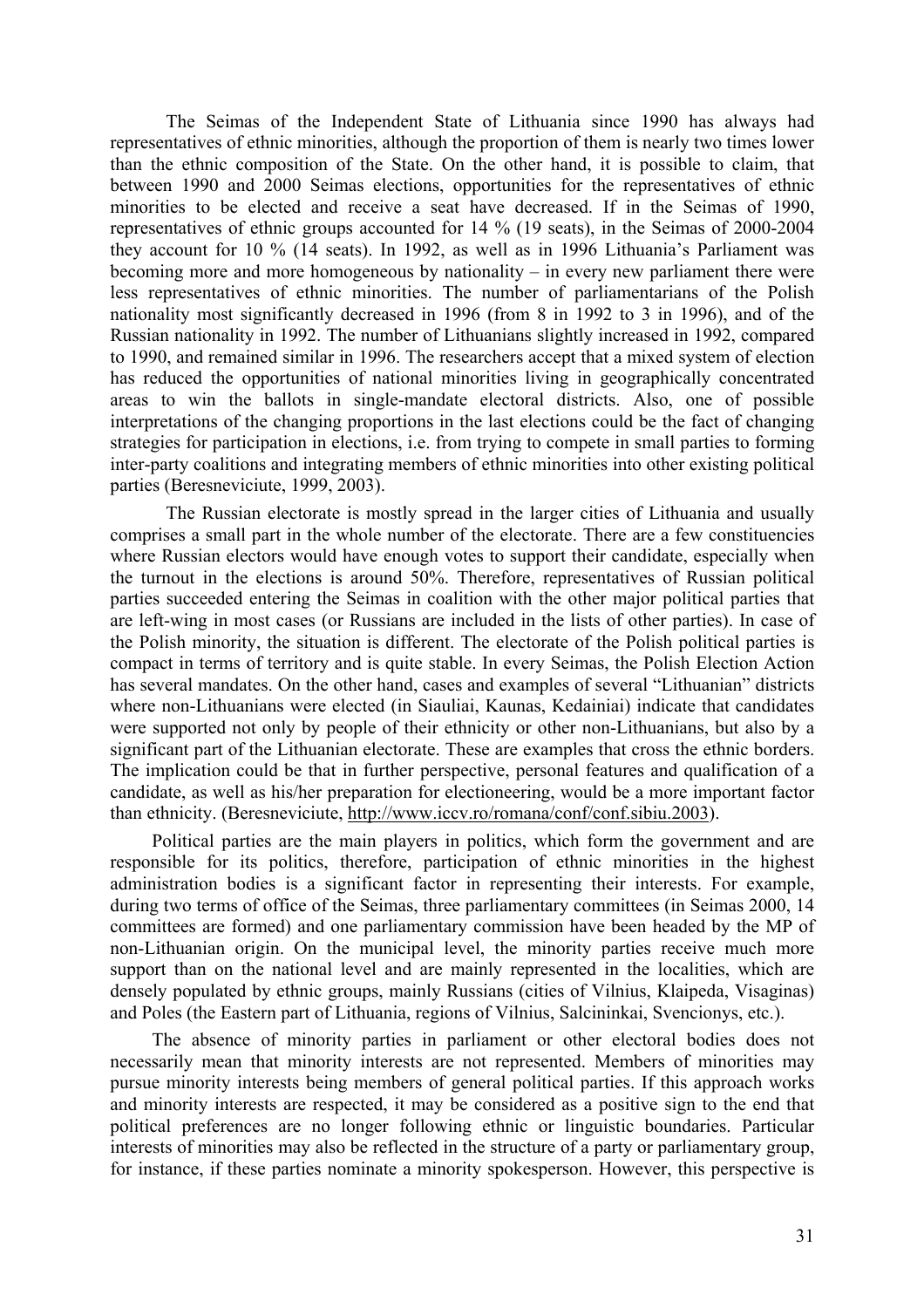not characteristic to the Lithuanian political field. There is no doubt that the situation in the political sphere is determined by a broader context of society, which is currently dominated by the perspective of the majority.

On the whole, minorities cannot be said to have achieved effective representation in national parliamentary or governmental structures. Higher posts taken by non-Lithuanians (e.g., ministers, vice-ministers, head of departments) are rare cases and could be treated as exceptions rather than a common rule. On the other hand, those who do achieve higher positions, allegedly choose not to identify themselves openly with other nationality. Ethnicity is as if denied or negated, certain symbolic domination of the dominant nationality is expressed by the existing pressure for public denial, hiding or invisibilisation of the ethnicity, other than the nominal nationality, could be treated as internalisation of dominant rules and a certain price to pay of being included in the system of public sphere.

#### *4. Concluding remarks on studies, books, journal articles*

There are several (not many) studies and journal articles, in addition to country reports were immigration issues are analysed. For example, immigration issues and problems related to ethnic minorities are analysed in Country Reports on Human Rights Practices. Vida Beresnevičiūtė analysed the role of civil society in promoting ethnic and religious tolerance in Lithuania, chapter based on this analysis is published in the book, " The Role Of Civil Society in Promoting Ethnic and Religious Tolerance in Central, South Eastern and Eastern Europe (Stiftung Fur Liberale Politic: Harald P. Klein, 1999). Beresneviciute and Nausediene, conducted a study of major Lithuanian newspapers concerning the representation of national minorities and émigrés of Lithuania. Their findings were published in "New Currents: East European Arts, Politics & Humanities", at the University of Michigan, USA in 2002. Natalija Kasatkina and Tadas Leončikas published the book "*The Adaptation of Ethnic Groups in Lithuania: Context and Process" (in Lithuanian), in 2003.* Algis Krupavičius analysed the political and civic participation, the findings are published in 1993. Comparative analysis was done by Lieven in 1993, he published a book "The Baltic Revolution. Estonia, Latvia and Lithuania and the path to independence".

Research findings are presented to scientific community, as for example, Kasatkina and Beresnevičiūtė presented a paper " Ethnic Structure, Inequality and Governance of the Public Sector in Lithuania" at the international conference in Riga, in 2004. Tadas Leoncikas presented a paper " Emerging Immigration and Integration Regimes in Lithuania and Poland" in the EUROFOR-Conference No.27, in Granada, in 1999, etc. Demographic development in the countries of transition was presented in the book edited by V.Stankuniene, P.Eglite, V.Kanopiene, in 1999. Sipaviciene and Tureikyte in 2000 published a book on trends, current state, and problems of illegal migration in Lithuania. Immigration, employment and illegal foreign labour in Lithuania were analysed by A. Sipaviciene and V. Kanopiene.

#### Prominent examples of immigrants

**Victor Uspakich,** the leader of the populist "Work (Darbo) Party", which became the largest block in the Lithuanian Parliament in 2004, was born on July 24,1959 in Urdoma settlement, Arkhangelsk Region, North of Russia. ([http://www.vaitasassociates.](http://www.vaitasassociates) com/politics.htm). After completing the middle school in Urdoma, in 1976 he started working for the "Northern Lights" state oil and gas lines construction company. After completing two years of army service, he returned back to work as a welder for the "Northern Lights". As the construction work carried him all across the Soviet Union, the family did not have a permanent home and lived at the sites on construction in trailers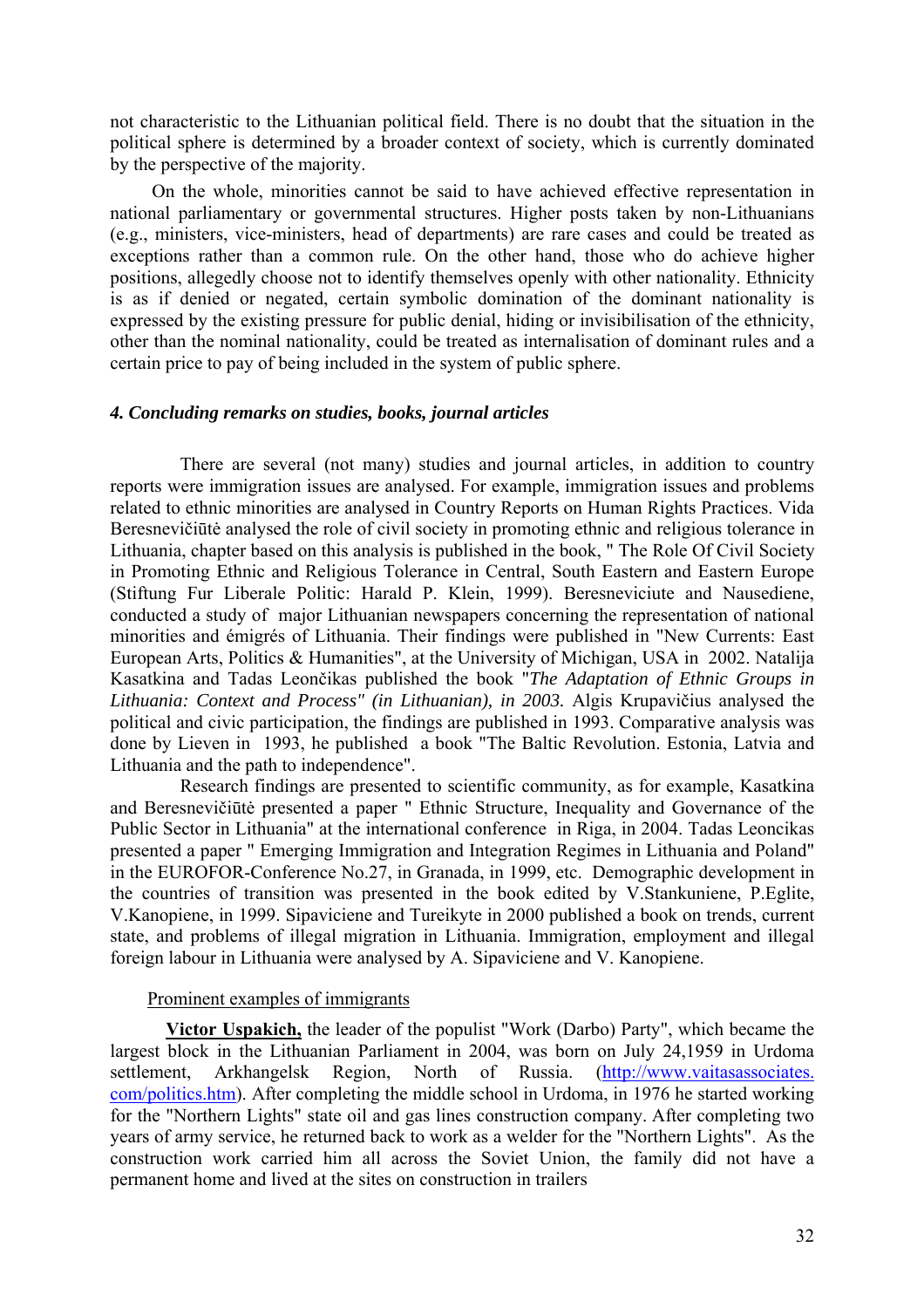In 1985 he was sent to then Soviet Lithuanian Republic to work on gas pipeline project in Panevezis area. In 1987 he was appointed to take charge of gas line extension project to city of Kedainiai. After Lithuania's declaration of independence he remained in Lithuania and became Lithuanian citizen. In 1990 he started his first business, a private (closed) stock company "Efektas", which in 1993 became part of closed stock company "Vikonda " conglomerate. Until 1996 Uspaskich served as the director of that firm and then took the title of the President of "Vikonda". In 2000 "Vikonda" operated several merchandising outlets and had about 4000 employees. 1997– 2003 he was the President of the Lithuanian Business Employers' Confederation. In 2000 he was elected to the Parliament (Seimas) from Kedainiai district and became a member of ruling coalition by joining the "Social Liberal Party" faction. He was awarded chairmanship of the Economics Committee of the Seimas of the Republic of Lithuania. However, he Resigned in 2003, and in October 2003 he split from Social Liberals and began organizing his own "Work (Darbo) Party".

The Lithuanian Labour Party, led by Viktor Uspaskich, won 39 seats of the 141 seats in the 2004 Seimas. Elections. While it is now the largest party, it is not granted to lead the country's next government. A coalition of parties form the new government and keep Prime Minister Algirdas Brazauskas in office. After the elections, December 7, 2004, V. Uspaskich was appointed as the Minister of Economy of the 13th Government of the Republic of Lithuania by Presidential Decree.

**Yuri Borisov**. On 6th April, the Lithuanian Parliament voted narrowly to impeach President Rolandas Paksas and remove him from office with immediate effect. This vote followed a ruling by the country's Constitutional Court that Mr Paksas had violated his oath and threatened the constitutional order and national security on 3 counts. The basis of the impeachment was Mr Paksas's association with an ethnic Russian businessman, Yuri Borisov. Borisov, an ethnic Russian, was the most important financial supporter of embattled President Rolandas Paksas during his presidential campaign, and later was granted Lithuanian citizenship at the president's request, sparking controversy and impeachment proceedings against Paksas. The court ruled that the Migration Department based its January 9 decision too heavily on the State Security Department declaration of Borisov as persona non grata, and stated that his expulsion order should be reviewed. "I think that the people of Lithuania can breath easier again since justice, nevertheless, exists," Borisov said of the ruling. "If the court had made another decision, I would have thought that this is not a law-based, but a police state."

# **Part III: Conclusions**

Immigrants who arrived to Lithuania during the Soviet period currently are naturalized and consider themselves as Lithuanian citizens. Their civic participation is taking place in religious associations, in NOGs on ethnic basis, also as in political parties.

The lack of new inflows of immigrants in Lithuania (numbers of immigrants still are very low) result in non-visible civic participation. From the review of the little existing material, studies and non-academic sources it appears that the main fields of civic participation are ethnic association and participation in legal and illegal labour market. Only one example of direct political engagement was found in the case of the Russian businessmen Viktor Uspaskich, appointed Minister of Economy of the 13th Government of the Republic of Lithuania in 2004.

Since the end of World War II, Lithuania underwent rapid and baseless, large-scale industrialisation, urbanisation and colonisation. The migration of labour force of other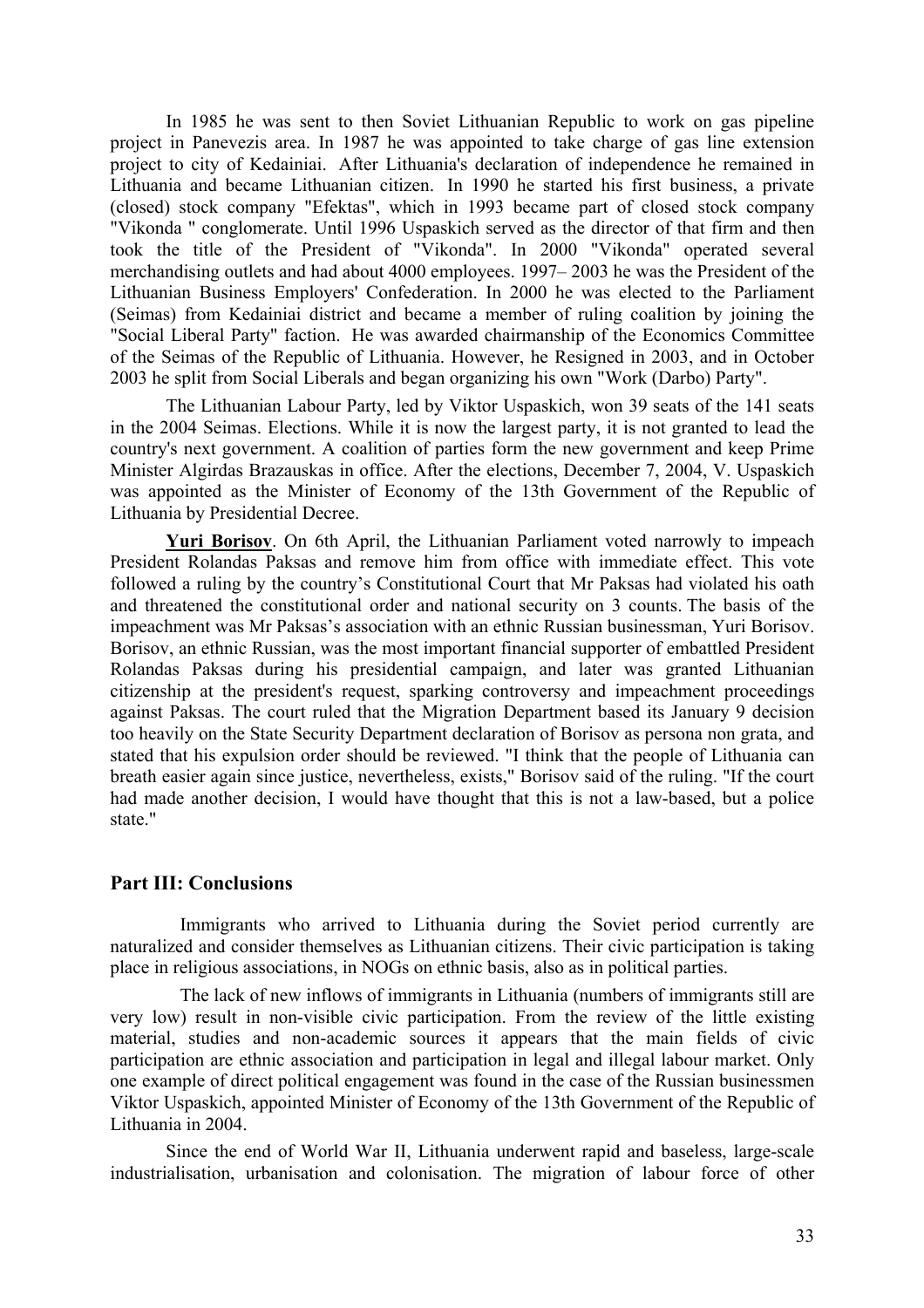nationalities formed an ethnic group of the immigrants of the first generation. Large numbers of workers moved from the neighbouring Soviet republics to Lithuania. After the territorial annexation of Lithuania the USSR, the industrialisation has caused migration of workers from Ukraine, Byelorussia, Russia and Transcaucasia.

The largest ethnic is Russians. Even now, there is a dominance of the Russian environment and language in many settlements. However, the extensive emigration of Russians from the Baltic states has aggravated their own national identity issue and has tended to stimulate their ethnic consolidation. At the same time, their large size and the recent history of the Russian-speaking communities' dominance has created a certain inertia and reluctance on the part of Russians to adapt to the local cultural communities. At present, the former so-called 'Russian towns' and 'Russian zones' are the most problematic from the point of view of integration. As to political organisations of Russians, the Union of Lithuanian Russians was registered in 1995, but it did not have any representatives in the Seimas until 2000 (3 MPs). In 2002, a new Political Party Russian Alliance Union was registered in Klaipeda and took part in the municipal elections. The second largest non-titular ethnic group are Poles.

Traditions and development of Eastern European nationalism, as well as the post-Soviet experience (including peculiarities of communist nationalism) are among the key determinants in the case of Lithuania. The monoethnic structure of Lithuania does not ensure avoidance of dimensions of ethnic polarisation, fragmentation and to some extent even encourages it. Up to now, Lithuania has a negative migration balance. In the current situation, interests of ethnic communities (including both the majority and minorities) have not yet shifted from symbolic, cultural and psychological spheres (preservation of cultural values and group identity, enshrine of customs, traditions, etc.) to the civic, social and economic spheres.

Unfortunately, there are no studies on immigrants' relations with mainstream society organisations on which one could base a comparison.

Civil organisations, bodies and unions, independent public organisations, religious communities, etc. are based on horizontal ties and have common motives that make them to act together. These are not organisations that have strong external aims (i.e. business making). Their objectives cover very broad issues focusing mainly on the improvement of their coexistence. The involvement of minority representatives in civil society activities is of crucial importance, since today there is a danger of another form of new exclusiveness: those whose are not organised or do not manage to organise themselves are likely to stay "out of the game," and constitute the periphery of the society (Beresneviciute, 1999).

Results of social research indicate that a mono-ethnic model is characteristic to small scale, small size enterprises in Lithuania. In 2000–2001, a survey *The Adaptation of Ethnic Groups in Lithuania: Context and Process* (Kasatkina, Leoncikas, 2003) was carried out concerning different ethnic groups of Lithuania (Lithuanians, Russians, Poles, Jews, Tatars and other) and their strategies of adaptation to new social conditions. The research data indicate that an absolute majority of non-Lithuanians have primary relations with Lithuanians. This should lead to a premise that this factor makes adaptation or at least identification with Lithuanian society easier. There are no differences between Poles and Russians, although they are differently represented in the mass media.

The data of the same research have revealed that nearly half of Russian and Polish respondents (44–45%) work in ethnically homogeneous environment, among Jews this accounts for  $30\%$ , Tartars  $-23\%$  (in most cases within the same ethnic group). The impact of ethnic relations in work relations is universally suppressed, though presumably significant. Although all conditions are favourable for structural assimilation in Lithuania (avoiding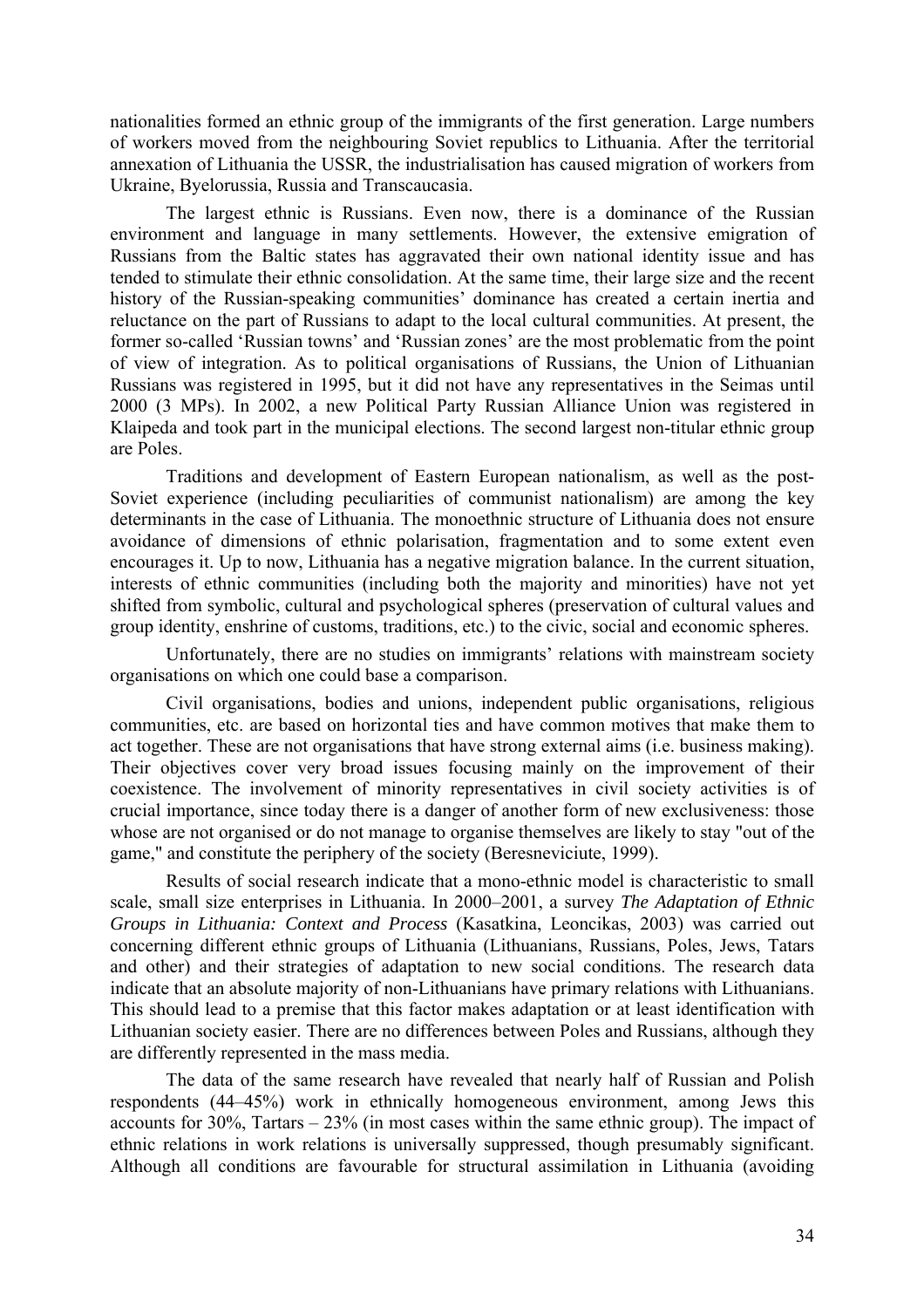ethnic division or dissociation on the level of secondary relations), on certain levels, social spheres and ethnic segments do overlap. The majority of mono-ethnic work relations are observed in small businesses, such as shops, barber's shops, repair shops, garages, taxi companies, etc. In most cases these enterprises are organised on the basis of family or primary relations. Mono-ethnic environments at the place of work are mostly found in areas where population of respective nationalities is concentrated. The findings where ethnical aspects of NGOs and membership in political parties were investigated, indicate that many of the activities and organisation among ethnical minorities in Lithuania focus around ethnic or religious associations. The political parties have the name of the minority in their title, for example, Political Party Russian Alliance Union. Moreover, even many of the associations of Lithuanian returnees have the name of the country of emigration as it is the case of the Lithuanian - American Association, the Friends of Australia Association or the Maltese - Canadian Association (M.C.A.).

After the restoration of independence in 1991, there has been no active and massive immigration into the country for the last 10 years or effectively. Many thousands of people left the country either together with the withdrawal of the Russian military forces or independently from this process because of other reasons. Thus, there has been almost no influx of migrants from other countries. Subsequently, there is effectively no new migrant community in Lithuania at all. However, in the short future the situation could change, and Lithuanian society have to develop the new policy and to find ways how to integrate new immigrants and to ensure their active civic participation

Social research indicates existing social differences among the ethnic groups. Shortly presented material reveals certain differences in participation of ethnic groups' in political, social and economic spheres of society, however, only specific representative research could reveal the existing differences among the ethnic groups in the distribution of social prestige, power, status of an individual in the social structure of Lithuania's contemporary society.

Next, as the immigration as now is rather new phenomena in Lithuania, no research so far was conducted analysing the civic participation of new emigrants and their involvement into social and political life. Therefore, future studies are needed.

# **Bibliography**

- Annual Report 2002 of the Lithuanian Human Rights Association. <http://www.hri.ca/> fortherecord2002/vol5/lithuania.htm. Date of visit: 2004-11-01
- Atlas de la Russie et des Pays Proches. Kolossov, V., Nefedova, T., Trejevich, A. Gigantisim in Soviet Space. [http://web.inter.nl.net/users/Paul.Treanor/gigantism.](http://web.inter.nl.net/users/Paul.Treanor/gigantism) Date of visit: 2004- 11-21.
- Baranovas, T. (2001). Legal analysis of national and European anti-discrimination legislation A comparison of the EU Racial Equality Directive  $\&$  Protocol N° 12 with antidiscrimination legislation in Lithuania, www.errc.org, INTERIGHTS www.migpolgroup.com, Date of visit: 2004-11-20.
- Beresnevičiūtė, V. (1999). The Role of Civil Society in Promoting Ethnic and Religious Tolerance in Lithuania (in Julianna Matrai, ed., The Role Of Civil Society in Promoting Ethnic and Religious Tolerance in Central, South Eastern and Eastern Europe).Stiftung Fur Liberale Politic: Harald P. Klein, p. 42-45.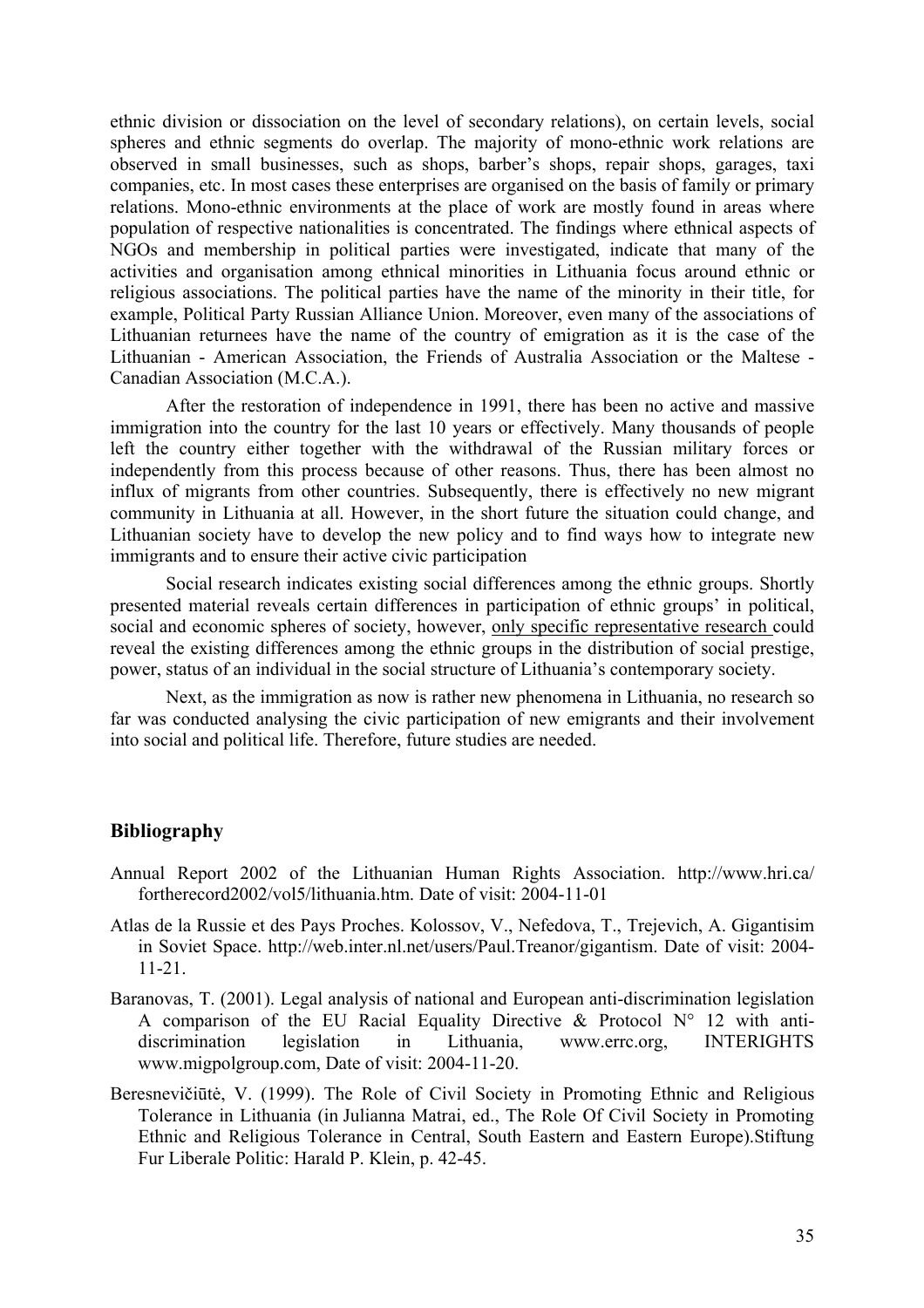- Beresneviciute, V. Ethnic Structure of Contemporary Society: Dimensions of Social Integration of Ethnic Groups of Lithuania, <http://www.iccv.ro/romana/> conf/conf.sibiu.2003/ pdf/26.%20Vida%20Beresneviciute.pdf; Date of visit: 2004-12-21.
- Beresnevičiūte, V., Nausėdienė, I. (1999). Trys Lietuvos dienraščiai ('Lietuvos rytas', 'Respublika', 'Lietuvos aidas') apie tautines mažumas Lietuvoje." Sociologija: Mintis ir veiksmas, 1 (3), 67-78.
- Beresneviciute, V., Nausediene, I. (2002). Major Lithuanian Newspapers on National Minorities of Lithuania. New Currents: East European Arts, Politics & Humanities. University of Michigan, USA.
- Blaschke, J. (1992). East-West Migration in Europe and the role of international aid in reducing the need for emigration, in: Böhning, W.R.; Schloeter-Paredes, M.-L. (eds.), Aid in place of migration? Geneva, 73–100.
- Demographic development in the countries of transition, (1999), Eds. V.Stankuniene, P.Eglite, V.Kanopiene, the special issue of Revue Baltique, Nr.13, Vilnius 224 p.
- Demographic yearbook: Employed and non-employed population (1992-1995). Lithuanian Department of Statistics, Vilnius, 1996.
- Eurostat yearbook, 2004. epp.eurostat.cec.eu.int/pls/portal/url/PAGE/PGP\_DS\_YEARBOOK /PGE\_DS\_YEARBOOK\_03. Date of visit: December 12, 2004.
- Frejute–Rakauskiene, M. (2003). Политические партии этнических меньшинств в контексте современной политики Литвы. Национaльные меньшинства в период становления гражданского общества. (Материалы международной конференции). 2003, Vilnius, Tautiniu bendriju namai, p. 92-111.
- GENDER MAINSTREAMING. Women's Issues Information Centre Internet bulletin, [http://www.lygus.lt/gm\\_en/article.php?id=41](http://www.lygus.lt/gm_en/article.php?id=41)). Date of visit: December 2, 2004.
- International Federation of Red Cross and Red Crescent Societies, Communications Guide, 2003 edition [http://www.ifrc.org/publicat/commsguide/index.htm\)](http://www.ifrc.org/publicat/commsguide/index.htm)
- International migration in Lithuania: causes, consequences, strategy (edited by A.Sipavičienė). Vilnius, 1997.
- IOM, 1997. The Baltic Route: the Trafficking of Migrants through Lithuania.
- Kasatkina, N., V. Beresnevičiūtė (2004). Ethnic Structure, Inequality and Governance of the Public Sector in Lithuania, paper for UNRISD (United Nations Research Institute for Social Development) project presented at the international conference "Ethnic Inequality and Public Sector Governance", Riga, 25-27 March 2004.
- Kasatkina, N. Leoncikas, T. (2003). Lietuvos etniniu grupiu adaptacijos kontekstas ir eiga. [The Adaptation of Ethnic Groups in Lithuania: Context and Process]. Eugrimas, Vilnius.
- Krupavičius, A. "Politinis dalyvavimas ir tautinės mažumos," in Remigijus Motuzas, Tautinės mažumos demokratinėje valstybėje (Vilnius: Vaga, 2000), p. 21-49; K. Garšva and V. Grumadienė, ed., Lietuvos Rytai (Vilnius, 1993).
- Leoncikas, T. (1999). Emerging Immigration and Integration Regimes in Lithuania and Poland EUROFOR-Conference No.27 The Formation of Minorities, Diasporas and Multicultural Societies - New Integration Strategies in Europe, Granada, 13 - 16 May, 1999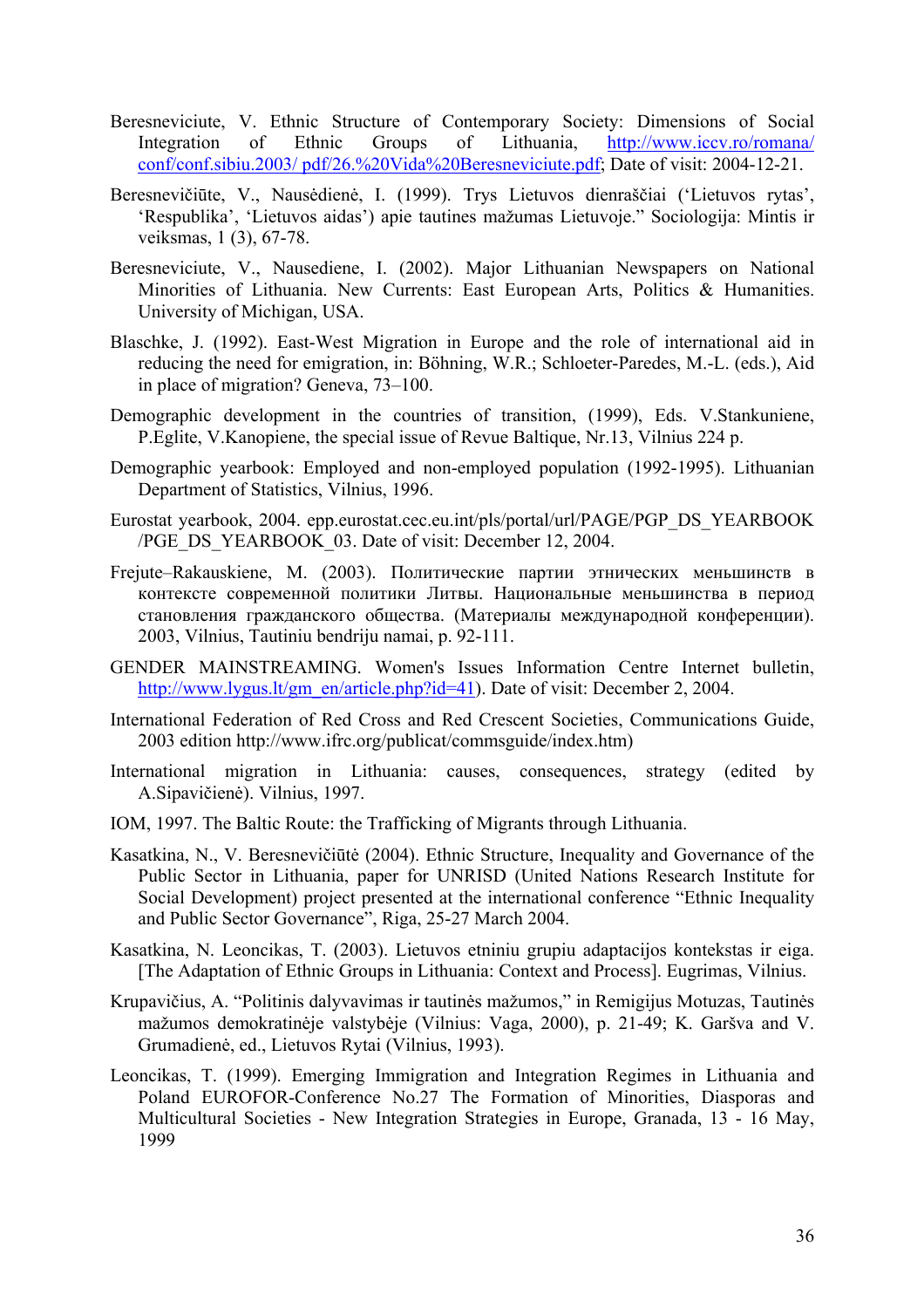- Lieven, A. (1993). The Baltic Revolution. Estonia, Latvia and Lithuania and the path to independence. New Haven/ London.
- Lietuvos gyventojai [Population of Lithuania in 1990-2000], (2002), Ed. V. Stankuniene, Lithuanian Institute of Philosophy and Sociology, Vilnius, 132 p. (in Lithuanian, summary in English).
- Lithuania. Country Reports on Human Rights Practices 2001. Released by the Bureau of Democracy, Human Rights, and Labour, March 4, 2002. [http://www.state.gov/g/drl/rls/hrrpt/2001/eur/8287.htm,](http://www.state.gov/g/drl/rls/hrrpt/2001/eur/8287.htm) Date of visit: 2004-11-05
- Migration Department under the Ministry of the Interior of the Republic of Lithuania.Development and Trends of Migration Processes in the Republic of Lithuania in 2003. www.migracija.lt. Date of visit: 2004-12-06.
- Moskvina, J. (2004). Possibilities for Developing Social Integration of Ethnic Minorities in Lithuania EU Integration Process from EAST to EAST: Civil Society and Ethnic Minorities in a Changing World.A round table for young social scientists, University "Lucian Blaga" Sibiu, 17-19 December 2004.

Population by Sex, Age, Ethnicity and Religion. Statistics Lithuania, Vilnius 2002.

- Population of Lithuania 1990-2000. LFSI. Demografiniu tyrimu centras. Vilnius, 2002.
- Ruskije. Etnosociologicheskije ocherki. M., Nauka, 1992.
- Romaniszyn, K. (2002). "Migration-Cultural Diversification-Europeanization" in Europeanization, National Identities and Migration. Changes in Boundary construction in Western and Eastern Europe, ed. W.Spohn, A.Triandafyllidou. London: Routledge.
- Romaniszyn, K. (1997). Working papers: Current migration in Central and Eastern Europe. Institute for Social Studies, University of Warsaw, <http://www.iss.uw.edu.pl/osrodki/> cmr/wpapers/pdf/015.pdf. Date of visit: December 10, 2004.
- Sipaviciene, A. Kanopiene, V. (1999). Foreign labour in Lithuania: Immigration, employment and illegal work. International migration Papers No 31, International Labour Office, Geneva, 37 p. <http://www.ilo.org/public/english/protection/migrant/download/imp/> imp31.pdf, Date of visit: 2004-12-01
- Sipaviciene, A. Kanopiene, V. (1999). Foreign labour in Lithuania:Immigration, employment and illegal work. Informal Network on Foreign Labour in Central and Eastern Europe ILO/LUXEMBOURG Cooperation: Project RER/97/MO2/LUX)
- Sipaviciene, A., Tureikyte, D., (2000). Nelegali migracija Lietuvoje: retrospektyva ir siu dienu problemos [Illegal migration in Lithuania: trends, curent state, and problems], International Organisation for Migration, Lithuanian Institute of Philosophy and Sociology, Vilnius University, Vilnius, 110 p. (in Lithuanian).
- Stankuniene, V. (1995a). Demographic Development of Vilnius in Historical Context. In: Demographic Changes and population policy in Lithuania. Lietuvos filosofijos ir sociologijos institutas. Vilnius. P. 21-41.
- Stankuniene, V. (1995b). The New Migration Features in Lithuania: Directions and Ethnic Composition. Demographic Changes and Population Policy in Lithuania. Lithuanian Institute of Philosophy and Sociology, Vilnius. p. 130-139.
- Stankūnienė, V. (2000). Recent population development in Lithuania. New Demographic Faces of Europe, Eds. Kucera T., Schaich F. etc., Berlin-Heidelberg, Springer-Verlog, pp. 253-276.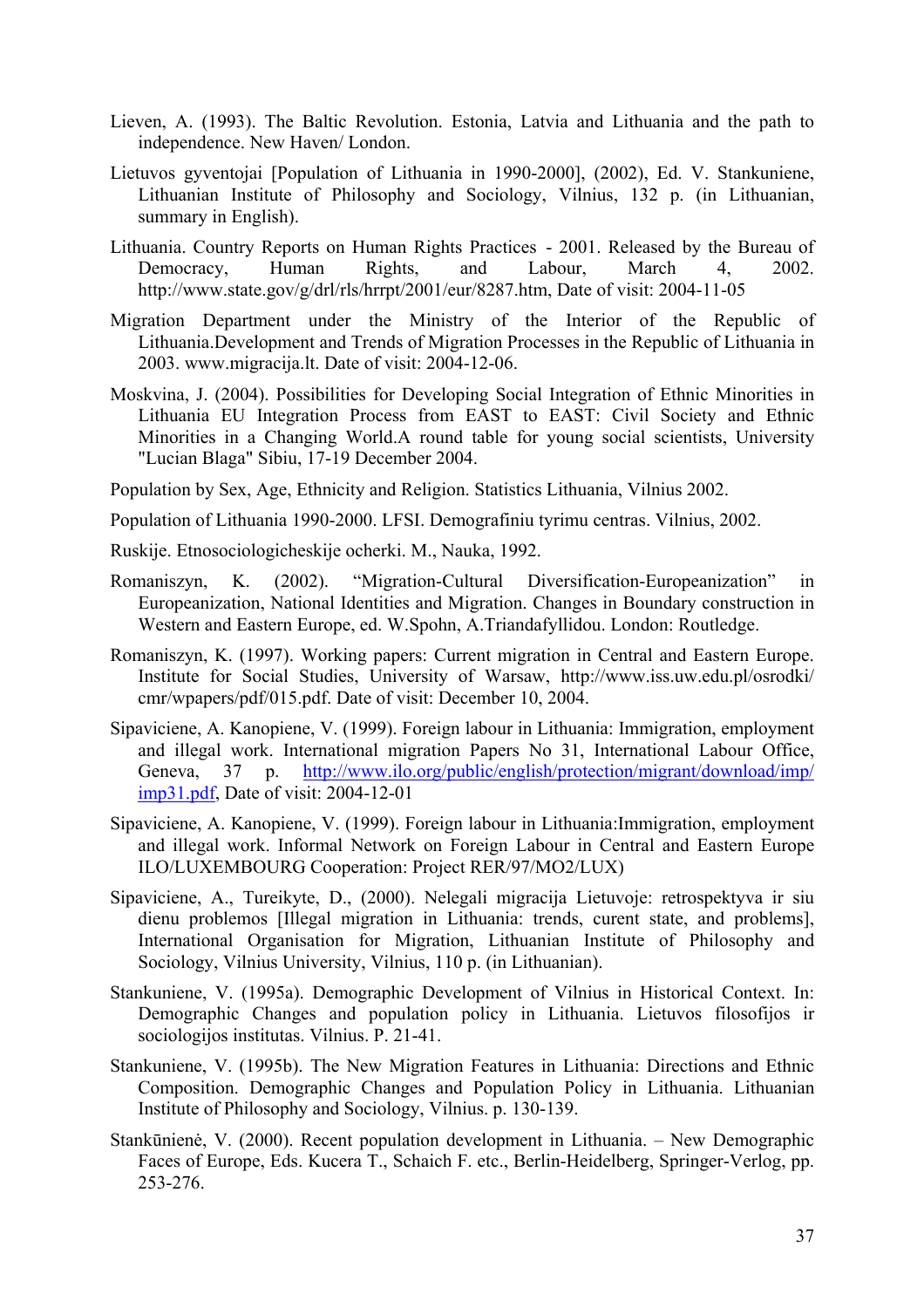- Stankūnienė, V., Eidukienė V. (1999). Demographic processes in the post-Soviet states. Demographic development in the countries of transition. (Eds. V.Stankūnienė, P.Eglite). V.Kanopienė) Special issue of Revue Baltique. – Vilnius, , Nr. 13, p. 23-37 p.
- Stankuniene V., Baublyte M., Kanopiene V., Mikulioniene S. (2000). Fertility and Family Surveys in Countries on the ECE Region : Standard country report: Lithuania, NY : UN,. - 98 pp.
- Tereskinas A. (2001). Negotiating Inclusions: Representations of Minority Groups in the Lithuanian Mass Media." Paper presented at an international conference The Role of Civic Education in Strenghtening Social Integration (supported by UNESCO). Lithuanian Law University, Vilnius, Lithuania, December 3-4, 2001.
- Tereskinas, A. (2003). Towards a new politics of citizenship: Representations of ethnic and sexual minorities in the Lithuanian mass media <http://www.policy.hu/tereskinas/> research.html, Date of visit: 2004-11-15.
- Zaleckiene, I., Baneviciene, J. (2004) Pabėgėlių socioedukacinių poreikių tenkinimo galimybės Lietuvoje (Addressing Socioeducational Needs of Refugees in Lithuania), Social Work,  $90 - 106$ .
- Zunde, P. (1965). Lithuania's economy: introduction of the Soviet pattern. in V. S. Vardys (ed.), Lithuania under the Soviets: Portrait of a Nation, 1940-65, pp. 141-169. New York: Praeger.
- Zvidrins P. (1997). Changes in the ethnic composition of the Baltic States since the end of World War II. In: 50 Years after World War II. Gdansk. - pp.81-94.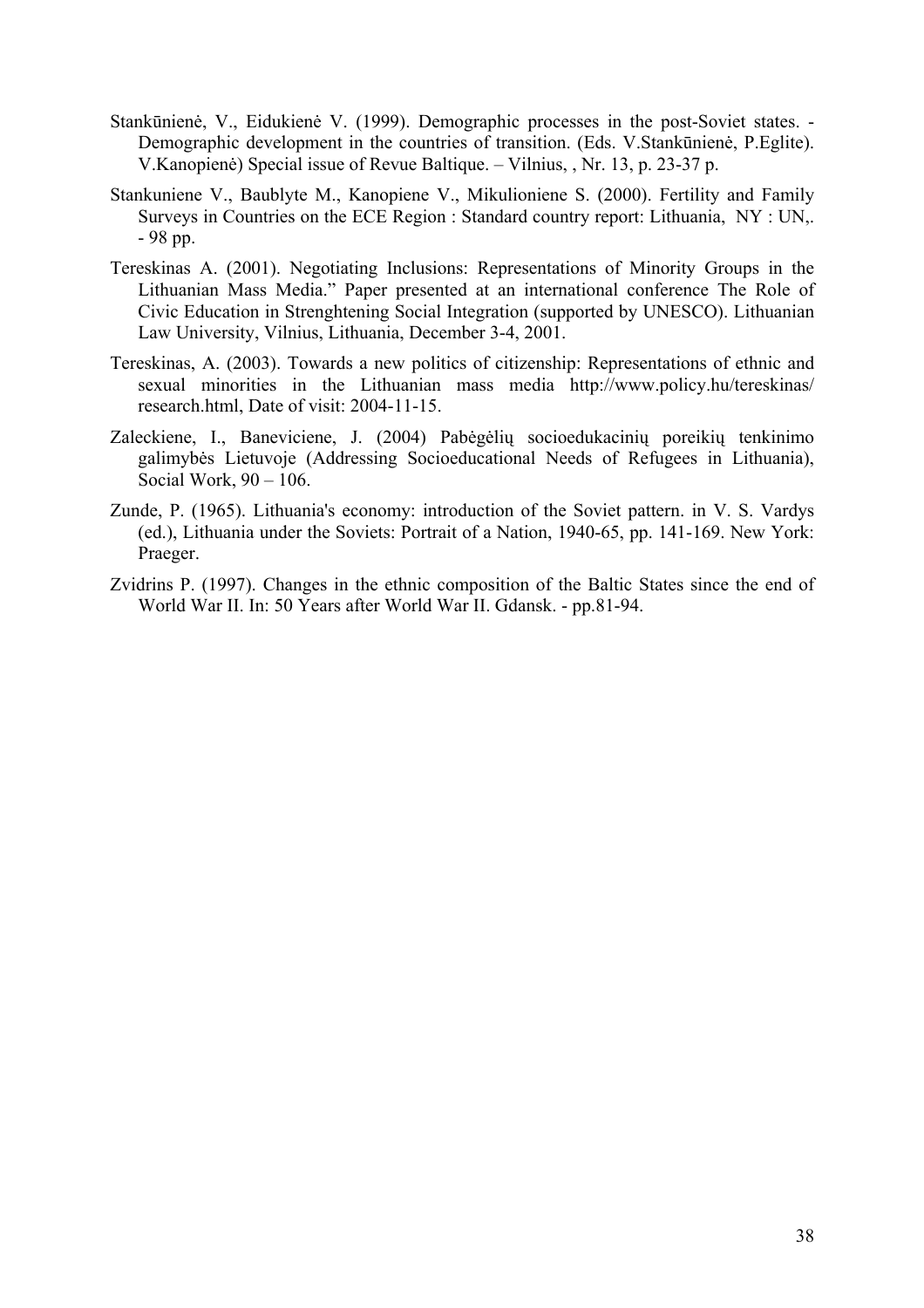# Annex - Mapping of Research Competences in the countries under research

The general lack of research in the field of current trends of immigration to Lithuania, and in the field of immigrants' civic participation and civic participation in particular, is a clear indication that currently these issues are not the subject of research within national research institutions. Mostly, researchers are concerned with problems of ethnical minorities. In the list of institutions we included those that conduct research in the areas of migration, national minorities and immigration issues.

# *Research institutions*

# Research institution 1

**Lithuanian Institute of Philosophy and Sociology**, Address: Saltoniškių 58, 2600, Vilnius, Lithuania, Tel./fax: 75 18 98, E-mail: lfsi@ktl.mii.lt, Director: Dr Vaclovas Bagdonavičius

Internet home page: [http://neris.mii.lt/LFSI/index\\_liet./index\\_liet.htm](http://neris.mii.lt/LFSI/index_liet./index_liet.htm)

The main state-supported goals of the Institute are: Investigation of the history of philosophic, sociological and legal thought of Lithuania; Investigation of contemporary philosophy and ethics; Sociological research of socio-economic and political development of the society and of the processes of Lithuania's integration into the European Union; Research of the demographic development and population policy in Lithuania.

Trend 1: The history of philosophic, sociological and legal thought of Lithuania

Trend 2: Contemporary philosophy and ethic

Trend 3: Sociological aspects of socioeconomic and political development of the society and of the processes of Lithuania's integration into the European Union:

- Social dynamism and its ranges
- Changes of group and mass consciousness in contemporary Lithuania
- Citizenship and its expression in social structure
- Specifics of political preferences and economic attitudes of the Lithuanian population
- Ethnosocium: specifics of formation: Ethnical and cultural peculiarities of the groups of Lithuanian population, Monitoring of socio-economic development of eastern Lithuania (in the context of the EU), Russians in Lithuania: culture and identity.

# **Trend 4:Demographic development and population policy of Lithuania**

- Family and fertility: family life course
- Population ageing
- Population policy
- Dynamics and causes of mortality in the Baltic countries
- International migration.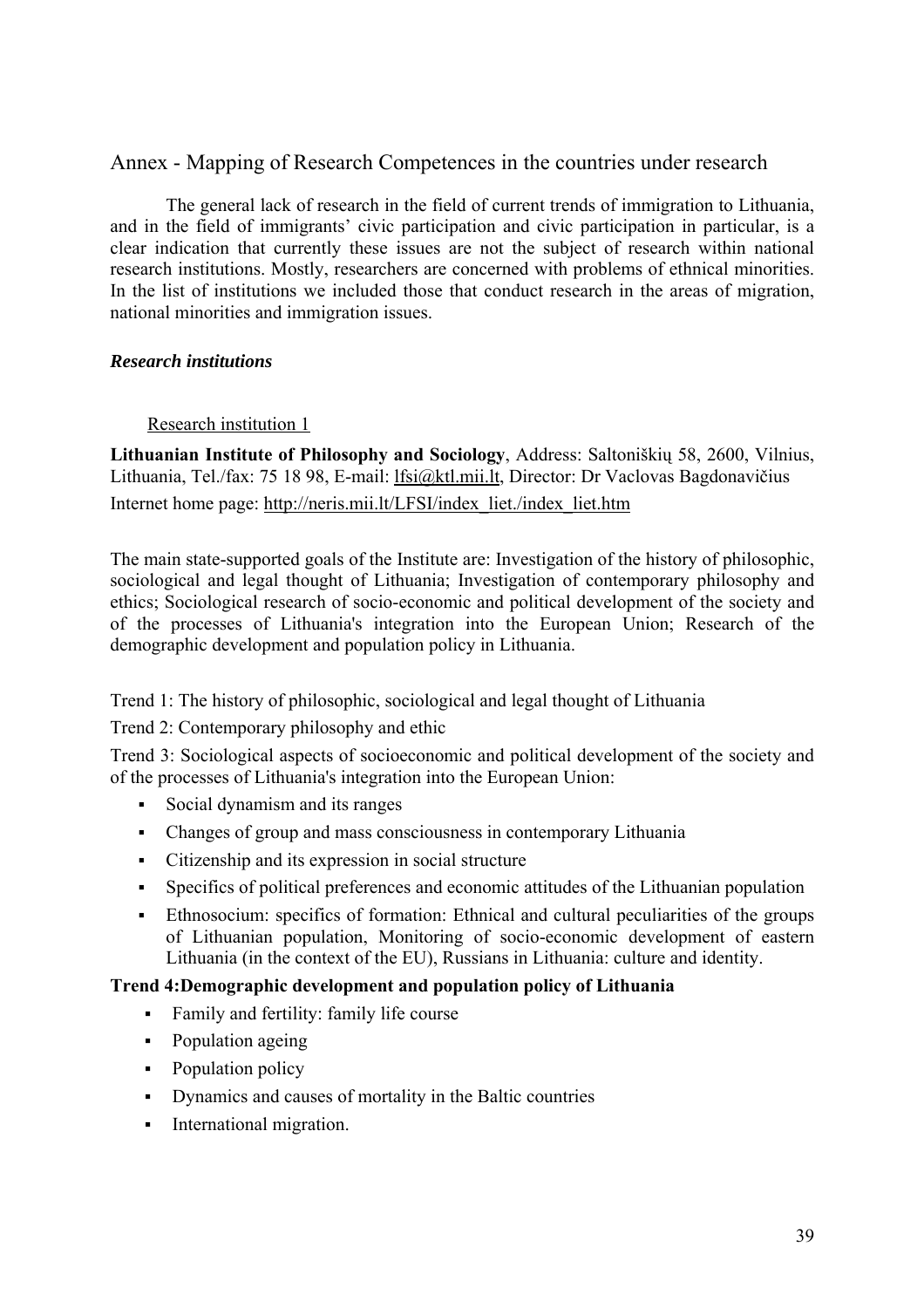# Research institution 2

Mykolas Romeris University, Faculty of Social Work, Departmnt of Social Policy. Valakupiu 5, LT-10101Vilnius, Lithuaia, +370 5 274 0605

Directions of scientific research (V.Stankuniene, M.Baublyte V.Kanopiene S.Mikulioniene)

- Resocialization of marginal groups
- Human Development (Equal gender opportunities, Employment, Demographic ageing, Changes of family)
- Poverty and social exclusion in transitional period (socio-economic and demographic aspects)
- Social Integration in Europe (comparative analysis of social policy)

# Government institution 1

# **Migration Department under the Ministry of the Interior of the Republic of Lithuania**

Director A. Gavėnas(+370 5) 271 7235, <http://www.migracija.lt/MDEN/defaulte.htm>

Tasks of the Migration Department

- ensure the implementation of the state policy in the fields of migration and citizenship;
- declaration/registration of the residence place;
- visas;
- **F** granting asylum and refugee the status;
- legal status of foreigners in the Republic of Lithuania.
- take care of implementation and security of new identity documents and the compliance thereof with the European Union standards;
- organize the issuance of identity documents to citizens of the Republic of Lithuania, citizens of any other foreign states and stateless persons;
- analyze migration processes and execute control over them;
- make preparation of the drafts of legal acts.

Programmes implemented by the Migration Department

- Programme for the development of identity documents;
- Programme on migration processes control;
- National action plan in the field of asylum.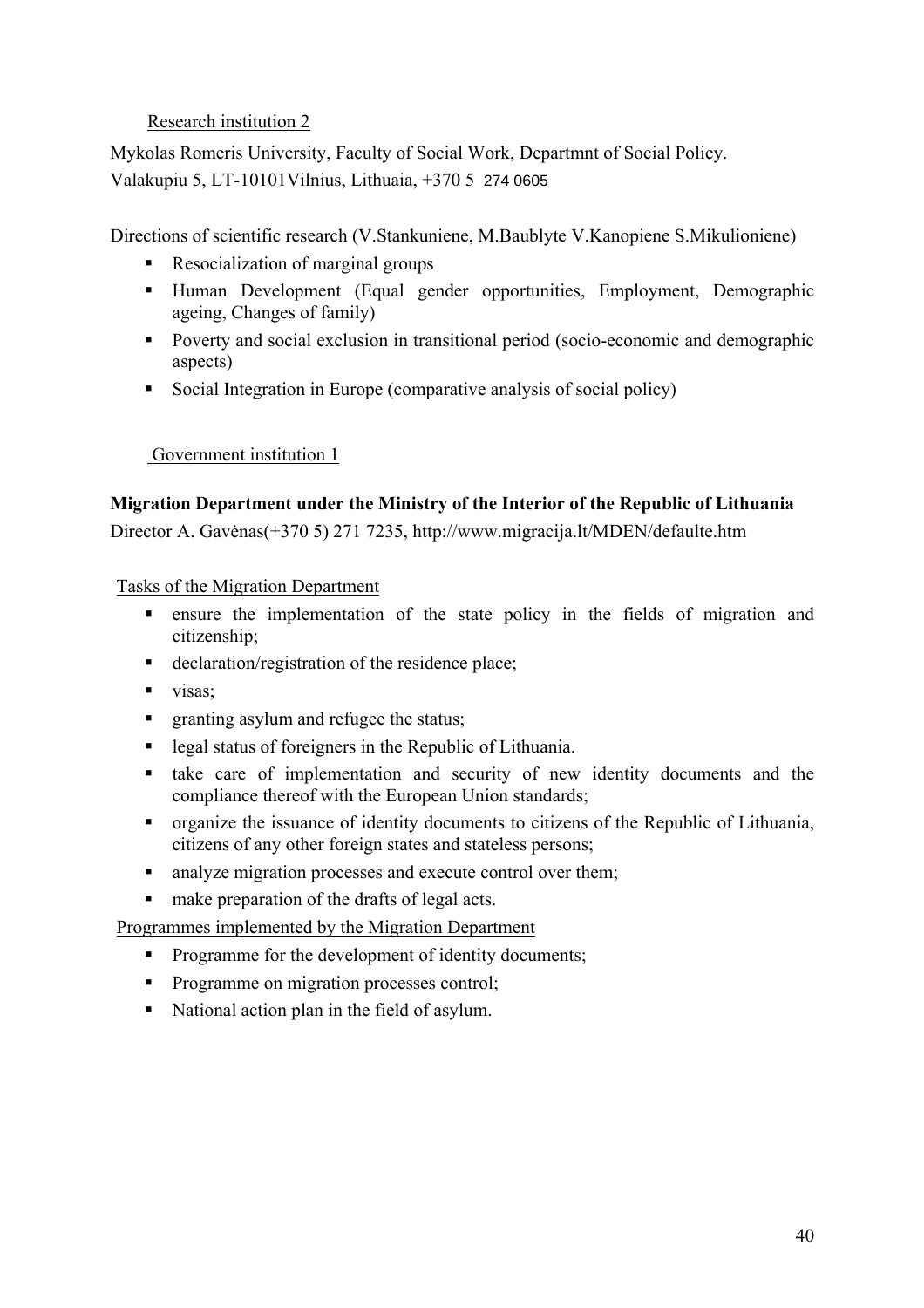# *Leading scholars who have published books and/ or journal articles in the field.*

**A. Sipaviciene**, from Vilnius University, Department of Sociology, Didlaukio g. 47 2057 Vilnius, Lithuania

### **Books**

Sipaviciene A. (1995). International migration in Lithuania: Causes, consequences, strategy, Vilnius.

Sipavičienė, A. (1997). Nelegalių migrantų tranzitas per Lietuva (Illegal Migration transit in Lithuania), Vilnius, 66 p.

Sipavičienė, A., Tureikytė, D. (2000). Nelegali migracija Lietuvoje: Retrospektyva ir šių dienų problemos.- Tarptautinė migracijos organizacija, Lietuvos Filosofijos ir sociologijos instituto Demografinių tyrimų centras, Vilniaus universitetas, Vilnius, 110p.

### *Articles*

Sipaviciene, A. Ethnic Minorities in the Baltic States: Integration Versus Emigration. Demographic Changes and Population Policy in Lithuania. Lithuanian Institute of Philosophy and Sociology, Vilnius 1995. Pp140-161.

Sipaviciene, A. Historical Overview if International Migration Development of Lithuania. Demographic Changes and Population Policy in Lithuania. Lithuanian Institute of Philosophy and Sociology, Vilnius 1995. pp.91-112

Sipaviciene A. (1995). New phenomenon in international migration in contemporary Lithuania", in Demographic development and population policy in Lithuania. Vilnius.

Sipaviciene, A., Tureikyte, D. (1997). Sampling Strategy and Implementation. -In: International Migration in Lithuania: Cause, Consequences, Strategy, ed. by A.Sipavicene. V.: United Nations Economic Commision for Europe, Lithuanian Institute of Philosophy and Sociology, p. 40-51.

Tureikyte, D.,Sipaviciene, A. (2000). Illegal Migration in Lithuania: Trends, Current State and Problems. - In: Managing Migration in the Baltic States in the Framework of the EU Enlargement Process. Helsinki, International Organization for Migration (IOM), p.203-261.

Tureikyte, D., Sipaviciene, A. (2001). Traffiking in Women in Lithuania: Magnitude, Mechanism and Actors. - In:Traffiking in Women and Prostitution in the Baltic States: Social and Legal aspects. - International Organization for Migration (IOM), Helsinki, Finland, p.277-348.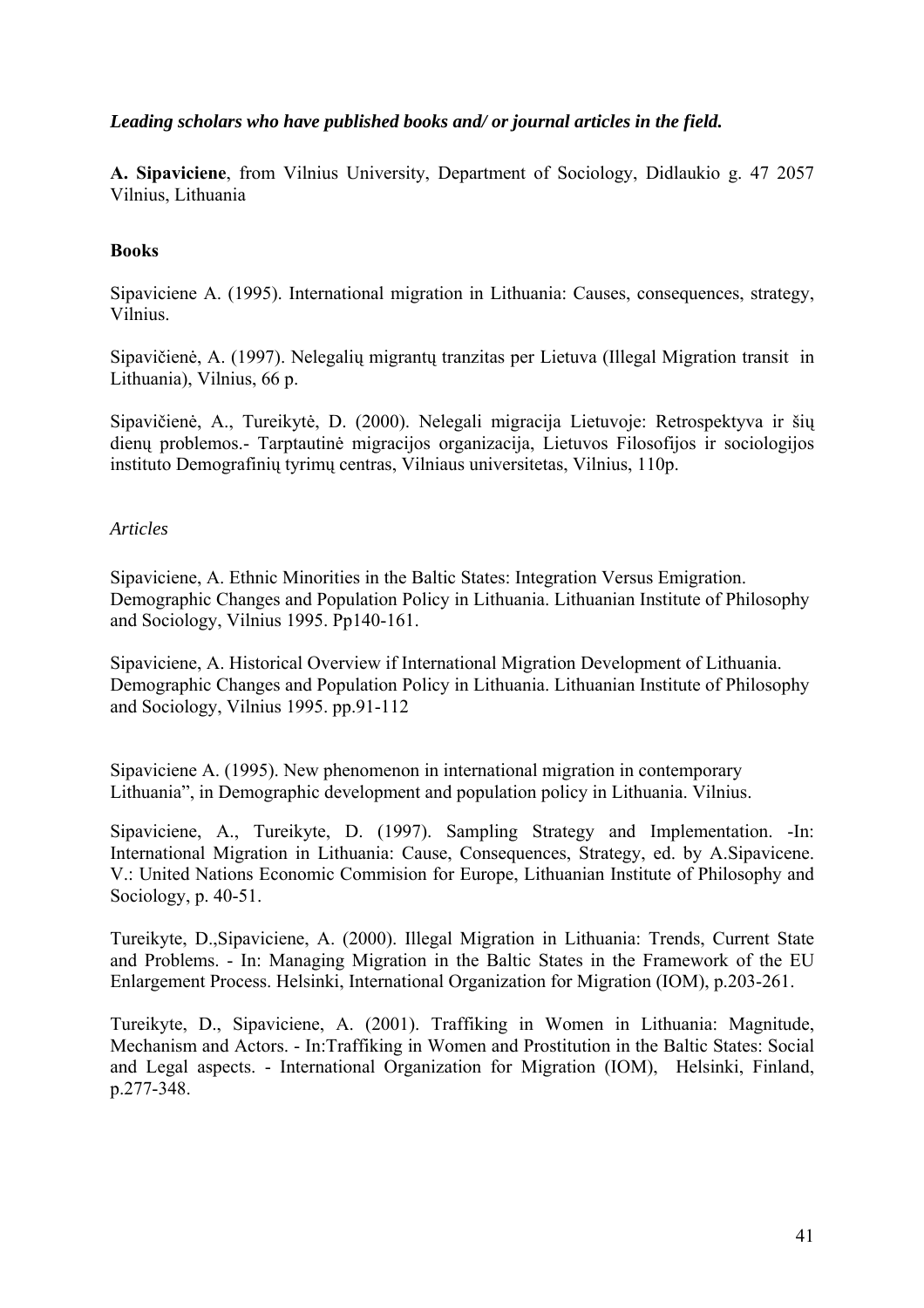**Vida Kanopiene** from Mykolas Romeris University, Department of Social Policy. Valakupiu 5, LT-10101 Vilnius, Lithuania.

*Current Position* Associate Professor, Head of Department of Social Policy, at Mykolas Romeris University

Kanopienė V. (1997). Demografija: pagrindinės sąvokos ir rodikliai. Vilnius.

Kanopiene, V. (1998), Moteru diskriminacija darbo rinkoje [Women's discrimination in labour market], Vilnius University, Vilnius, 67 p. (in Lithuanian).

Kanopiene, V. (1999). Combining family and professional roles: gender differences. // Revue Baltique (special issue "Demographic development in the countries of transition"), - Vilnius, Nr. 13, p. 97-110.

Kanopiene, V. (1999). Women and the labour market in Lithuania. // Women in Lithuania. - Vilnius: Women' Issues Information Centre, p.62-79.

Kanopiene, V. (2003). Užimtumas informacinėje visuomenėje. – Pranešimas apie žmogaus socialinę raidą Lietuvoje 2002-2003 m., Vilnius: UNDP, SPG, ALF, p. 38-53 (Employment in the information society. – Lithuanian Human Development Report 2002-2003. –Vilnius: UNDP, 2003, p. 53-66).

Kanopiene, V. (2003). Women in the Lithuanian labour market. – "Gender equality in Eastern European countries", (M.E.Domsch. D.H.Ladwig, E.Tenten, eds.), Frankfurt am Main-Berlin- Bern-Bruxelles-New York-Oxford-Wien: Peter Lang , 2003, p. 185-204

Kanopiene, V. Tureikytė, D. (2003). Lithuanian women in politics: representation and attitudes. - "Handbook Women's political participation in Europe" (B.Hoecker, G.Fuchs (eds.), Opladen: Leske and Budrich, 2003.

Kanopiene, V. Employment policy as the principal means to combat poverty. – <http://www.undp.lt/>en/index.html?id=82 [\(http://www.undp](http://www.undp).)

Kanopiene V. Sipaviciene a. Foreign labour in Lithuania: Immigration, Employment, Illegal work. // International migration Papers No 31, International Labour Office, Geneva, 1999, 37 p.

Fertility and family surveys in countries of the ECE region. Standard country report. Lithuania. By V.Stankuniene, M.Baublyte. V.Kanopiene and S.Mikulioniene. - New York and Geneva: UN/ECE, UNPF, 2000.

Demographic development in the countries of transition, (1999), Eds. V.Stankuniene, P.Eglite, V.Kanopiene, the special issue of Revue Baltique, Nr.13, Vilnius 224 p.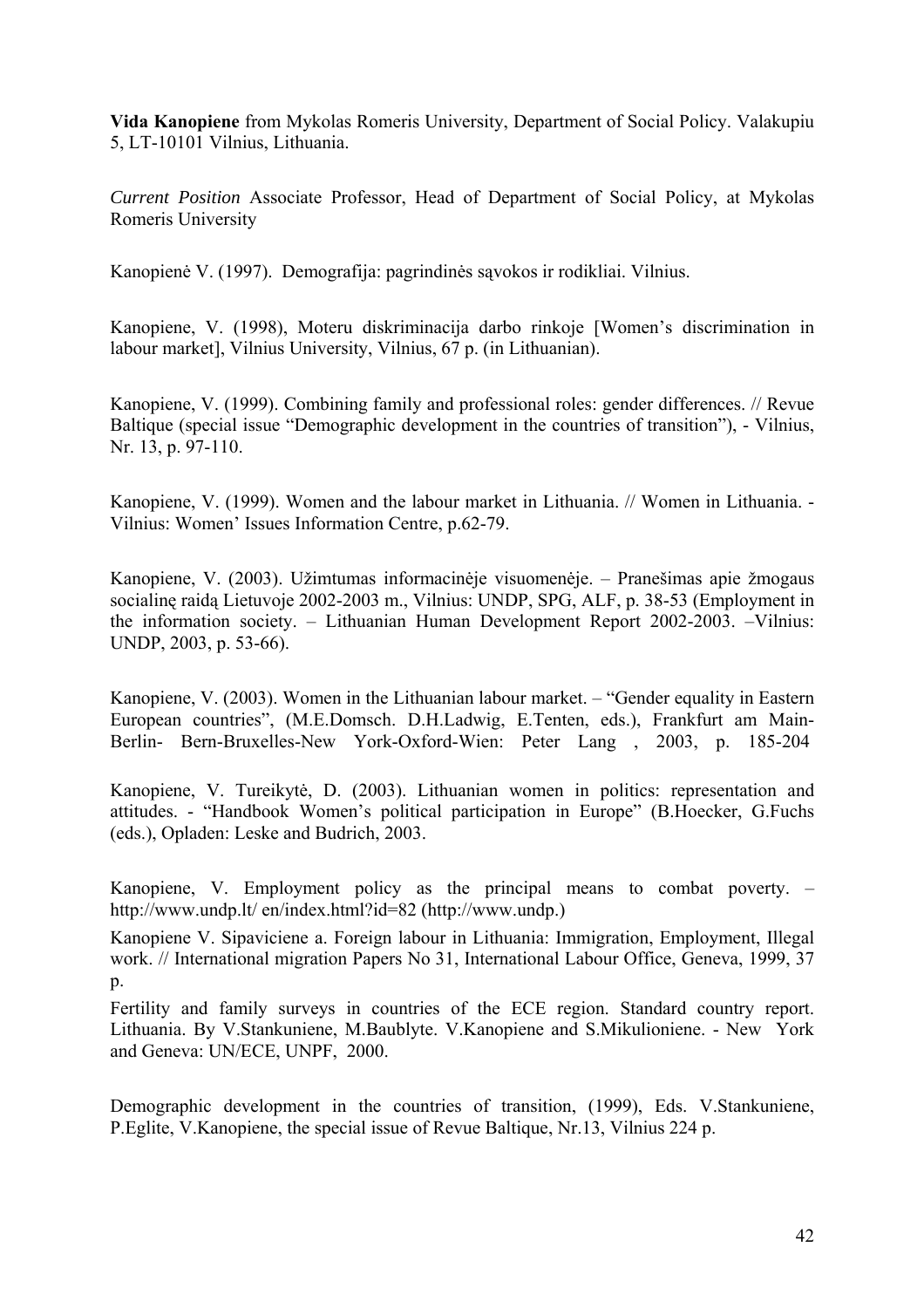**Arturas Tereskinas**, from Vytautas Magnus University , Department of Social Sciences-Kaunas 3000 Donelaicio 52 Lithuania Phone: (+370 2) 77-00-50.

*Current Position* Associate Professor, Department of Social Sciences, Vytautas Magnus University

### *Publications:*

Tereskinas A. (2003). Towards a New Politics of Citizenship: Representations of Ethnic and Sexual Minorities in the Lithuanian Mass Media (2000-01)," in Miklos Sukosd and Peter Bajomi Lazar, eds., Reinventing Media: Media Policy in East Central Europe, (Budapest,).

# *Professional Presentations*

Tereskinas A. (2002). Ethnic Groups in the Lithuanian Mass Media: Images and Issues. Paper presented at a seminar Ethnic Groups in a Democratic Society: Public Discourse, the Marginalized and Conspicuous in Contemporary Lithuania. Open Society Fund of Lithuania, Vilnius, January 25, 2002.

Tereskinas A. (2002). The Problems of Roma Minority in the Lithuanian Mass Media." Paper delivered at an international seminar The Problems of Roma People and Their Social Integration (supported by UNESCO). Vilnius, January 10-11, 2002.

Tereskinas A. (2001). Negotiating Inclusions: Representations of Minority Groups in the Lithuanian Mass Media." Paper presented at an international conference The Role of Civic Education in Strenghtening Social Integration (supported by UNESCO). Lithuanian Law University, Vilnius, Lithuania, December 3-4, 2001.